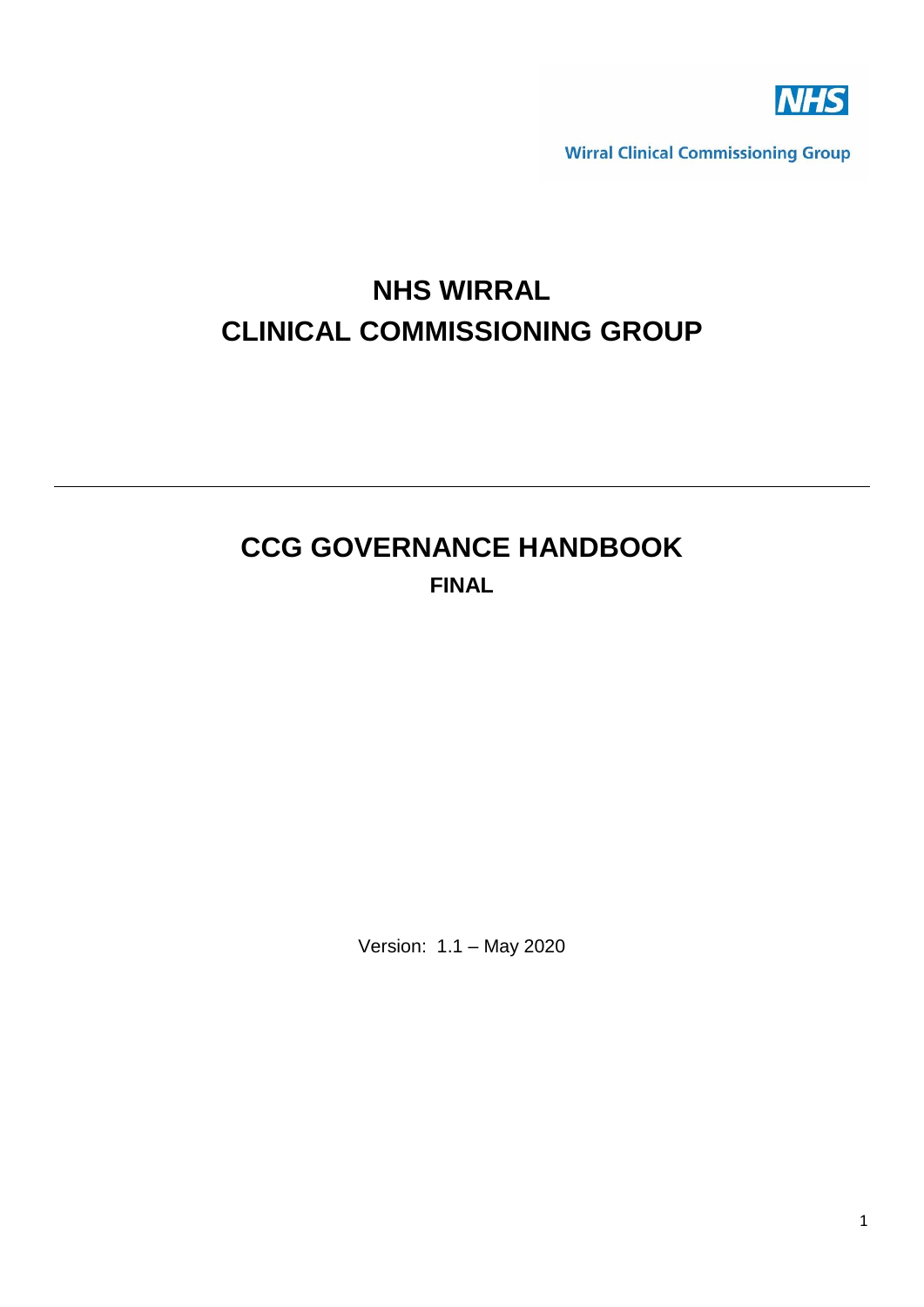# **CONTENTS**

|    | <b>Introduction</b>                         | 3  |
|----|---------------------------------------------|----|
| 2. | <b>Committee Terms of Reference:</b>        | 4  |
|    | 2.1 Quality and Performance Committee       | 8  |
|    | 2.2 Finance Committee                       |    |
|    |                                             |    |
| 3. | <b>Prime Financial Policies</b>             | 10 |
| 4. | <b>Standing Orders (SOs)</b>                | 21 |
| 5. | <b>Scheme of Reservation and Delegation</b> | 38 |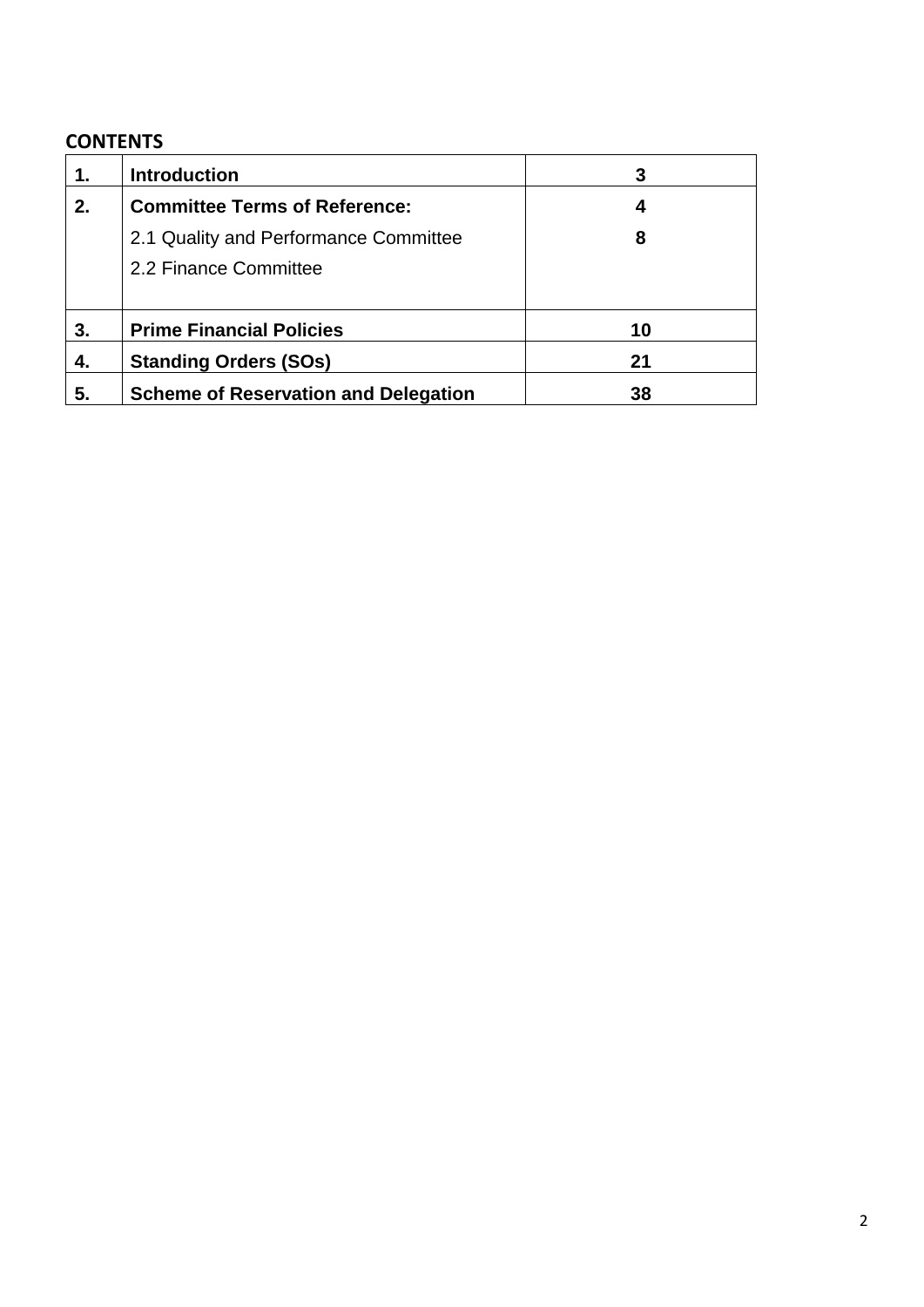# **CCG COMMITTEE HANDBOOK**

# **1. Introduction**

NHS Wirral Clinical Commissioning Group Governing Body has established a number of Committees other than those mentioned within the Constitution to assist it with the discharge of its functions. These Committees are set out in the Scheme of Reservation and Delegation (SoRD) and this handbook includes further information about these Committees, including terms of reference. This handbook is published on the Clinical Commissioning Group's website.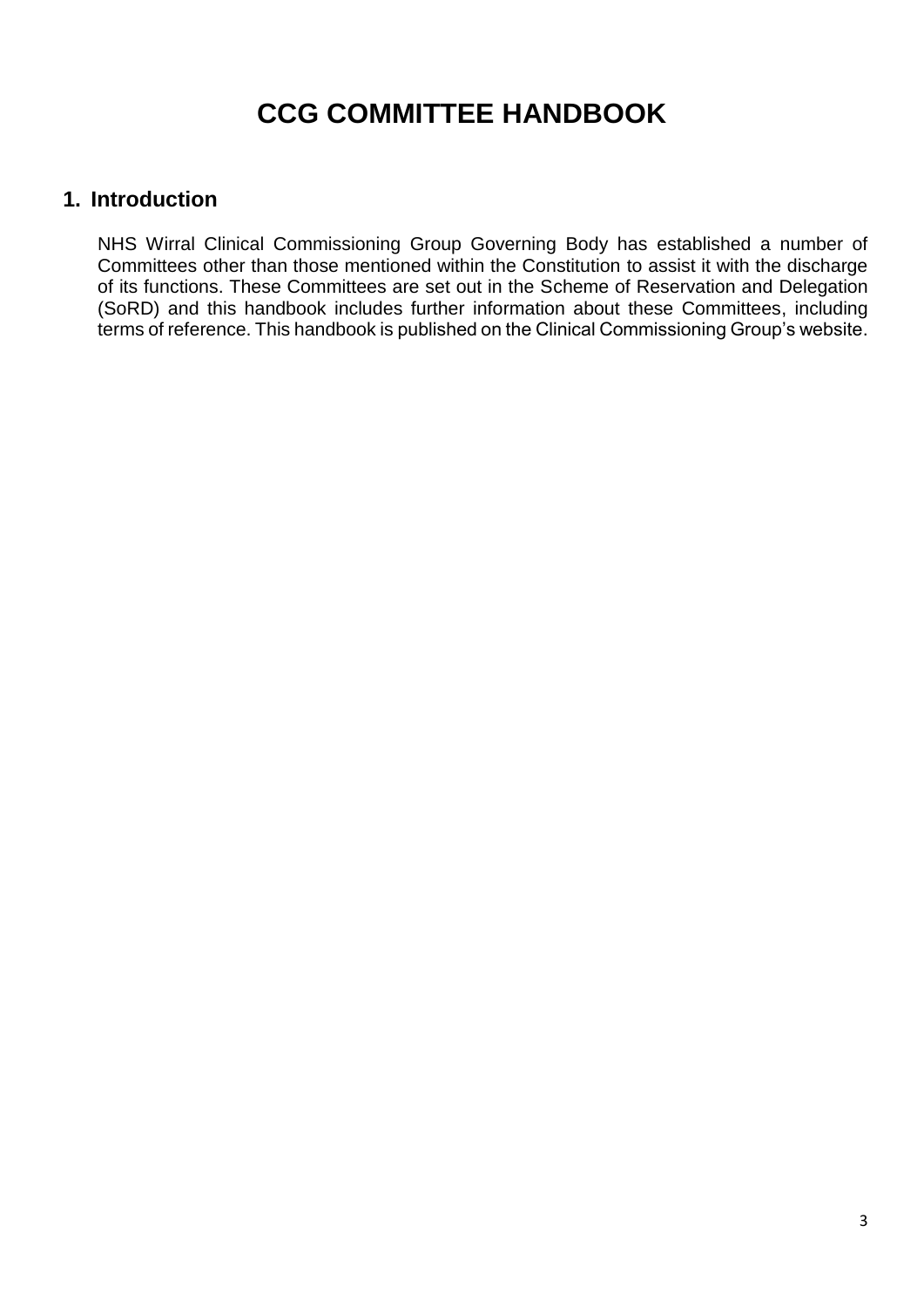# **2. Terms of Reference**

### **2.1 Quality and Performance Committee**

#### **Introduction**

The Quality and Performance Committee (the Committee) is established in accordance with NHS Wirral Clinical Commissioning Group's (the CCG) Constitution, Standing Orders and Scheme of Delegation. These terms of reference set out the membership, remit, responsibilities and reporting arrangements of the Committee

The Governing Body resolves that, in the period between formal Board meetings, the QPF Committee can exercise the functions of the Governing Body on a delegated basis. Any decisions made on this basis will be reported to the next Governing Body meeting.

#### **Membership**

The committee shall be appointed by the clinical commissioning group's Governing Body, membership to include:

- Chief Financial Officer
- Director of Quality & Safety
- Director of Commissioning and Transformation
- Director of Primary Care and Corporate Affairs
- Lay Member Audit & Governance
- Lay Member Quality and Outcomes (Chair)
- One GP from Governing Body

The QP meeting will be chaired by the Lay Member (Quality and Outcomes). In the absence of the Chair, the meeting will be chaired by a member nominated by the group.

Deputies may be sent who have been fully briefed and who have delegated responsibilities for decision making.

#### **Attendance**

The following key posts are also co-opted to attend in a non-voting capacity:

- Assistant Director of Quality and Safety
- Corporate Affairs Manager
- Other individuals as appropriate

Secretarial support will be provided to the committee and for supporting the chair in the management of business.

#### **Relationship to the Governing Body**

The Quality and Performance Committee is a subcommittee of the Governing Body. The minutes of the Committee shall be formally recorded by the Committee Secretary and submitted to the Governing Body for information and oversight.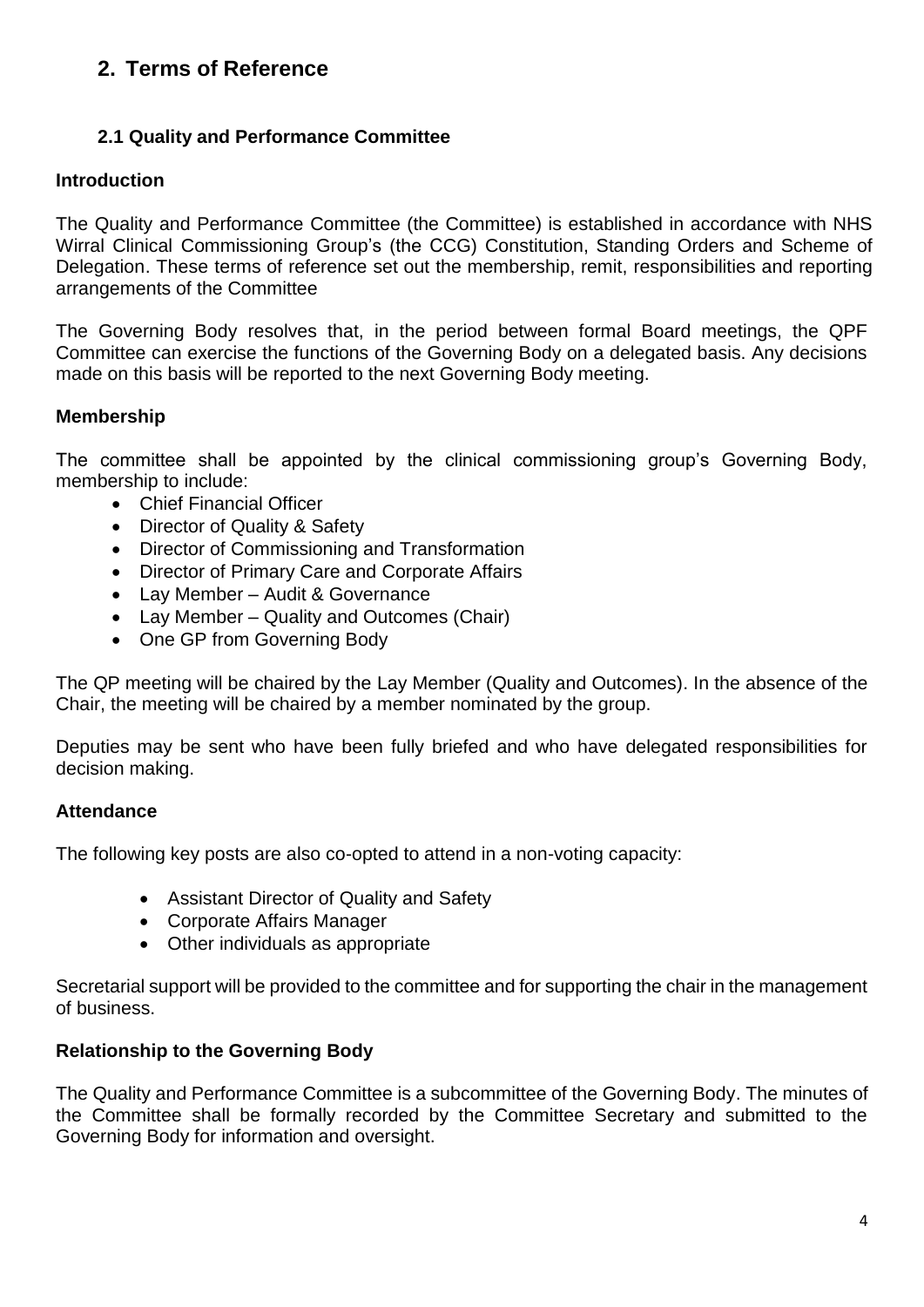The Chair of the Committee shall draw to the attention of the Governing Body any issues that require disclosure to the Governing Body, or require executive action.

Reports will be received from and relating to:

- Performance against Targets / Objectives
- Contract Monitoring meetings
- Patient experience
- Workforce matters relating to sickness/ turnover / disciplinary

### **Quoracy**

In order for the committee to be quorate, the following members will be present:

- Director of Commissioning and Transformation
- Director of Quality & Safety
- One Lay Member
- One GP from Governing Body

# **Frequency and notice of meetings**

- The meetings will be held monthly, there will be no less than 8 meetings per year.
- Agendas and papers will be sent out 7 days before the meeting is held (some information may exceptionally need to be tabled on the date of the meeting for purposes of ensuring that the committee receives the most up to date information for the purposes of decision making)
- Action points will be sent out within 48 hours of the meeting occurring.
- Full minutes will be available within 2 weeks of the meeting.

In the event of an additional meeting being required outside of this, an extraordinary meeting may be called with 5 days minimum notice.

#### **Duties**

The remit and responsibilities of the Committee will be to:

#### Contract monitoring & Performance

- Report to the Governing Body on quality, governance, contract performance monitoring and work force issues.
- Receive assurance that the CCG meets all its relevant obligations with regards to the quality of commissioned services including patient experience and infection control.
- Oversee and review the performance of all contracts and service level agreements commissioned by the CCG in all aspects of quality, activity, waiting times and financial performance.
- Receive regular performance monitoring reports outlining the CCGs performance against
	- Activity and work force plans
	- Activity performance of providers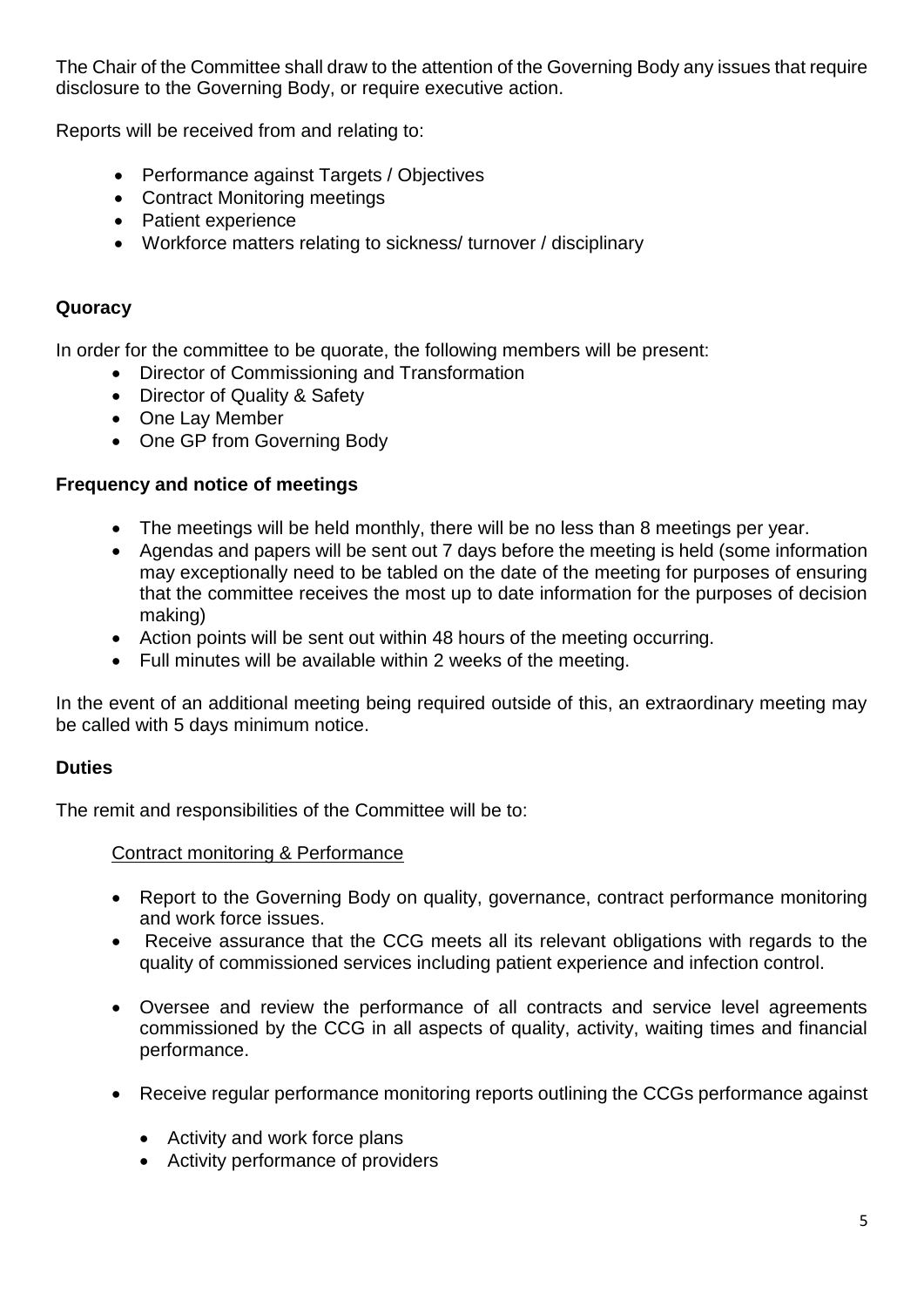- Any other areas where the CCG is required to report performance to NHS England and their Local Area Team
- Quality & Patient Experience
- Receive reports and consider assurance required for action plans which are relevant to integrated governance issues from external agencies including Care Quality Commission, internal / external audit recommendations, patient surveys / complaints etc.
- Review the outcomes and action plans associated with all serious untoward incidents to ensure that learning is shared across the CCG and its commissioned services.
- Review all exception reports relating to the quality of the patient experience including Freedom of Information requests, complaints, patient survey results ensuring that action is taken to address significant lapses.
- Consider the assurance that the relevant standards in relation to safeguarding children and adults are being complied with and that the risks associated with those are identified and controlled.
- Receive assurance that relevant standards are in place relating to equality and human rights.

#### Corporate Affairs

- Undertake the oversight of development and update approval of CCG policies, reporting for information only to the Governing Body
- Receive regular reports on areas of risk via the risk management process (risk register) reviewing and agreeing the assessment of risk scoring
- At the request of the Governing Body, undertake deep dives around specific risks on the Assurance Framework,

#### **Policy and best practice**

The committee will apply best practice in the decision making processes, and has delegated authority from the Governing Body to commission any reports surveys it deems necessary to help fulfil its obligations.

#### **Conduct of the committee**

The committee will conduct its business in accordance with national guidance and codes of conduct / good governance including Nolan's seven principles of public life (appendix 1).

These Terms of Reference shall be reviewed annually by the Governing Body, with recommendations made for any amendments in line with development requirements.

*Date of next review: July 2021*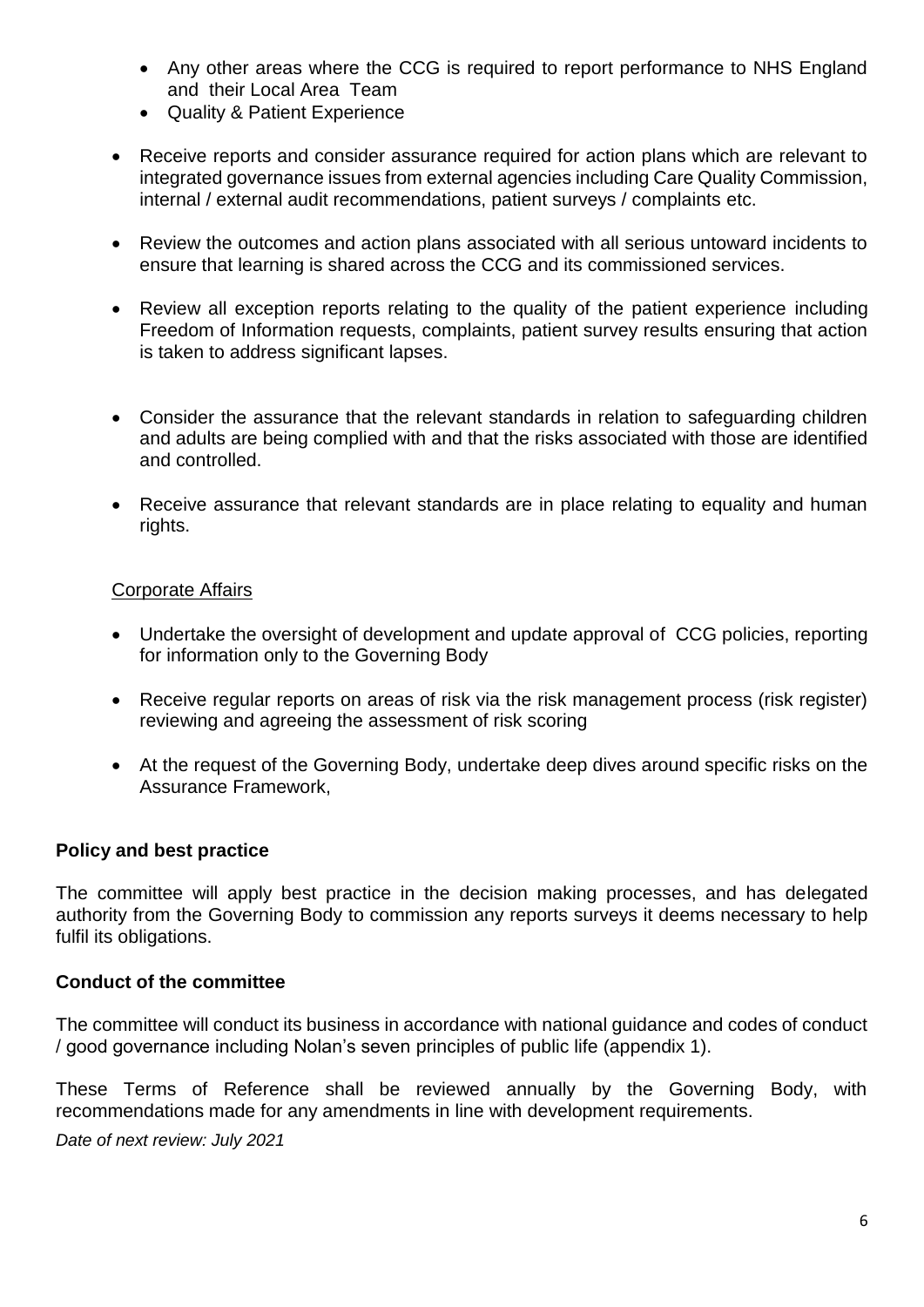# **2.2 Finance Committee**

# **Introduction**

The Finance Committee (the Committee) is established as a subcommittee of the Governing Body. These terms of reference set out the membership, remit, responsibilities and reporting arrangements of the Committee.

### **Membership**

Membership is:

- Registered Nurse (Chair)
- Lay Member Audit and Governance (Vice Chair)
- CCG Chair
- Chief Officer
- Chief Finance Officer
- Director of Commissioning and Transformation
- Director of Primary Care and Corporate Affairs
- Director of Quality and Safety
- Medical Director

The Finance Committee meeting will be chaired by the Registered Nurse of the Governing Body. In the absence of the Chair, the meeting will be chaired by the Vice Chair, the Lay Member – Audit and Governance.

Deputies may be sent who have been fully briefed and who have delegated responsibilities for decision making.

#### **Attendance**

The following key posts are also co-opted to attend:

- Assistant Director of Delivery and Performance
- Business Intelligence Lead
- Deputy Chief Finance Officer
- Planning and Programme Management Office (PMO) Lead

Secretarial support will be provided to the committee and for supporting the Chair in the management of business. The Planning and PMO Lead will also support the Committee's business.

#### **Relationship to Governing Body**

The Finance Committee, as a subcommittee of the Governing Body, reports to the Governing Body. The business and minutes of the Committee shall be formally recorded by the Committee Secretary and submitted to the Governing Body.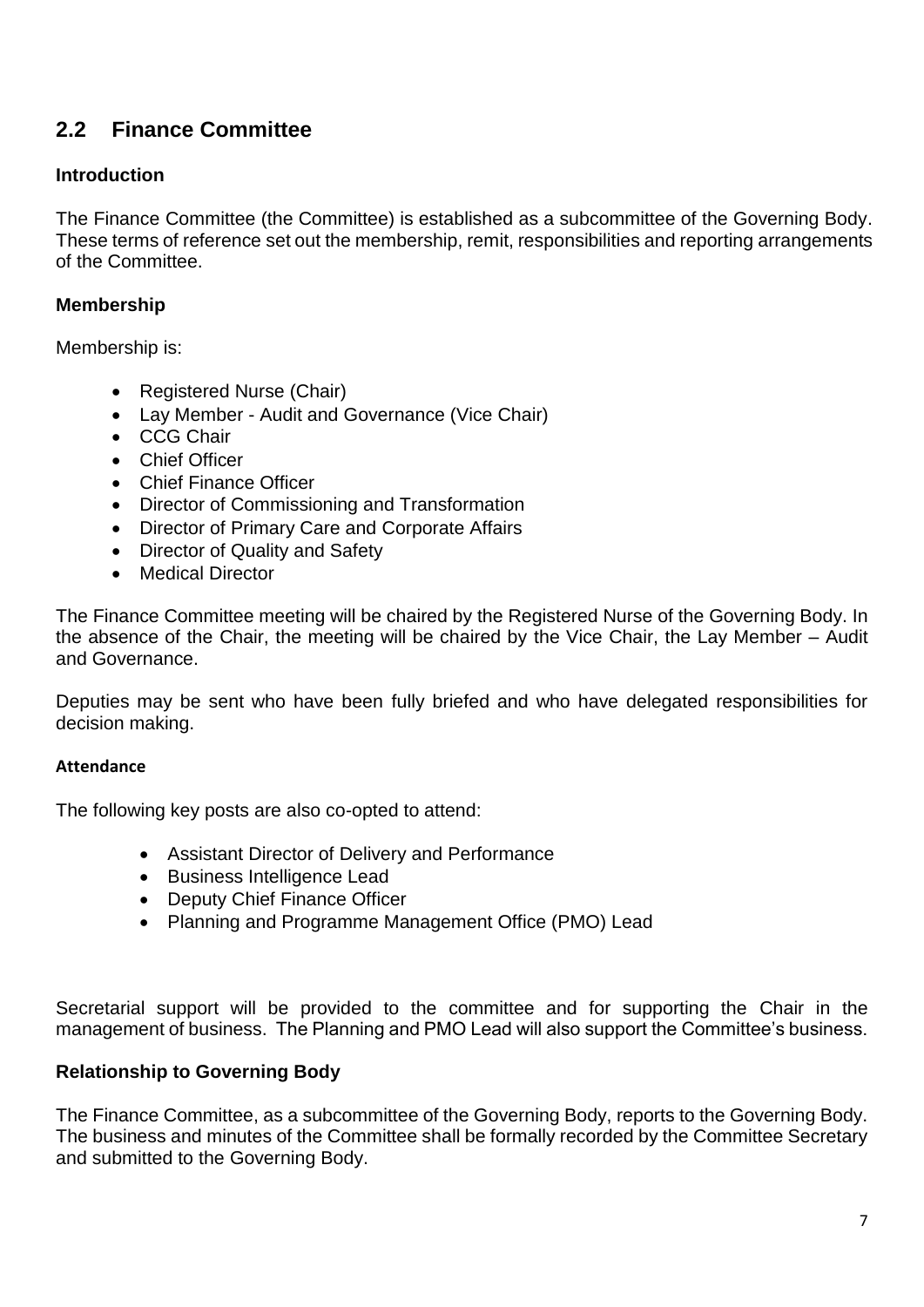The Chair of the Committee shall draw to the attention of the Governing Body any specific issues that require disclosure or action.

Reports will be received relating to:

- Financial Performance and Activity Information, including contractual performance.
- Financial and Operational Plans
- QIPP Plans
- QIPP Delivery
- Financial Turnaround and Recovery

#### **Quoracy**

In order for the committee to be quorate, the following members will be present:

- Chair or Vice Chair
- Any two Executive Directors
- Chief Finance Officer or Deputy Chief Finance Officer

#### **Frequency and notice of meetings**

- The meetings will be held monthly.
- Agendas and papers will be sent out no later than 3 working days before the meeting is held (some information may exceptionally need to be tabled on the date of the meeting for purposes of ensuring that the committee receives the most up to date information for the purposes of decision making)
- Action points will be sent out within 48 hours of the meeting occurring.
- Full minutes will be available within 2 weeks of the meeting.
- The Chair will also provide a written update to the next scheduled Governing Body.

In the event of an additional meeting being required outside of this, an extraordinary meeting may be called with 5 days minimum notice.

#### **Duties**

The remit and responsibilities of the Committee will be to:

- Report to the Governing Body on financial issues and performance.
- Provide assurance that the CCG is meeting, or has plans to meet, all its relevant obligations with regards to statutory financial duties.
- Review the CCG annual finance plan for incorporation with the operational plan and recommend to the Governing Body for Approval.
- Report to the Governing Body on contractual performance in respect of activity and expenditure and on the negotiation and agreement of contracts.
- Review progress against the CCG's financial recovery and improvement plan as approved by the Governing Body
- Review and seek assurance of actions for the delivery of the QIPP programme and agree corrective action when required on behalf of the Governing Body.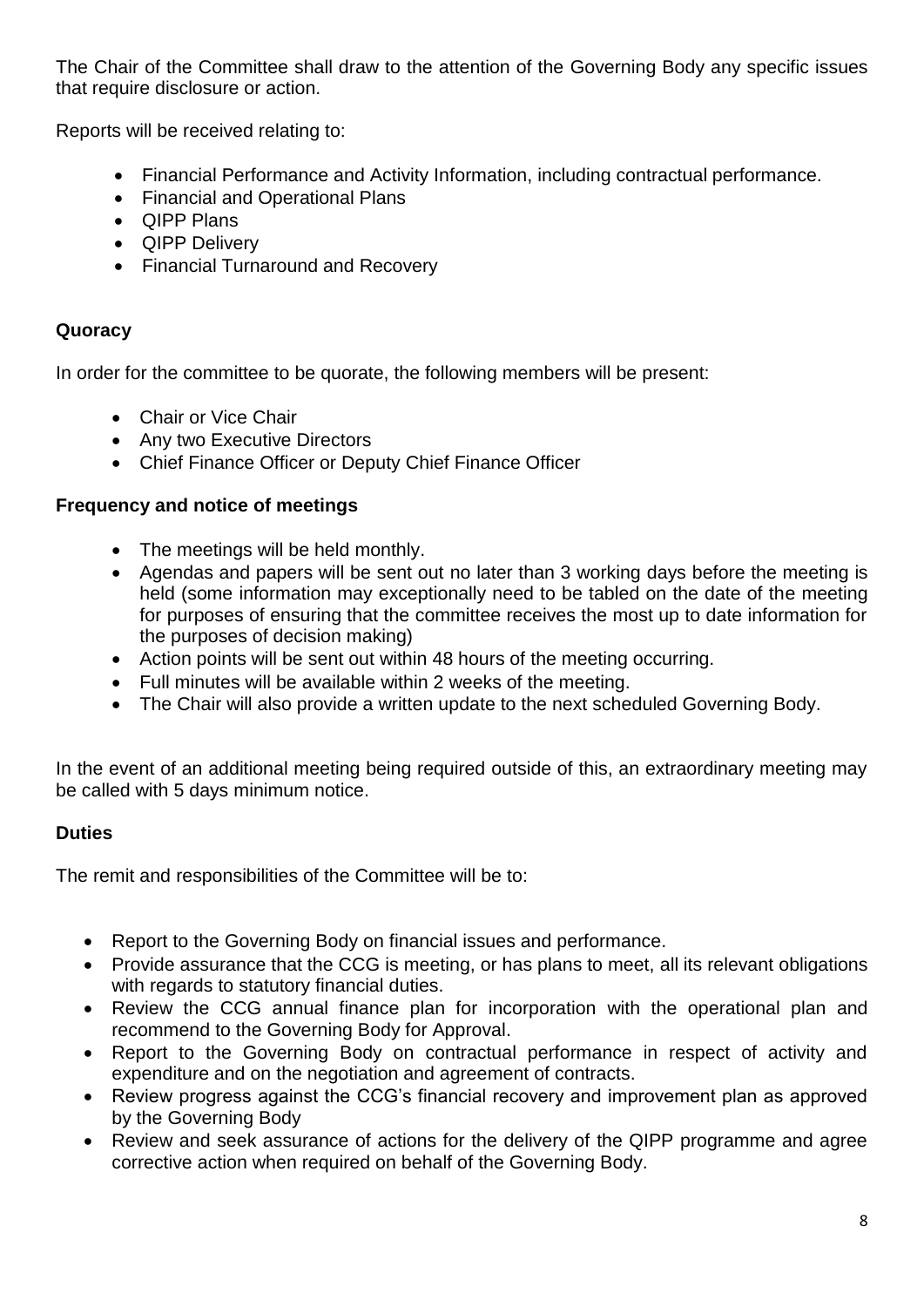- Review and provide assurance on the CCG's overall Operational Plan, ensuring that the plan optimises levels of activity and performance consistent with the CCG's duty to deliver financial balance and to meet the NHS Mandatory requirements and other duties including those under the Equality Act 2010.
- Challenge and verify all Improvement and Delivery Plans associated with turnaround recovery and QIPP through the Responsible Owners, to ensure that they are mutually consistent and supportive, realistic and robust, holding Executive and Clinical Responsible Owners to account for their delivery.
- Identify, monitor, manage and review risks, issues and dependencies within the Financial Recovery Programme, considering and analysis of risk across the delivery of the overall programme.
- Receive reports from the Financial Recovery Group (FRG)
- Approve Business Cases
- Receive Long Term Financial Planning projections
- Make recommendations to Governing Body on changes to the Section 75 agreement
- Monitoring of pooled budget within the Section 75 agreement

#### **Policy and best practice**

The Committee will apply best practice in its processes, and has the ability to commission any reports surveys it deems necessary to help fulfil its obligations.

#### **Conduct of the committee**

The Committee will conduct its business in accordance with national guidance and codes of conduct / good governance including Nolan's seven principles of public life.

These Terms of Reference shall be reviewed annually by the Finance Committee, with recommendations made for any amendments in line with development requirements.

*Date of next review: January 2022*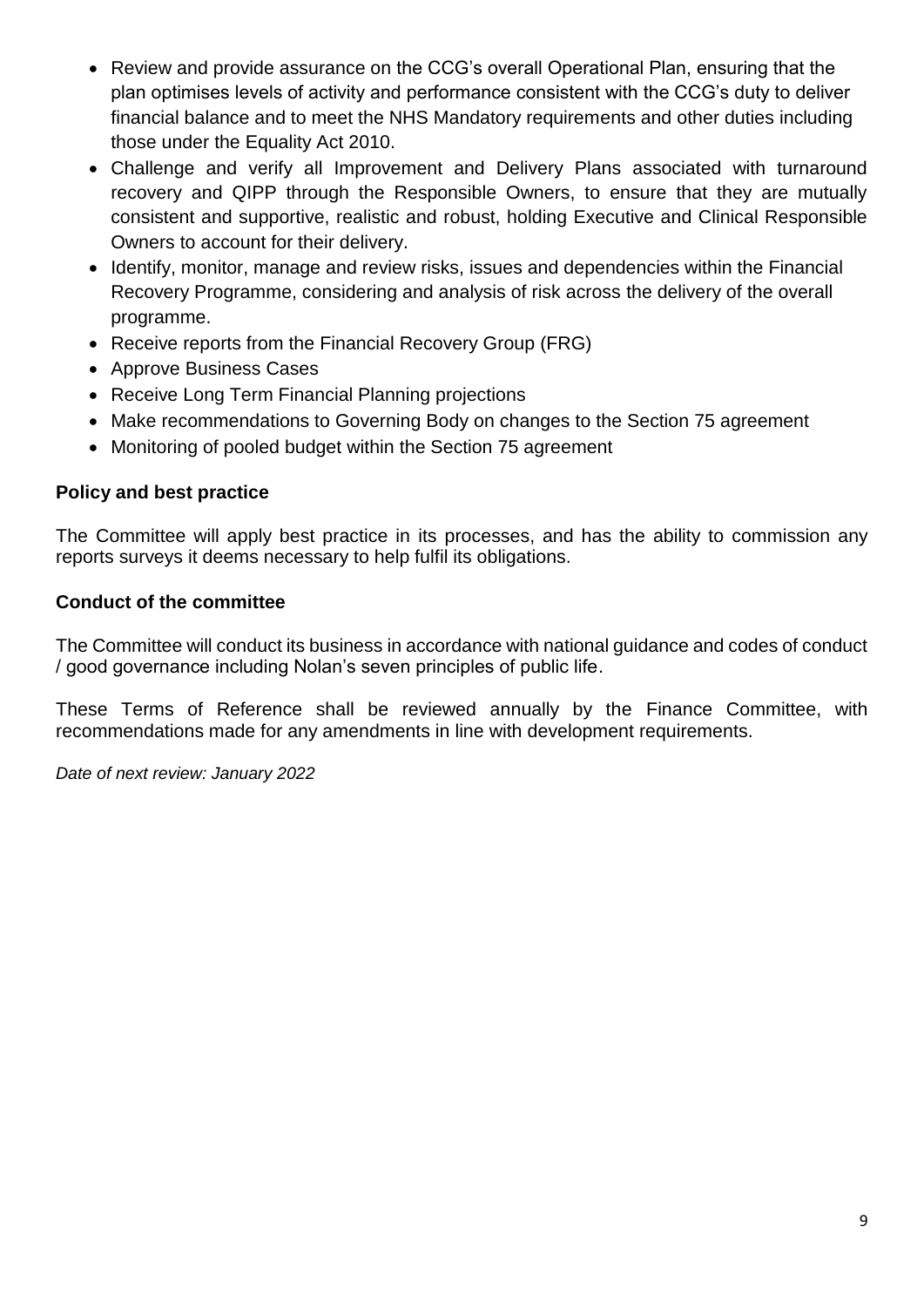# **3. PRIME FINANCIAL POLICIES**

### **1. INTRODUCTION**

#### **1.1. General**

- 1.1.1. These prime financial policies and supporting detailed financial policies shall have effect as if incorporated into the Group's constitution.
- 1.1.2. The prime financial policies are part of the Group's control environment for managing the organisation's financial affairs. They contribute to good corporate governance, internal control and managing risks. They enable sound administration and lessen the risk of irregularities and support commissioning and delivery of effective, efficient and economical services. They also help the Accountable Officer and Chief Financial Officer to effectively perform their responsibilities. They should be used in conjunction with the scheme of reservation and delegation found at Appendix D.
- 1.1.3. In support of these prime financial policies, the Group has prepared more detailed policies, approved by the Accountable Officer / Chief Financial Officer – Clinical Commissioning Group to select, known as *detailed financial policies*. The Group refers to these prime and detailed financial policies together, as the clinical commissioning Group's financial policies.
- 1.1.4. These prime financial policies identify the financial responsibilities which apply to everyone working for the Group and its constituent organisations. They do not provide detailed procedural advice and should be read in conjunction with the detailed financial policies. The Accountable Officer and the Chief Financial Officer are responsible for approving all detailed financial policies.
- 1.1.5. A list of the Group's detailed financial policies will be published and maintained on the Group's website at<http://www.wirralccg.nhs.uk/>
- 1.1.6. Should any difficulties arise regarding the interpretation or application of any of the prime financial policies then the advice of the Accountable Officer or the Chief Financial Officer must be sought before acting. The user of these prime financial policies should also be familiar with and comply with the provisions of the Group's constitution, standing orders and scheme of reservation and delegation.
- 1.1.7. Failure to comply with prime financial policies and standing orders can in certain circumstances be regarded as a disciplinary matter that could result in dismissal.

#### **1.2. Overriding Prime Financial Policies**

1.2.1. If for any reason these prime financial policies are not complied with, full details of the non-compliance and any justification for non-compliance and the circumstances around the non-compliance shall be reported to the next formal meeting of the Governing Body's audit committee for referring action or ratification. All of the Group's members and employees have a duty to disclose any non-compliance with these prime financial policies to the Chief Financial Officer as soon as possible.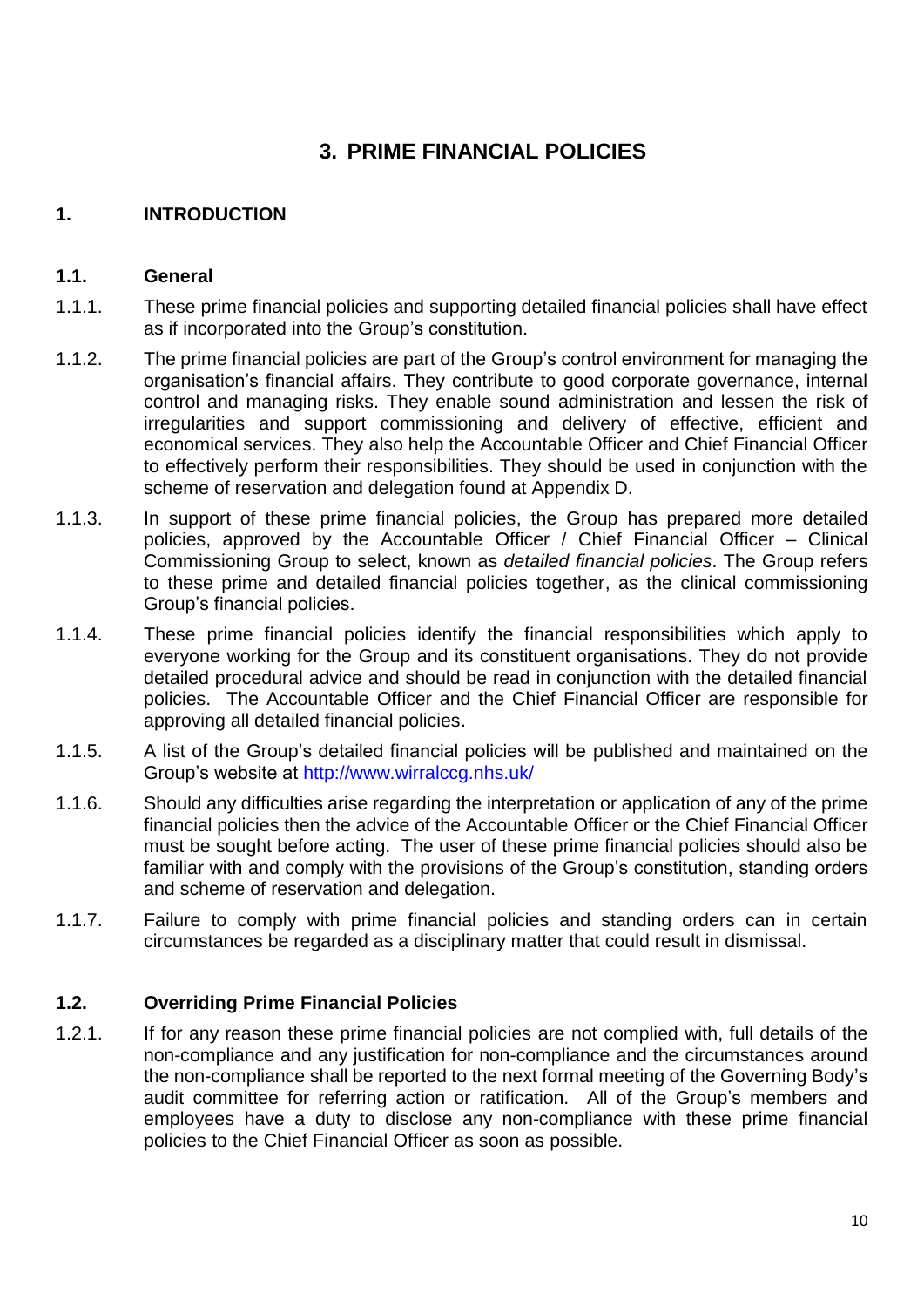#### **1.3. Responsibilities and delegation**

- 1.3.1. The roles and responsibilities of the Group's members, employees, members of the Governing Body, members of the Governing Body's committees and sub-committees, members of the Group's committee and sub-committee (if any) and persons working on behalf of the Group are set out in chapters 6 and 7 of this constitution.
- 1.3.2. The financial decisions delegated by the Group's Governing Body are set out in the Group's scheme of reservation and delegation (see Appendix D).

#### **1.4. Contractors and their employees**

1.4.1. Any contractor or employee of a contractor who is empowered by the Group to commit the Group to expenditure or who is authorised to obtain income shall be covered by these instructions. It is the responsibility of the Chief Clinical Officer to ensure that such persons are made aware of this.

#### **1.5. Amendment of Prime Financial Policies**

1.5.1. To ensure that these prime financial policies remain up-to-date and relevant, the Chief Financial Officer will review them at least annually. Following consultation with the Accountable Officer and scrutiny by the Governing Body's Audit Committee, the Chief Financial Officer will recommend amendments, as fitting, to the Governing Body for approval. As these prime financial policies are an integral part of the Group's constitution, any amendment will not come into force until the Group applies to NHS England and that application is granted.

# **2. INTERNAL CONTROL**

# **Policy**

**The Group will put in place a suitable control environment and effective internal controls that provide reasonable assurance of effective and efficient operations, financial stewardship, probity and compliance with laws and policies**

- 2.1. The Governing Body is required to establish an audit committee with terms of reference agreed by the Governing Body (see paragraph 6.7.1 of the Group's constitution for further information).
- 2.2. The Accountable Officer has overall responsibility for the Group's systems of internal control.
- 2.3. The Chief Financial Officer will ensure that:
	- a) financial policies are considered for review and updated annually;
	- b) a system is in place for proper checking and reporting of all breaches of financial policies; and
	- c) a proper procedure is in place for regular checking of the adequacy and effectiveness of the control environment.

#### **3. AUDIT**

**Policy**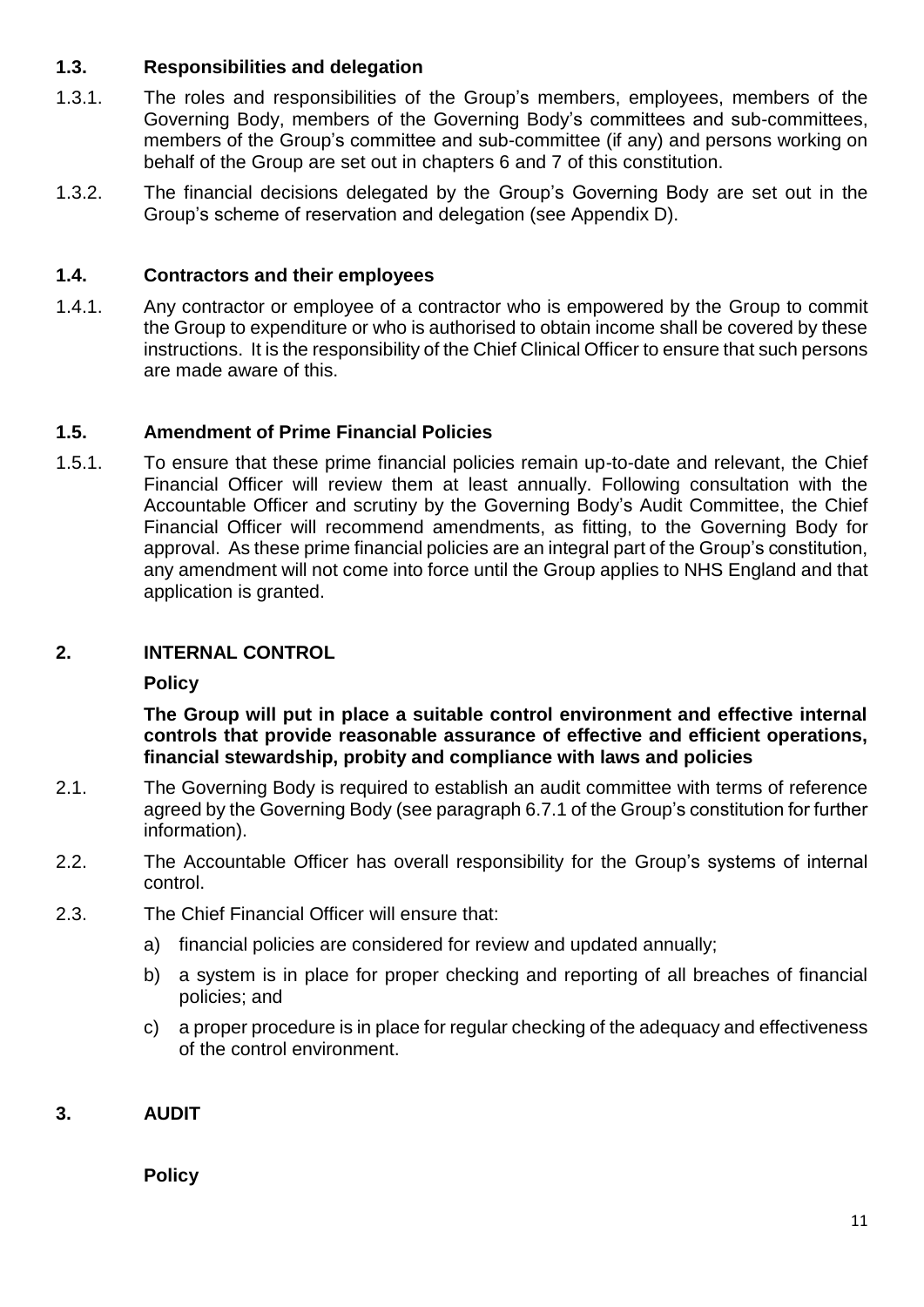#### **The Group will keep an effective and independent internal audit function and fully comply with the requirements of external audit and other statutory reviews**

- 3.1. In line with the terms of reference for the Governing Body's Audit Committee, the person appointed by the Group to be responsible for internal audit and appointed external auditor will have direct and unrestricted access to Audit Committee members and the Chair of the Governing Body, Accountable Officer and Chief Financial Officer for any significant issues arising from audit work that management cannot resolve, and for all cases of fraud or serious irregularity.
- 3.2. The person appointed by the Group to be responsible for internal audit and the external auditor will have access to the Audit Committee and the Accountable Officer to review audit issues as appropriate. All Audit Committee members, the Chair of the Governing Body and the Accountable Officer will have direct and unrestricted access to the head of internal audit and external auditors.

#### 3.3. The Chief Financial Officer will ensure that:

- a) the Group has a professional and technically competent internal audit function
- b) the Governing Body / Governing Body's Audit Committee approves any changes to the provision or delivery of audit services to the Group

# **4. FRAUD AND CORRUPTION**

#### **Policy**

**The Group requires all staff to always act honestly and with integrity to safeguard the public resources for which they are responsible. The Group will not tolerate any fraud perpetrated against the population who fund the NHS and will actively chase any loss suffered**

- 4.1. The Governing body shall ensure that its members and, as far as reasonably practicable the CCG as a whole, conduct all business with due consideration of general duties and obligations arising from the bribery Act 2010.
- 4.2. The Governing Body's Audit Committee will satisfy itself that the Group has adequate arrangements in place for countering fraud and shall review the outcomes of counter fraud work. It shall also approve the counter fraud work programme
- 4.3. The Governing Body's Audit Committee will ensure that the Group has arrangements in place to work effectively with NHS Protect for more see <http://www.nhsbsa.nhs.uk/protect.aspx>

# **5. EXPENDITURE CONTROL**

**.** 

- 5.1. The Group is required by statutory provisions<sup>1</sup> to ensure that its expenditure does not exceed the aggregate of allotments from NHS England and any other sums it has received and is legally allowed to spend.
- 5.2. The Accountable Officer has overall executive responsibility for ensuring that the Group complies with certain of its statutory obligations, including its financial and accounting obligations, and that it exercises its functions effectively, efficiently and economically and in a way which provides good value for money.

<sup>&</sup>lt;sup>1</sup> See section 223H of the 2006 Act, inserted by section 27 of the 2012 Act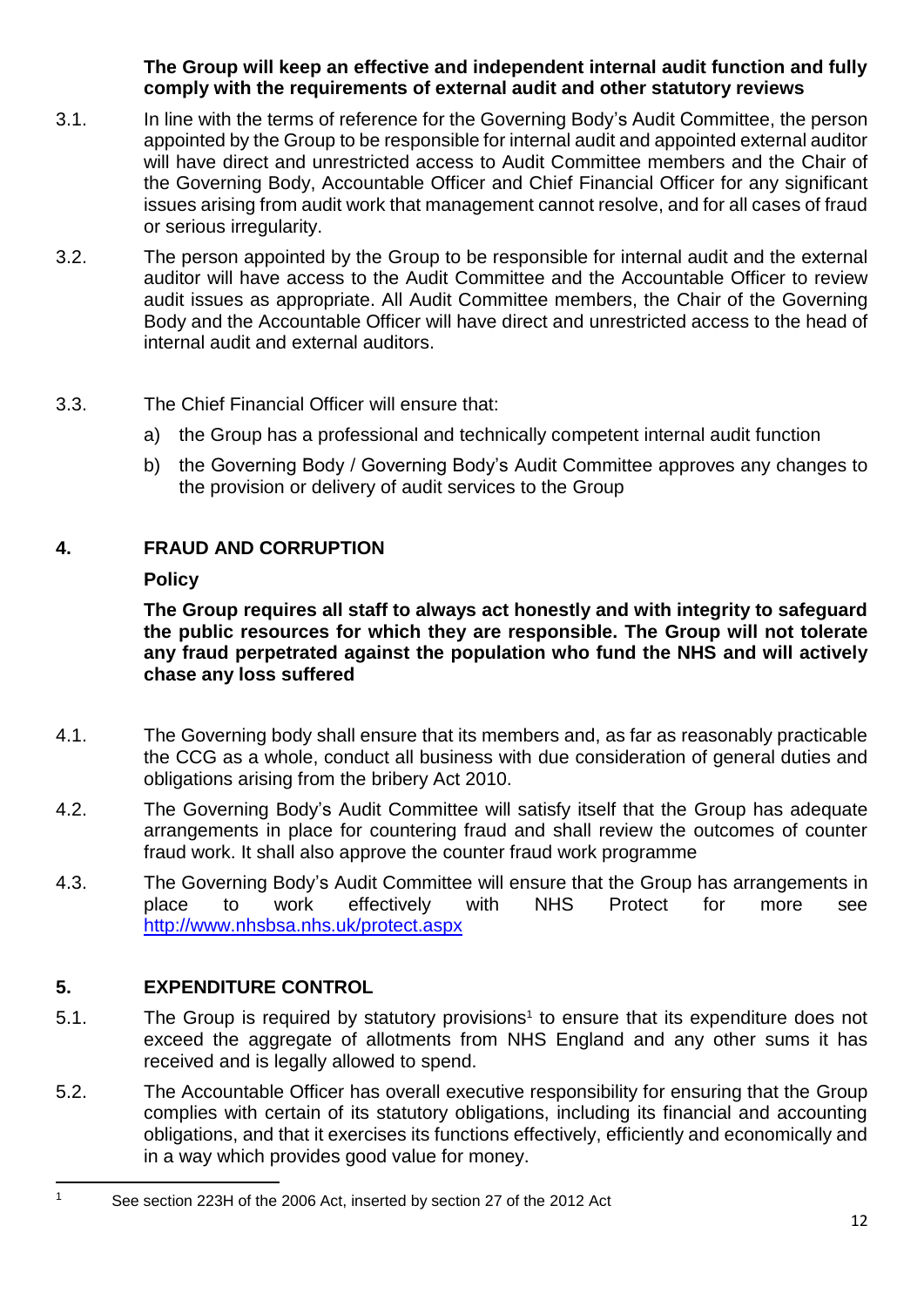- 5.3. The Chief Financial Officer will:
	- a) provide reports in the form required by NHS England:
	- b) ensure money drawn from NHS England is required for approved expenditure only and is drawn down only at the time of need and follows best practice;
	- c) be responsible for ensuring that an adequate system of monitoring financial performance is in place to enable the Group to fulfil its statutory responsibility not to exceed its expenditure limits, as set by direction of NHS England

# **6. ALLOTMENTS<sup>2</sup>**

- 6.1. The Group's Chief Financial Officer will:
	- a) periodically review the basis and assumptions used by NHS England for distributing allotments and ensure that these are reasonable and realistic and secure the Group's entitlement to funds
	- b) prior to the start of each financial year submit to the Governing Body for approval, a report showing the total allocations received and their proposed distribution including any sums to be held in reserve
	- c) regularly update the Governing Body on significant changes to the initial allocation and the uses of such funds

#### **7. COMMISSIONING STRATEGY, BUDGETS, BUDGETARY CONTROL AND MONITORING**

### **Policy**

**.** 

#### **The Group will produce and publish an annual plan that explains how it proposes to discharge its financial duties. The Group will support this with comprehensive medium term financial plans and annual budgets**

- 7.1. The Accountable Officer will compile and submit to the Governing Body a commissioning strategy which takes into account financial targets and forecast limits of available resources.
- 7.2. Prior to the start of the financial year the Chief Financial Officer will, on behalf of the Accountable Officer, prepare and submit budgets for approval by the Governing Body
- 7.3. The Accountable Officer shall monitor financial performance against budget and plan, periodically review them, and report to the Governing Body. This report should include explanations for variances. These variance reports will identify on any significant departures from agreed financial plans or budgets.
- 7.4. The Accountable Officer is responsible for ensuring that information relating to the Group's accounts or to its income or expenditure, or its use of resources is provided to NHS England as requested.
- 7.5. The Accountable Officer will approve consultation arrangements for the Group's commissioning plan<sup>3</sup>.

<sup>&</sup>lt;sup>2</sup> See section 223(G) of the 2006 Act, inserted by section 27 of the 2012 Act.<br><sup>3</sup> See section 14712 of the 2006 Act, inserted by section 26 of the 2012 Act.

<sup>3</sup> See section 14Z13 of the 2006 Act, inserted by section 26 of the 2012 Act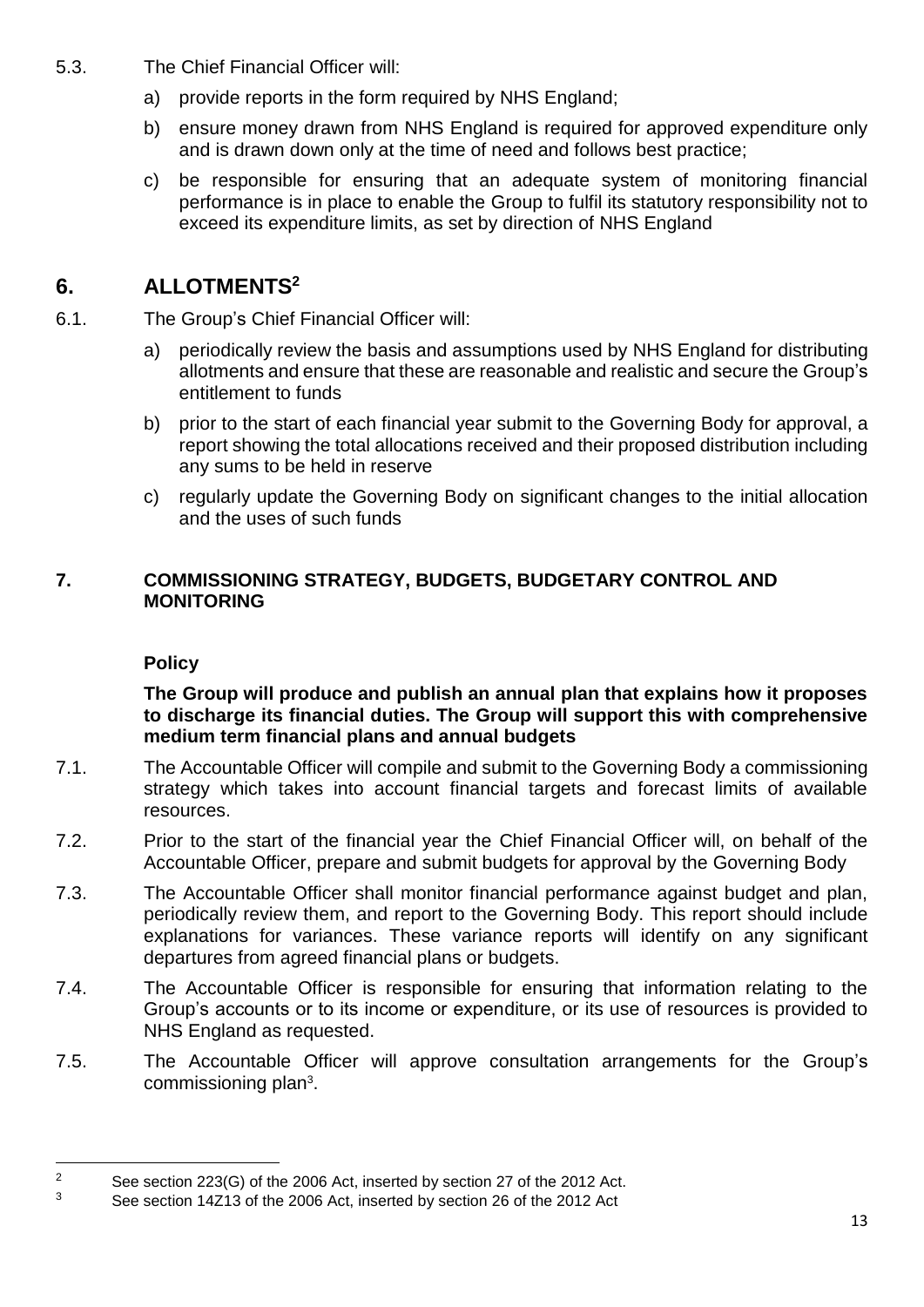# **8. ANNUAL ACCOUNTS AND REPORTS**

#### **Policy**

**The Group will produce and submit to NHS England accounts and reports in accordance with all statutory obligations , relevant accounting standards and accounting best practice in the form and content and at the time required by NHS England**

- 8.1. The Chief Financial Officer will ensure the Group:
	- a) prepares a timetable for producing the annual report and accounts and agrees it with external auditors and the Governing Body
	- b) prepares the accounts according to the timetable approved by the Governing Body
	- c) complies with statutory requirements and relevant directions for the publication of an annual report
	- d) considers the external auditor's management letter and fully address all issues within agreed timescales
	- e) publishes the external auditor's management letter on the Group's website at <http://www.wirralccg.nhs.uk/> once reviewed by the Governing Body

# **9. INFORMATION TECHNOLOGY**

#### **Policy**

#### **The Group will ensure the accuracy and security of the Group's computerised financial data**

- 9.1. The Chief Financial Officer is responsible for the accuracy and security of the Group's computerised financial data and shall
	- a) devise and implement any necessary procedures to ensure adequate (reasonable) protection of the Group's data, programs and computer hardware from accidental or intentional disclosure to unauthorised persons, deletion or modification, theft or damage, having due regard for the General Data Protecting Regulation (GDPR).
	- b) ensure that adequate (reasonable) controls exist over data entry, processing, storage, transmission and output to ensure security, privacy, accuracy, completeness, and timeliness of the data, as well as the efficient and effective operation of the system
	- c) ensure that adequate controls exist such that the computer operation is separated from development, maintenance and amendment
	- d) ensure that an adequate management (audit) trail exists through the computerised system and that such computer audit reviews as the Chief Financial Officer may consider necessary are being carried out
- 9.2. In addition the Chief Financial Officer shall ensure that new financial systems and amendments to current financial systems are developed in a controlled manner and thoroughly tested prior to implementation. Where this is undertaken by another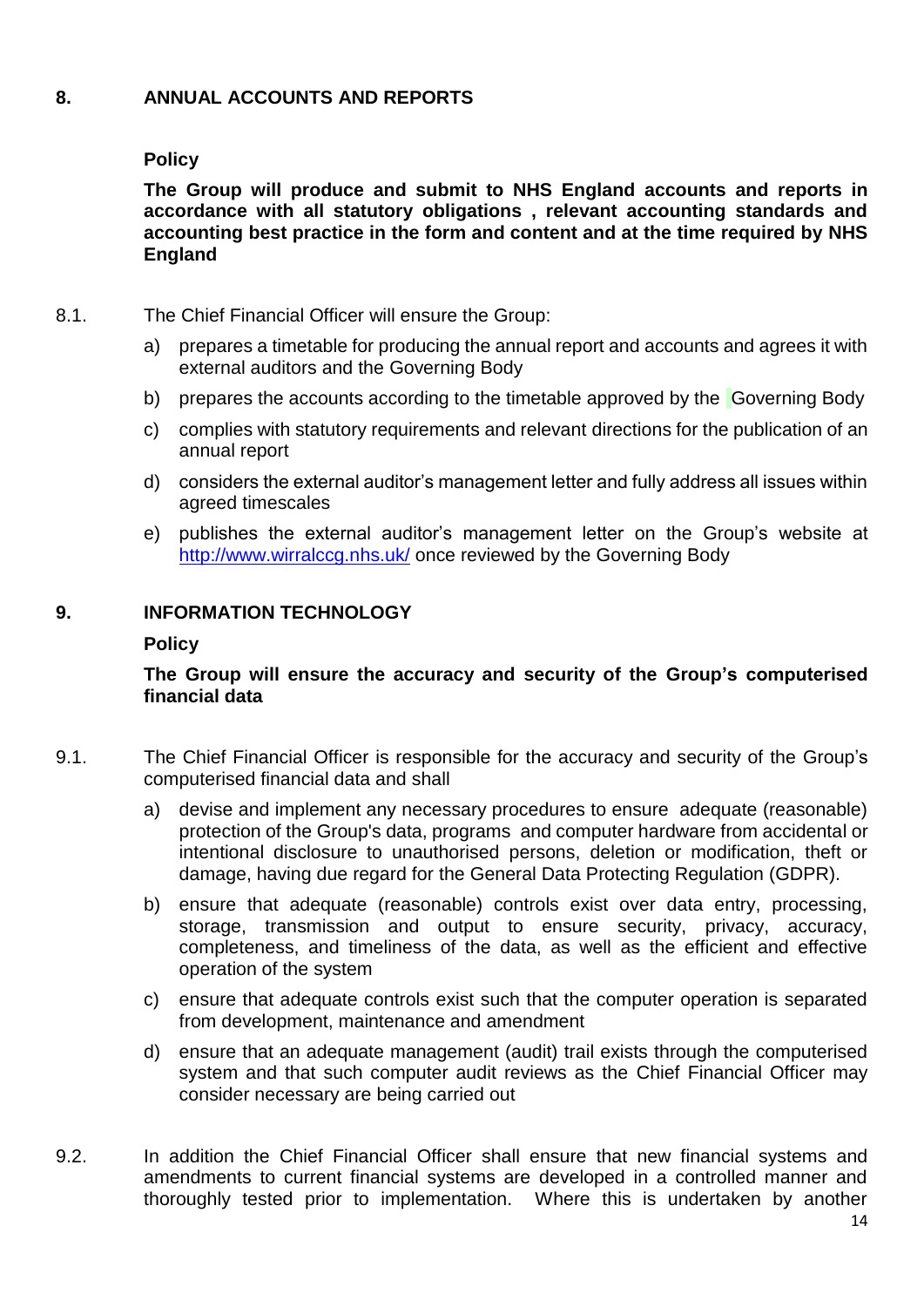organisation, assurances of adequacy must be obtained from them prior to implementation.

# **10. ACCOUNTING SYSTEMS**

#### **Policy**

**The Group will run an accounting system that creates management and financial accounts**

- 10.1. The Chief Financial Officer will ensure:
	- a) the Group has suitable financial and other software to enable it to comply with these policies and any consolidation requirements of NHS England
	- b) that contracts for computer services for financial applications with another health organisation or any other agency shall clearly define the responsibility of all parties for the security, privacy, accuracy, completeness, and timeliness of data during processing, transmission and storage, the contract should also ensure rights of access for audit purposes
- 10.2. Where another health organisation or any other agency provides a computer service for financial applications, the Chief Financial Officer shall periodically seek assurances that adequate controls are in operation.

#### **11. BANK ACCOUNTS**

#### **Policy**

**.** 

#### **The Group will keep enough liquidity to meet its current commitments**

- 11.1. The Chief Financial Officer will:
	- a) review the banking arrangements of the Group at regular intervals to ensure they are in accordance with Secretary of State directions<sup>4</sup>, best practice and represent best value for money
	- b) manage the Group's banking arrangements and advise the Group on the provision of banking services and operation of accounts
	- c) prepare detailed instructions on the operation of bank accounts
- 11.2. The Accountable Officer shall approve the banking arrangements.

<sup>&</sup>lt;sup>4</sup> See section 223H(3) of the NHS Act 2006, inserted by section 27 of the 2012 Act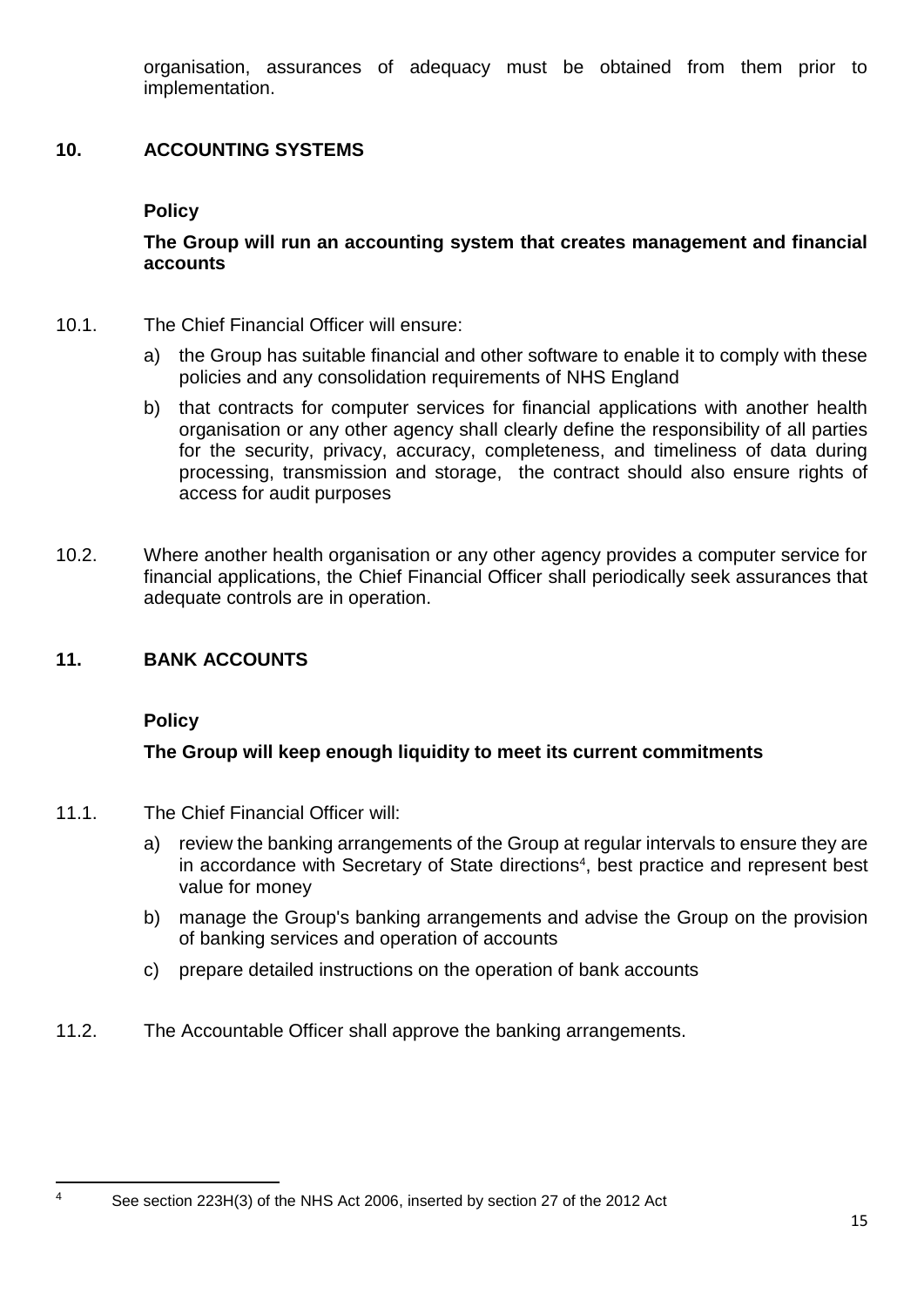#### **12. INCOME, FEES AND CHARGES AND SECURITY OF CASH, CHEQUES AND OTHER NEGOTIABLE INSTRUMENTS.**

#### **Policy - the Group will**

**• operate a sound system for prompt recording, invoicing and collection of all monies due**

**• seek to maximise its potential to raise additional income only to the extent that it does not interfere with the performance of the Group or its functions** 

**• ensure its power to make grants and loans is used to discharge its functions effectively**

#### 12.1. The Chief Financial Officer is responsible for:

- a) designing, maintaining and ensuring compliance with systems for the proper recording, invoicing, and collection and coding of all monies due
- b) establishing and maintaining systems and procedures for the secure handling of cash and other negotiable instruments
- c) approving and regularly reviewing the level of all fees and charges other than those determined by NHS England or by statute, independent professional advice on matters of valuation shall be taken as necessary
- d) for developing effective arrangements for making grants or loans

# **13. TENDERING AND CONTRACTING PROCEDURE**

**Policy– the Group:**

- **• will ensure proper competition that is legally compliant within all purchasing to ensure we incur only budgeted, approved and necessary spending**
- **• will seek value for money for all goods and services**
- **• shall ensure that competitive tenders are invited for**
	- **o the supply of goods, materials and manufactured articles;**
	- **o the rendering of services including all forms of management consultancy services (other than specialised services sought from or provided by the Department of Health); and**
	- **o for the design, construction and maintenance of building and engineering works (including construction and maintenance of grounds and gardens) for disposals**
- 13.1. The Group shall ensure that the firms / individuals invited to tender (and where appropriate, quote) are among those on approved lists or where necessary a framework agreement. Where in the opinion of the Chief Financial Officer it is desirable to seek tenders from firms not on the approved lists, the reason shall be recorded in writing to the Accountable Officer or the Group's Governing Body.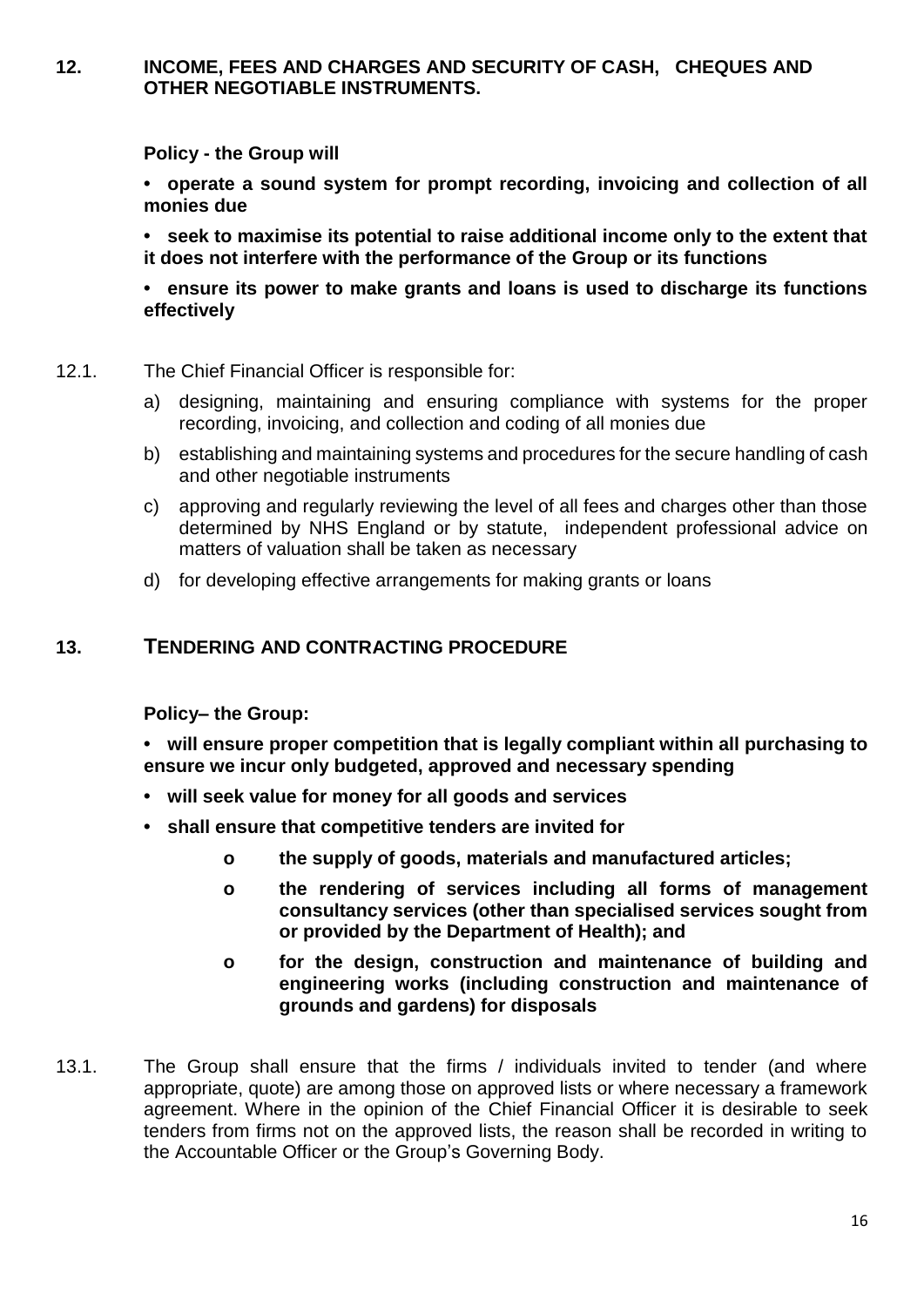- 13.2. The Governing Body may only negotiate contracts on behalf of the Group, and the Group may only enter into contracts, within the statutory framework set up by the 2006 Act, as amended by the 2012 Act. Such contracts shall comply with:
	- a) the Group's standing orders
	- b) the Public Contracts Regulation 2006, any successor legislation and any other applicable law
	- c) and take into account as appropriate, any applicable NHS Commissioning Board or the Independent Regulator of NHS Foundation Trusts (Monitor) guidance that does not conflict with (b) above
- 13.3. In all contracts entered into, the Group shall endeavour to obtain best value for money. The Accountable Officer shall nominate an individual who shall oversee and manage each contract on behalf of the Group.

#### **14. COMMISSIONING**

#### **Policy**

**Working in partnership with relevant national and local stakeholders, the Group will commission certain health services to meet the reasonable requirements of the persons for whom it has responsibility**

- 14.1. The Group will coordinate its work with NHS England, other clinical commissioning Groups, local providers of services, local authority(ies), including through Health & Wellbeing Boards, patients and their carers and the voluntary, community and faith sector and others as appropriate to develop robust commissioning plans.
- 14.2. The Accountable Officer will establish arrangements to ensure that regular reports are provided to the Governing Body detailing actual and forecast expenditure and activity for each contract.
- 14.3. The Chief Financial Officer will maintain a system of financial monitoring to ensure the effective accounting of expenditure under contracts. This should provide a suitable audit trail for all payments made under the contracts whilst maintaining patient confidentiality.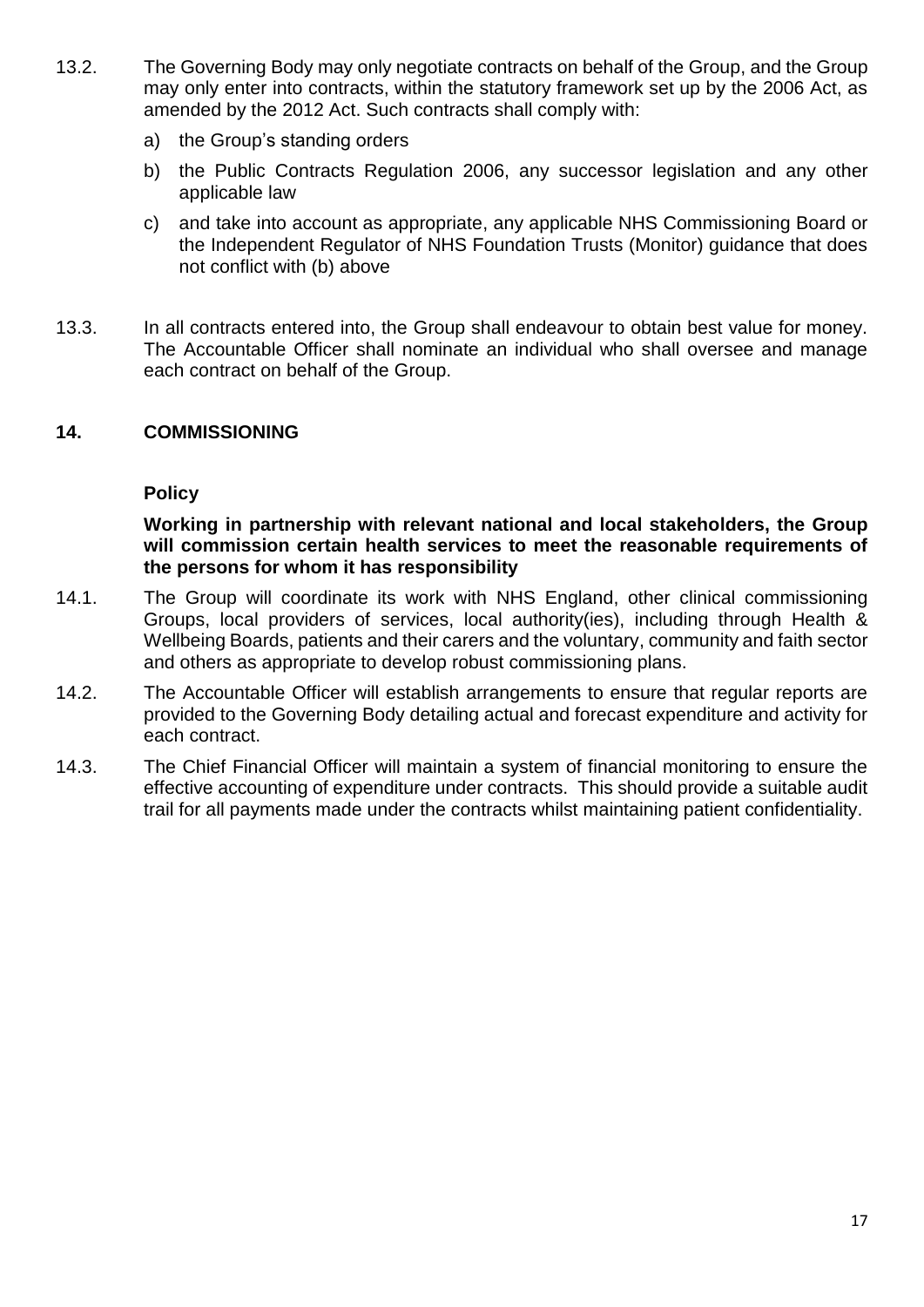#### **15. RISK MANAGEMENT AND INSURANCE**

# **Policy**

**The Group will put arrangements in place for evaluation and management of its risks**

- 15.1. The Accountable Officer has overall accountability for Risk Management within the CCG and the Governing Body demonstrates commitment through the endorsement of the Risk Management Strategy.
- 15.2. The Board of each level sub-committee is responsible for identifying, assessing, evaluating, treating, monitoring and recording risks as set out in their Risk Management policy. Following assessment, all identified high or complex risks that cannot be controlled within the respective area will be escalated to the NHS Wirral CCG Corporate Risk Register.
- 15.3. The Board of the Audit Committee will review and monitor those risks escalated from sub committees along with all other risks entered onto the Corporate Risk Register. A quarterly report will be sent to the Governing Body for review, with risks identified as requiring urgent attention being forwarded for the next meeting. The Audit Committee will also be responsible for ensuring that the Risk assurance procedures are being followed and reviewed on an annual basis.
- 15.4. The Governing Body will receive the quarterly reports from the Audit Committee and where necessary will provide guidance on the actions to be taken for all risks identified as requiring urgent attention which have been forwarded on from the Audit Committee. The Governing Body will also review the Corporate Risk Register on a monthly basis to ensure appropriate actions have been carried out.

# **16. PAYROLL**

#### **Policy**

# **The Group will put arrangements in place for an effective payroll service**

- 16.1. The Chief Financial Officer will ensure that the payroll service selected:
	- a) is supported by appropriate (i.e. contracted) terms and conditions
	- b) has adequate internal controls and audit review processes
	- c) has suitable arrangements for the collection of payroll deductions and payment of these to appropriate bodies
- 16.2. In addition the Chief Financial Officer shall set out comprehensive procedures for the effective processing of payroll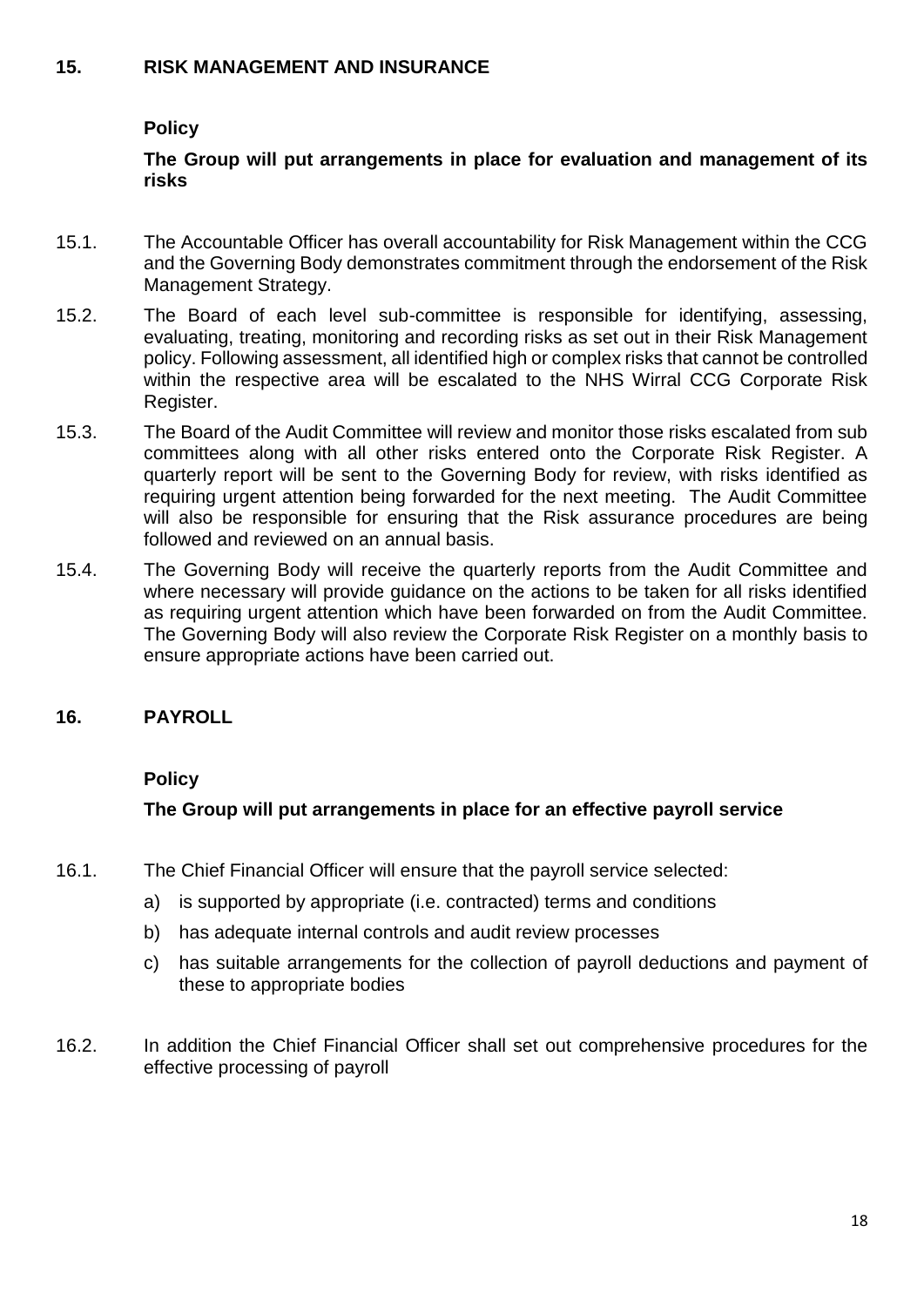#### **17. NON-PAY EXPENDITURE**

#### **Policy**

#### **The Group will seek to obtain the best value-for-money goods and services received**

- 17.1. The Governing Body will approve the level of non-pay expenditure on an annual basis and the Accountable Officer will determine the level of delegation to budget managers
- 17.2. The Accountable Officer shall set out procedures on the seeking of professional advice regarding the supply of goods and services.
- 17.3. The Chief Financial Officer will:
	- a) advise the Governing Body on the setting of thresholds above which quotations (competitive or otherwise) or formal tenders must be obtained; and, once approved, the thresholds should be incorporated in the scheme of reservation and delegation;
	- b) be responsible for the prompt payment of all properly authorised accounts and claims;
	- c) be responsible for designing and maintaining a system of verification, recording and payment of all amounts payable.

#### **18. CAPITAL INVESTMENT, FIXED ASSET REGISTERS AND SECURITY OF ASSETS**

#### **Policy**

#### **The Group will put arrangements in place to manage capital investment, maintain an asset register recording fixed assets and put in place polices to secure the safe storage of the Group's fixed assets**

- 18.1. The Accountable Officer will
	- a) ensure that there is an adequate appraisal and approval process in place for determining capital expenditure priorities and the effect of each proposal upon plans
	- b) be responsible for the management of all stages of capital schemes and for ensuring that schemes are delivered on time and to cost
	- c) shall ensure that the capital investment is not undertaken without confirmation of purchaser(s) support and the availability of resources to finance all revenue consequences, including capital charges
- 18.2. The CCG shall maintain a registers of assets, taking account of the advice of the Chief Financial Officer concerning the form of any register and the method of updating, and arranging for a physical check of assets against the asset register to be conducted once a year.
- 18.3. The Chief Financial Officer will prepare detailed procedures for the disposals of assets.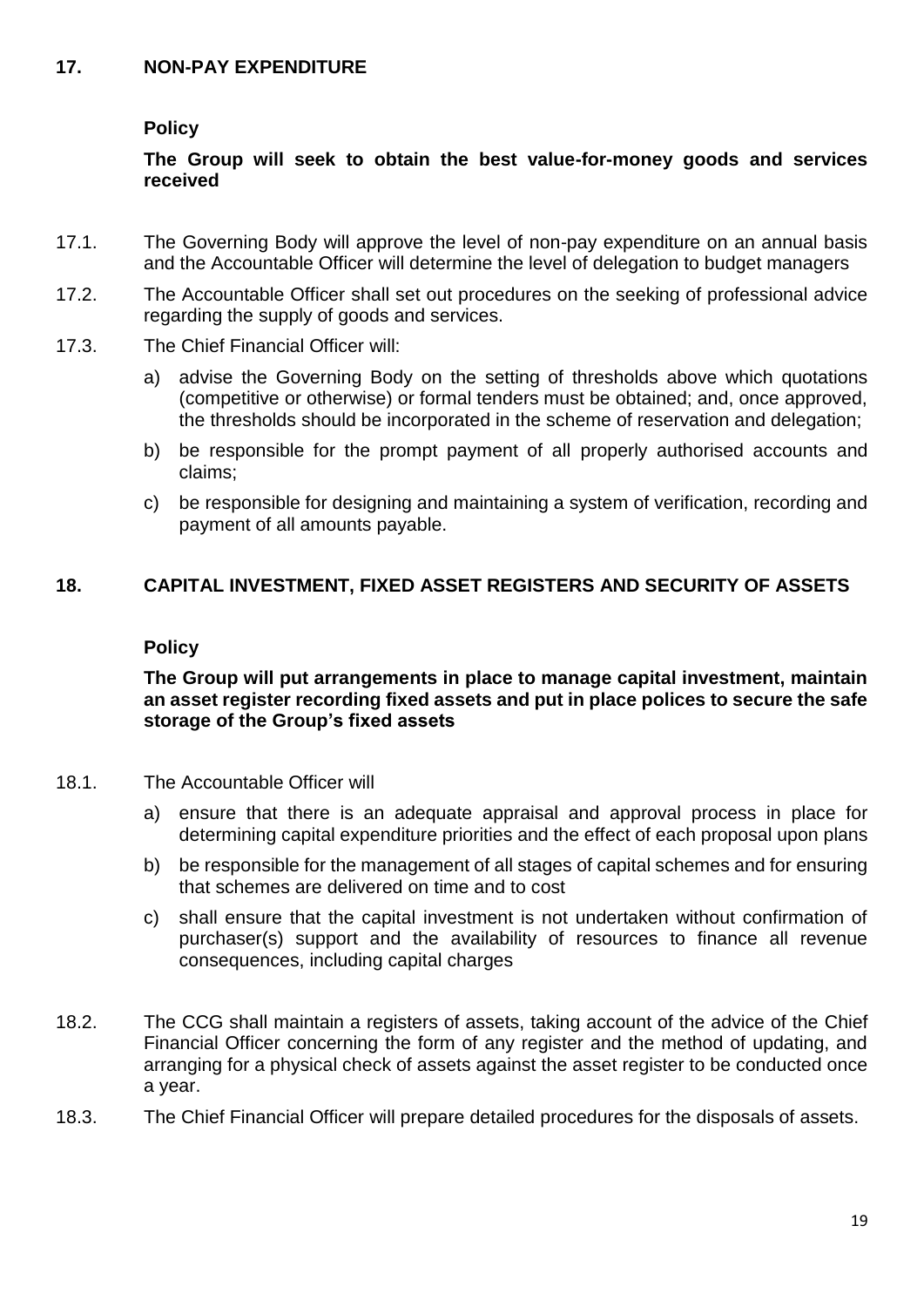#### **19. RETENTION OF RECORDS**

#### **Policy**

**The Group will put arrangements in place to retain all records in accordance with NHS Code of Practice Records Management 2006 and other relevant notified guidance**

- 19.1. The Accountable Officer shall:
	- a) be responsible for maintaining all records required to be retained in accordance with NHS Code of Practice Records Management 2006 and other relevant notified guidance
	- b) ensure that arrangements are in place for effective responses to Freedom of Information requests
	- c) publish and maintain a Freedom of Information Publication Scheme

# **20. TRUST FUNDS AND TRUSTEES**

#### **Policy**

**The Group will put arrangements in place to provide for the appointment of trustees if the Group holds property on trust**

20.1. The Chief Financial Officer shall ensure that each trust fund which the Group is responsible for managing, is managed appropriately with regard to its purpose and to its requirements.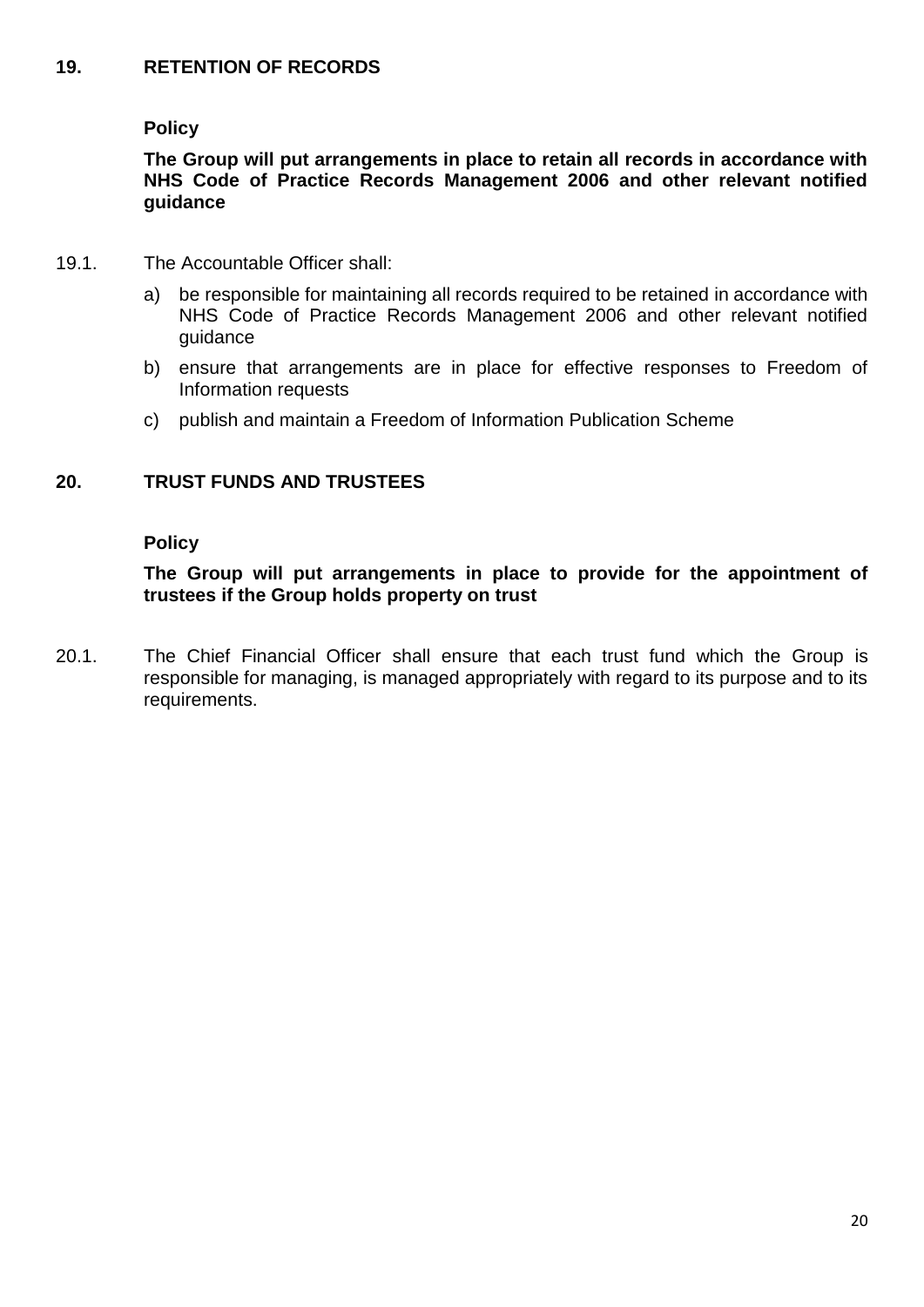# **4. STANDING ORDERS**

# **1. STATUTORY FRAMEWORK AND STATUS**

### **1.1. Introduction**

- 1.1.1. These standing orders have been drawn up to regulate the proceedings of the NHS Wirral Clinical Commissioning Group so that the Group can fulfil its obligations, as set out largely in the 2006 Act, as amended by the 2012 Act and related regulations. They are effective from the date the Group is established.
- 1.1.2. The standing orders, together with the Group's scheme of reservation and delegation<sup>5</sup> and the Group's prime financial policies<sup>6</sup>, provide a procedural framework within which the Group discharges its business. They set out:
	- **a)** the arrangements for conducting the business of the Group;
	- **b)** the appointment of member practice representatives to the Governing Body;
	- **c)** the procedure to be followed at meetings of the Group, the Governing Body and any committees or sub-committees of the Group or the Governing Body;
	- **d)** the process to delegate powers,
	- **e)** the declaration of interests and standards of conduct.

These arrangements must comply, and be consistent where applicable, with requirements set out in the 2006 Act (as amended by the 2012 Act) and related regulations and take account as appropriate<sup>7</sup> of any relevant guidance.

1.1.3. The standing orders, scheme of reservation and delegation and prime financial policies have effect as if incorporated into the Group's constitution. Group members, employees, members of the Governing Body, members of the Governing Body's committees and subcommittees, and persons working on behalf of the Group should be aware of the existence of these documents and, where necessary, be familiar with their detailed provisions. Failure to comply with the standing orders, scheme of reservation and delegation and prime financial policies may be regarded as a disciplinary matter that could result in dismissal.

#### **1.2. Schedule of matters reserved to the clinical commissioning Group and the scheme of reservation and delegation**

1.2.1. The 2006 Act (as amended by the 2012 Act) provides the Group with powers to delegate the Group's functions and those of the Governing Body to certain bodies (such as committees) and certain persons. The Group has decided that certain decisions may

 $\overline{a}$ <sup>5</sup> See Appendix D

 $6$  See Appendix E

Under some legislative provisions the Group is obliged to have regard to particular guidance but under other circumstances guidance is issued as best practice guidance.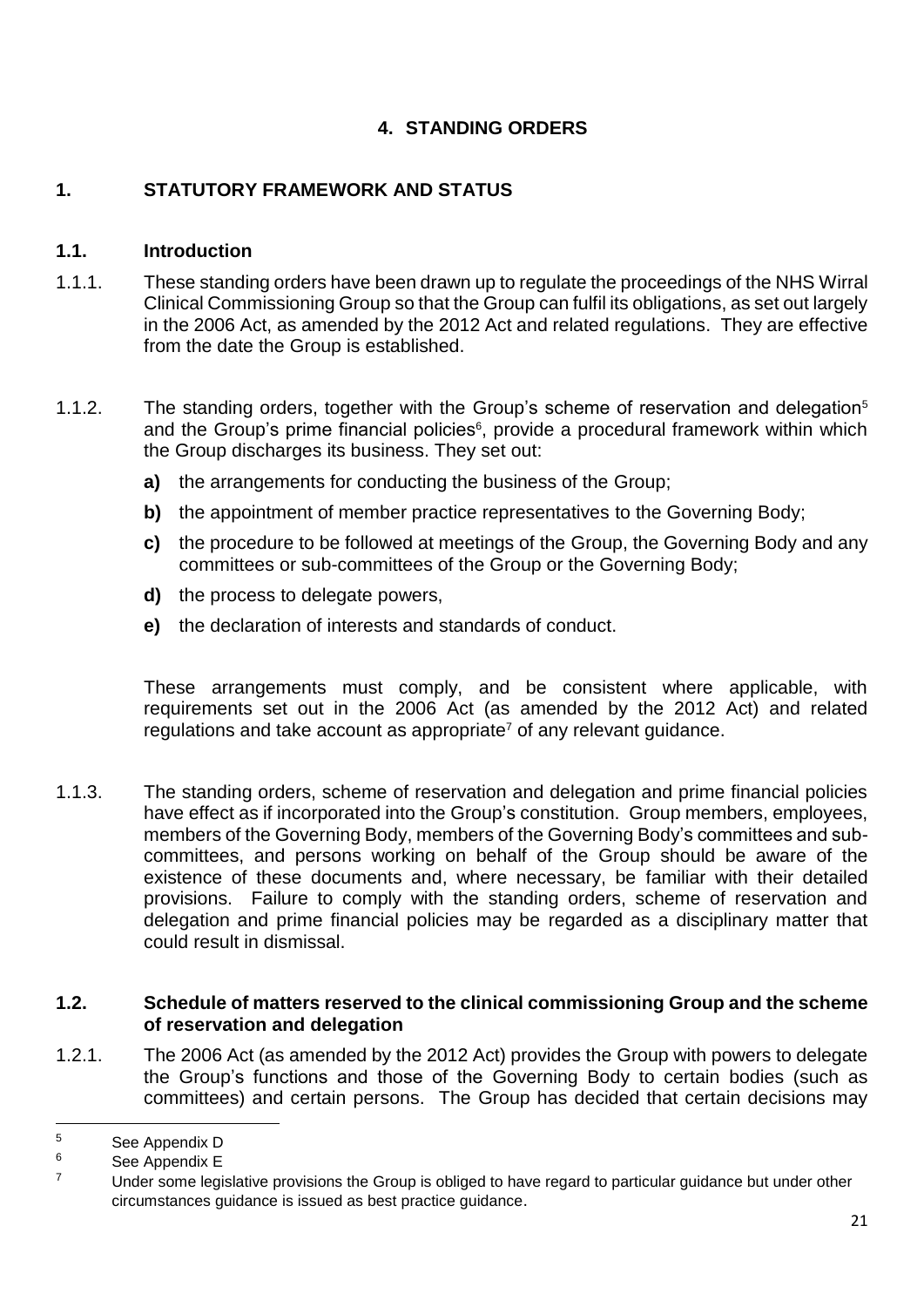only be exercised by the Group in formal session. These decisions and also those delegated are contained in the Group's scheme of reservation and delegation (see Appendix D).

#### **2. THE CLINICAL COMMISSIONING GROUP: COMPOSITION OF MEMBERSHIP, KEY ROLES AND APPOINTMENT PROCESS**

#### 2.1. **Composition of membership**

- 2.1.1. Chapter 3 of the Group's constitution provides details of the membership of the Group (also see Appendix B).
- 2.1.2. Chapter 6 of the Group's constitution provides details of the governing structure used in the Group's decision-making processes, whilst Chapter 7 of the constitution outlines certain key roles and responsibilities within the Group and its Governing Body, including the role of practice representatives (section 7.1 of the constitution).

#### **2.2. Key Roles**

- 2.2.1. Paragraph 6.6.2 of the Group's constitution sets out the composition of the Group's Governing Body whilst Chapter 7 of the Group's constitution identifies certain key roles and responsibilities within the Group and its Governing Body. These standing orders set out how the Group appoints individuals to these key roles. All eligibility requirements include any requirements for specific roles laid by down by law (in particular, the National Health Service (Clinical Commissioning Groups) Regulations 2012), regardless of whether such requirements are stated in these standing orders or not.
- 2.2.2. The **Chair of the Governing Body** as listed in paragraph 6.6.2. of the Group's constitution, is subject to the following appointment process:
	- **a) Nominations –** when the position is, or about to become vacant, GPs from a member practice of Wirral CCG interested in serving as Chair of the Group's Governing Body should express their interest to the Director of Primary Care and Corporate Affairs, who will publish nomination and election process details at least two weeks in advance of a ballot, and circulate the list of candidates when nominations close
	- **b) Eligibility –** candidates must be registered practising GPs, practising substantively (that is, not a locum) in one of the Group's member practices. For the Chair of the Governing Body, the candidate must disclose any criminal record, their GMC disciplinary record (including any fitness to practice issues) and any current or potential conflict of interest issues. A defined person specification outlining key competencies of the role will be developed and those wishing to stand must be able to demonstrate that they fulfill the requirements of this post. Candidates must have successfully completed an assessment process that ensures that the competencies and standards required are fully met
	- **c) Election process –** the Director of Primary Care and Corporate Affairs will notify member practices of the candidates and their eligibility criteria, for the position of Chair and make arrangements to conduct a ballot over a period of not more than 21 days.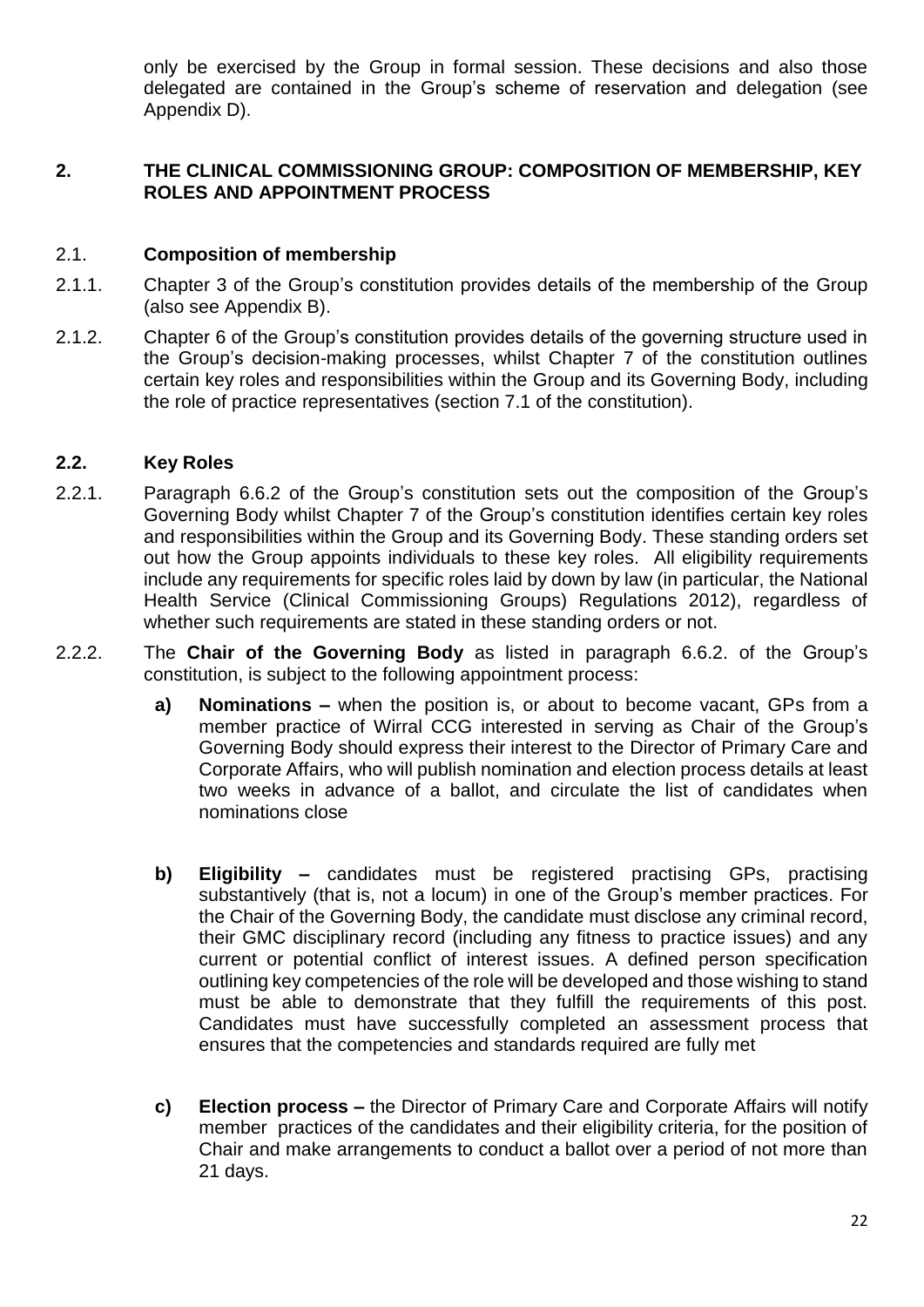Voting will be based upon the member practices each casting a single weighted vote, with the weighting applied on the basis of 1 vote per 2,500 registered patients or part thereof. A mathematical representation and examples are set out below:

|                                | Number of registered<br>patients | Weighted vote                                               |
|--------------------------------|----------------------------------|-------------------------------------------------------------|
| Mathematical<br>Representation | $\boldsymbol{\chi}$              | x<br> 2,500 <br>(rounded up to the nearest<br>whole number) |
| Example 1                      | 1,000                            |                                                             |
| Example 2                      | 2,500                            |                                                             |
| Example 3                      | 2,501                            | 2                                                           |
| Example 4                      | 10,000                           | 4                                                           |
| Example 5                      | 10,001                           | 5                                                           |

The number of registered patients for each member practice will be determined with reference to the list of the patients maintained by NHS England as on the last day of the ballot.

Votes will be for a single candidate and cannot be split.

The results of the ballot, including a summary of voting analysed by candidate, will be recorded and made available to member practices, though individual votes will remain confidential. The candidate who receives the highest number of weighted votes will take the Chair at the next meeting of the Governing Body. In the event it is not possible to declare a single successful candidate, a second ballot will be conducted over a period of not more than 10 days between those two candidates who received the highest number of votes in the first ballot.

The Local Medical Committee shall be consulted on the election process and invited to observe elections

- **d) Term of office –** the Chair will serve for a period of 4 years, unless removed from office or resigning from the post**.**
- **e) Eligibility for reappointment –** provided they meet the eligibility criteria at (b) above, GPs may put themselves forward for reappointment without limit on the number of terms served
- **f) Grounds for removal from office –** a GP serving as Chair will be automatically removed from office, without notice, in the event that s/he is removed from the List of Registered Medical Practitioners (note: removed from office temporarily, if suspended pending investigation), or ceases to practice in one of the Group's member practices, or is not approved/accredited through NHS England or other assessment process(es) where that requirement is stipulated for the position.

A vote of no confidence by the majority of member practices via the Membership Council or by the majority of Governing Body voting members will also have the effect of removing the Chair from office without notice. If vacated, the Assistant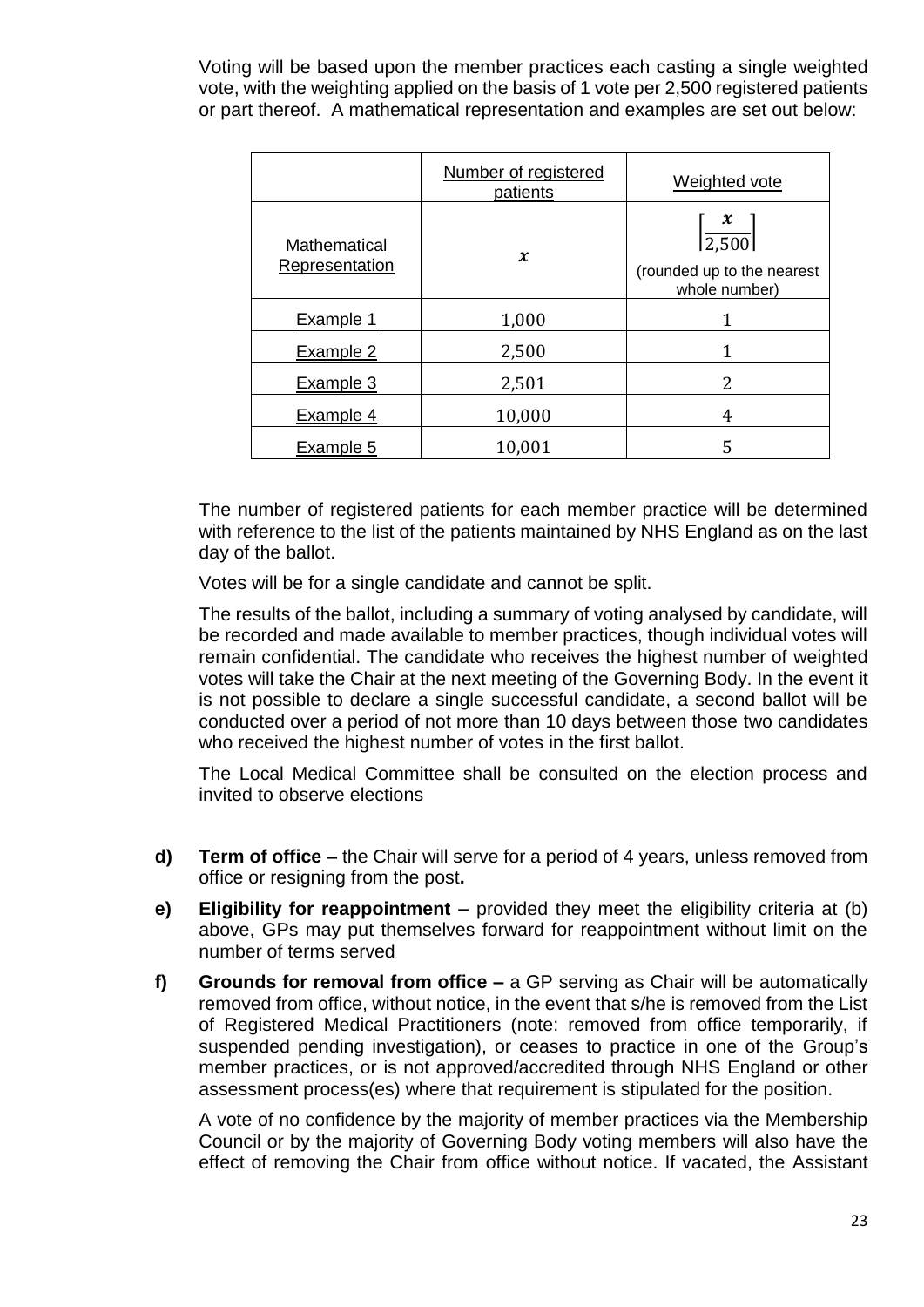Chair will immediately assume the Chair and remain in that position until a new Chair is appointed via the due process.

- **g) Notice period –** a Chair wishing to resign the post should give a minimum of 60 days' notice, in writing, addressed to the Deputy Chair, who will ask the Director of Primary Care and Corporate Affairs to initiate proceedings for an election without delay. Election proceedings to appoint a Chair after a completed term of office should be initiated by the Director of Primary Care and Corporate Affairs such that the newly-elected Chair may take office on completion of the term of his/her predecessor
- 2.2.3. The **Medical Director** as listed in paragraph 6.6.2. of the Group's constitution, is subject to the following appointment process:
	- **a) Nominations –** when the position is, or about to become vacant, GPs from a member practice of Wirral CCG interested in serving as Medical Director of the Group's Governing Body should express their interest to the Director of Primary Care and Corporate Affairs, who will publish nomination and election process details at least two weeks in advance of a ballot, and circulate the list of candidates when nominations close
	- **b) Eligibility –** candidates must be registered practising GPs, practising substantively (that is, not a locum) in one of the Group's member practices. For the Medical Director role, the candidate must disclose any criminal record, their GMC disciplinary record (including any fitness to practice issues) and any current or potential conflict of interest issues. A defined person specification outlining key competencies of the role will be developed and those wishing to stand must be able to demonstrate that they fulfill the requirements of this post. Candidates must have successfully completed an assessment to ensure that the competencies and standards required are fully met
	- **c) Election process –** the Director of Primary Care and Corporate Affairs will notify member practices of the candidates and their eligibility criteria, for the position of Medical Director and make arrangements to conduct a ballot over a period of not more than 21 days.

Voting will be based upon the member practices each casting a single weighted vote, with the weighting applied on the basis of 1 vote per 2,500 registered patients or part thereof. A mathematical representation and examples are set out below:

|                                                              | Number of registered<br>patients | Weighted vote                                               |
|--------------------------------------------------------------|----------------------------------|-------------------------------------------------------------|
| Mathematical<br>$\boldsymbol{\mathcal{X}}$<br>Representation |                                  | x<br> 2,500 <br>(rounded up to the nearest<br>whole number) |
| Example 1                                                    | 1,000                            |                                                             |
| Example 2                                                    | 2,500                            |                                                             |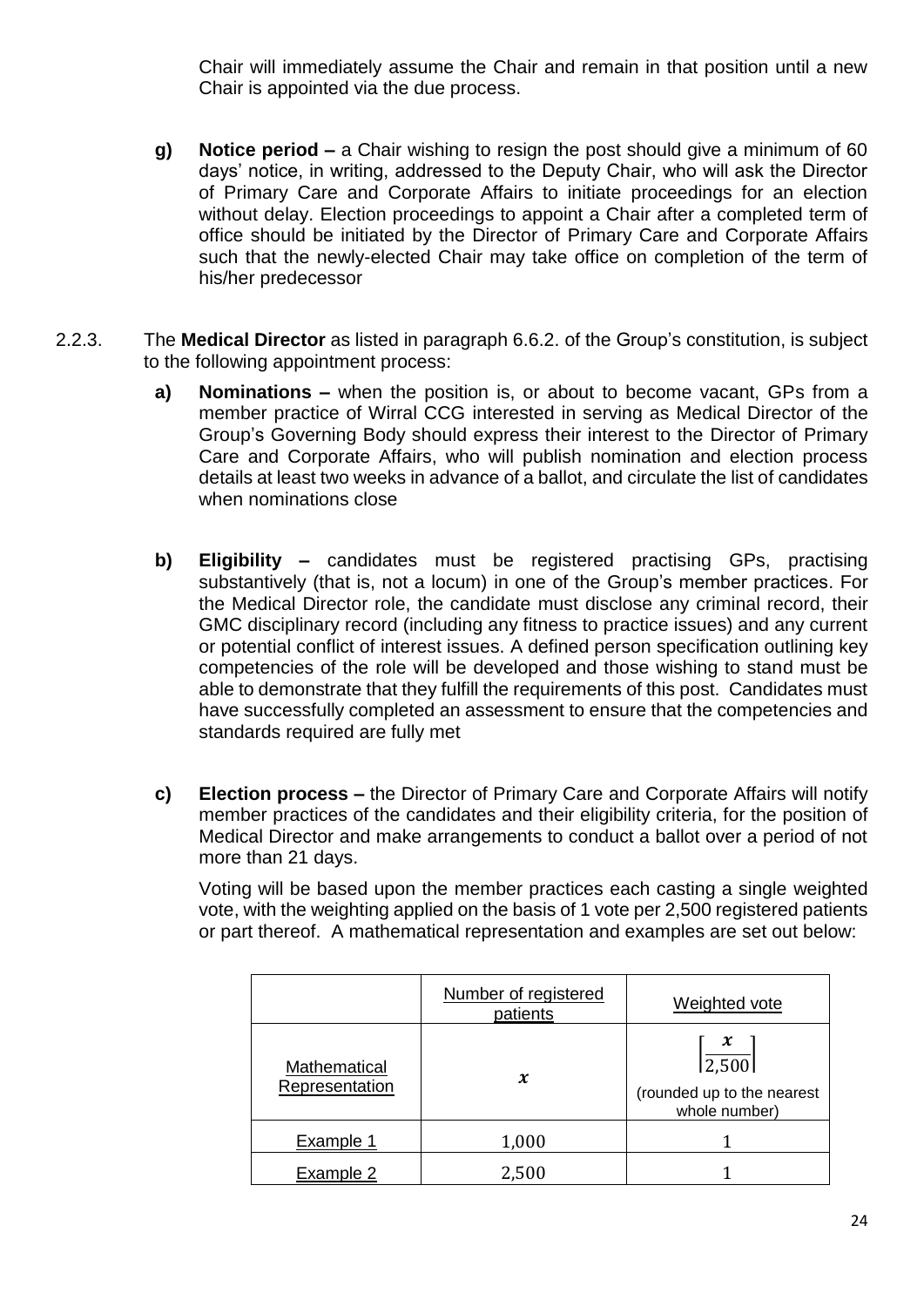| Example 3 | 2,501  |  |
|-----------|--------|--|
| Example 4 | 10,000 |  |
| Example 5 | 10,001 |  |

The number of registered patients for each member practice will be determined with reference to the list of the patients maintained by NHS England as on the last day of the ballot.

Votes will be for a single candidate and cannot be split.

The results of the ballot, including a summary of voting analysed by candidate, will be recorded and made available to member practices, though individual votes will remain confidential. The candidate who receives the highest number of weighted votes will take the Medical Director role at the next meeting of the Governing Body. In the event it is not possible to declare a single successful candidate, a second ballot will be conducted over a period of not more than 10 days between those two candidates who received the highest number of votes in the first ballot.

The Local Medical Committee shall be consulted on the election process and invited to observe elections

- **d) Term of office –** the Medical Director will serve for a period of 3 years, unless removed from office or resigning from the post**.**
- **e) Eligibility for reappointment –** provided they meet the eligibility criteria at (b) above, GPs may put themselves forward for reappointment without limit on the number of terms served
- **f) Grounds for removal from office –** a GP serving as Medical Director will be automatically removed from office, without notice, in the event that s/he is removed from the List of Registered Medical Practitioners (note: removed from office temporarily, if suspended pending investigation), or ceases to practice in one of the Group's member practices.

A vote of no confidence by the majority of member practices via the Membership Council or by the majority of Governing Body voting members will also have the effect of removing the Medical Director from office without notice.

- g) **Notice period –** a Medical Director wishing to resign the post should give a minimum of 60 days' notice, in writing, addressed to the Chair, who will ask the Director of Primary Care and Corporate Affairs to initiate proceedings for an election without delay. Election proceedings to appoint a Medical Director after a completed term of office should be initiated by the Director of Primary Care and Corporate Affairs such that the newly-elected Medical Director may take office on completion of the term of his/her predecessor
- 2.2.4. The **GP Executive Lead – Primary Care** as listed in paragraph 6.6.2. of the Group's constitution, is subject to the following appointment process:
	- **a) Nominations –** when the position is, or about to become vacant, GPs from a member practice of Wirral CCG interested in serving as GP Executive Lead – Primary Care of the Group's Governing Body should express their interest to the Director of Primary Care and Corporate Affairs, who will publish nomination and election process details at least two weeks in advance of a ballot, and circulate the list of candidates when nominations close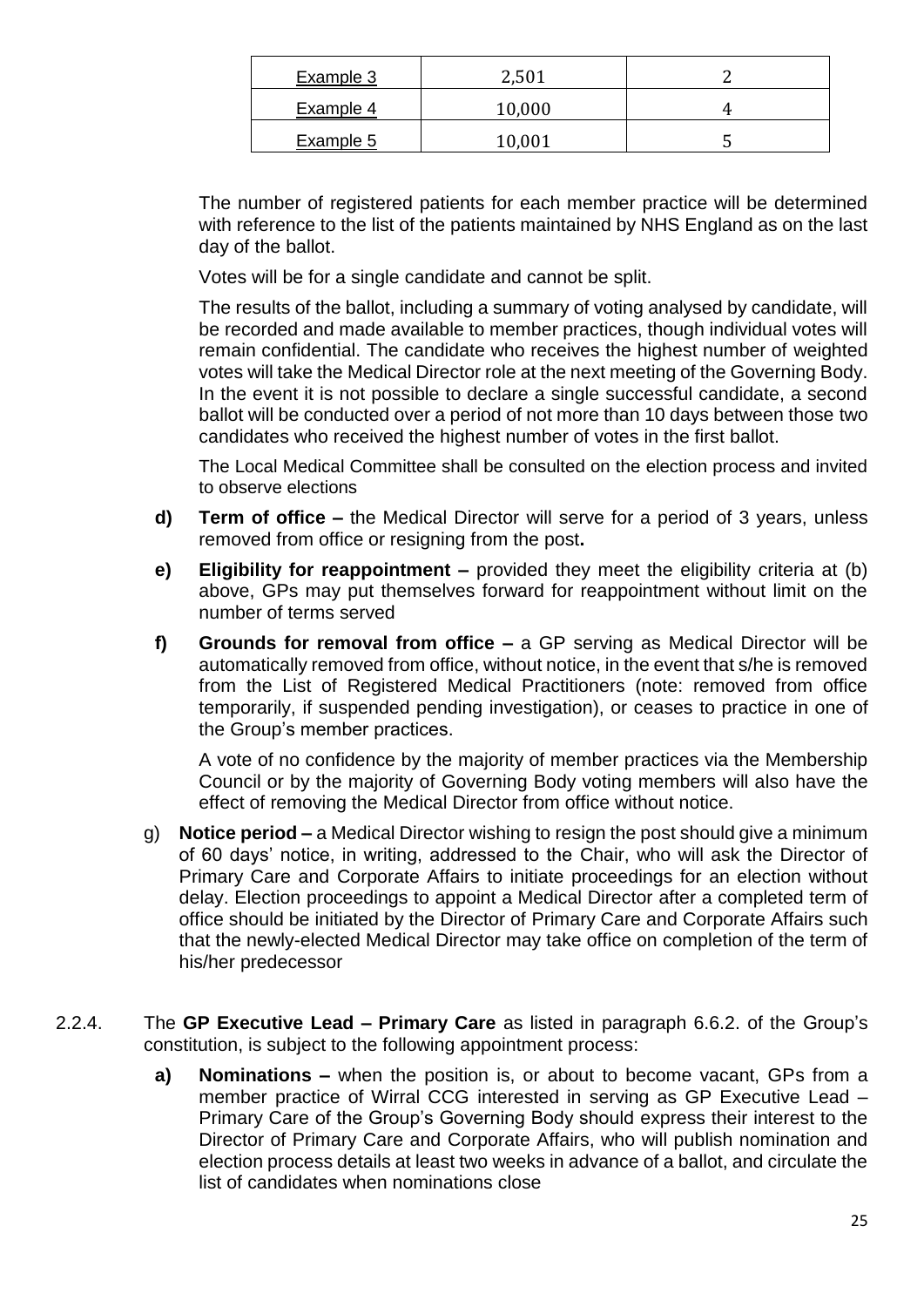- **b) Eligibility –** candidates must be registered practising GPs, practising substantively (that is, not a locum) in one of the Group's member practices. For the GP Executive Lead – Primary Care role, the candidate must disclose any criminal record, their GMC disciplinary record (including any fitness to practice issues) and any current or potential conflict of interest issues. A defined person specification outlining key competencies of the role will be developed and those wishing to stand must be able to demonstrate that they fulfill the requirements of this post. Candidates must have successfully completed an assessment to ensure that the competencies and standards required are fully met
- **c) Election process –** the Director of Primary Care and Corporate Affairs will notify member practices of the candidates and their eligibility criteria, for the position of GP Executive Lead – Primary Care and make arrangements to conduct a ballot over a period of not more than 21 days.

Voting will be based upon the member practices each casting a single weighted vote, with the weighting applied on the basis of 1 vote per 2,500 registered patients or part thereof. A mathematical representation and examples are set out below:

|                                | Number of registered<br>patients | Weighted vote                                                                     |
|--------------------------------|----------------------------------|-----------------------------------------------------------------------------------|
| Mathematical<br>Representation | $\boldsymbol{x}$                 | $\mathbf{x}$<br>$\overline{2,500}$<br>(rounded up to the nearest<br>whole number) |
| Example 1                      | 1,000                            |                                                                                   |
| Example 2                      | 2,500                            |                                                                                   |
| Example 3                      | 2,501                            | 2                                                                                 |
| Example 4                      | 10,000                           | 4                                                                                 |
| Example 5                      | 10,001                           | 5                                                                                 |

The number of registered patients for each member practice will be determined with reference to the list of the patients maintained by NHS England as on the last day of the ballot.

Votes will be for a single candidate and cannot be split.

The results of the ballot, including a summary of voting analysed by candidate, will be recorded and made available to member practices, though individual votes will remain confidential. The candidate who receives the highest number of weighted votes will take the GP Executive Lead – Primary Care role at the next meeting of the Governing Body. In the event it is not possible to declare a single successful candidate, a second ballot will be conducted over a period of not more than 10 days between those two candidates who received the highest number of votes in the first ballot.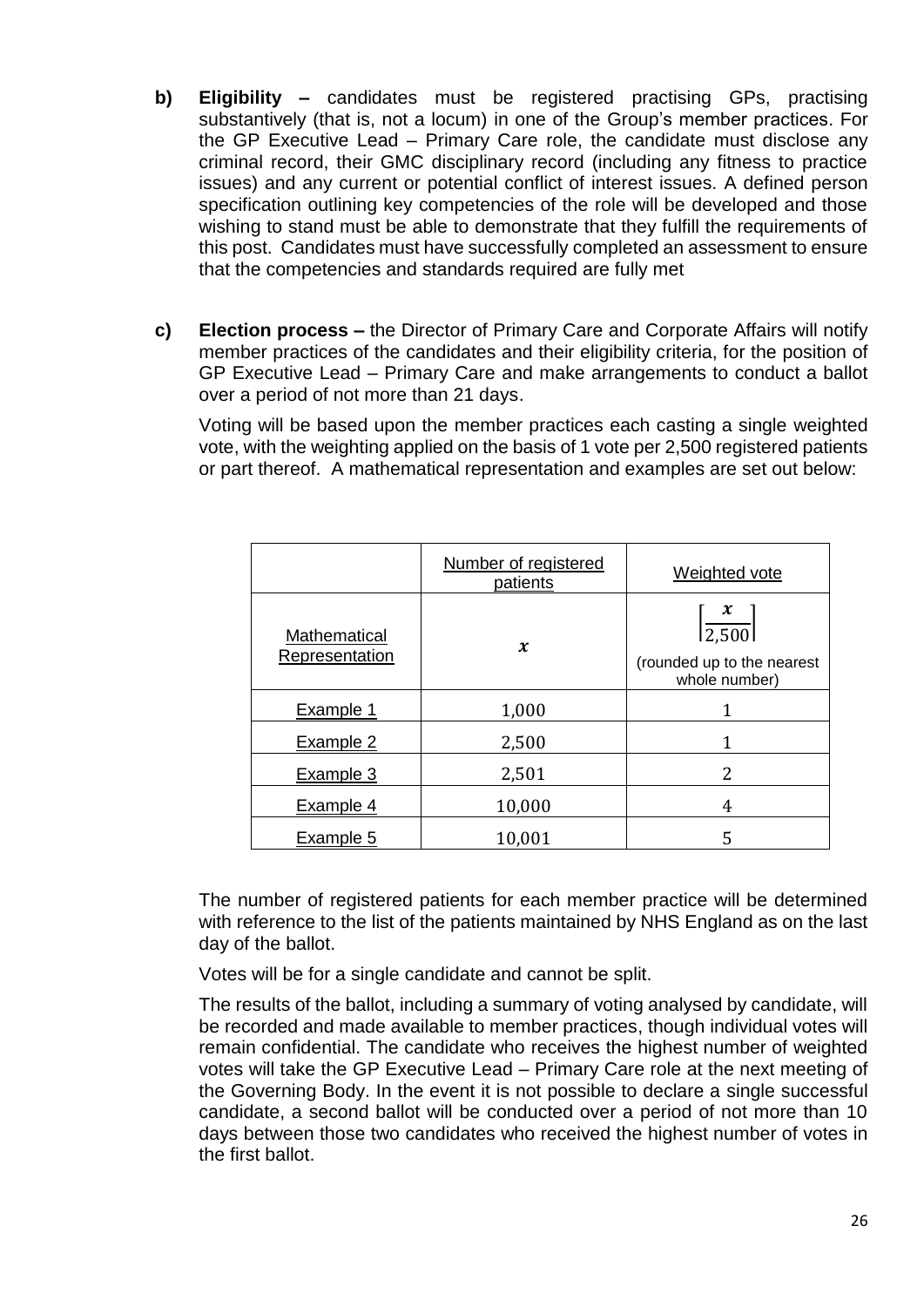The Local Medical Committee shall be consulted on the election process and invited to observe elections

- **d) Term of office –** the **GP Executive Lead – Primary Care** will serve for a period of 3 years, unless removed from office or resigning from the post**.**
- **e) Eligibility for reappointment –** provided they meet the eligibility criteria at (b) above, GPs may put themselves forward for reappointment without limit on the number of terms served

**f) Grounds for removal from office –** a GP serving as GP Executive Lead – Primary Care will be automatically removed from office, without notice, in the event that s/he is removed from the List of Registered Medical Practitioners (note: removed from office temporarily, if suspended pending investigation), or ceases to practice in one of the Group's member practices.

A vote of no confidence by the majority of member practices via the Membership Council or by the majority of Governing Body voting members will also have the effect of removing the GP Executive Lead – Primary Care from office without notice.

- **g) Notice period –** a GP Executive Lead Primary Care wishing to resign the post should give a minimum of 60 days' notice, in writing, addressed to the Chair, who will ask the Director of Primary Care and Corporate Affairs to initiate proceedings for an election without delay. Election proceedings to appoint a GP Executive Lead – Primary Care after a completed term of office should be initiated by the Director of Primary Care and Corporate Affairs such that the newly-elected GP Executive Lead – Primary Care may take office on completion of the term of his/her predecessor
- 2.2.5. The **Accountable Officer**, as listed in paragraph 6.6.2. of the Group's constitution, is subject to the following appointment process:
	- a) **Nominations** an **Accountable Officer** must be appointed to the Governing Body, and will be the managing director of, and employed by, the Group. The post, when vacant, will be advertised in the usual manner and candidates must meet the attributes and competencies set out in the national role outlines guidance
	- b) **Eligibility** candidates must be able to demonstrate significant senior-level managerial experience, meet the attributes and competencies set out in the national role outlines guidance, meet any designated person specification of the job description, and have successfully completed an assessment process that has the support of NHS England in ensuring that the competencies and standards required are fully met.
	- c) **Appointment process** a selection process will be devised and conducted by the Governing Body. The successful candidate's appointment requires confirmation by NHS England
	- d) **Term of office** the Accountable Officer will serve for the duration of his/her employment
	- e) **Eligibility for reappointment** provided the post holder continues to meet the eligibility criteria at (b) above, and remains in employment with the Group, there is no reappointment process
	- f) **Grounds for removal from office** the post holder will be automatically removed from office, without notice, in the event that s/he fails to satisfy the requirements of the defined assessment process(es), or, where employment is terminated by resignation, redundancy or as a result of disciplinary proceedings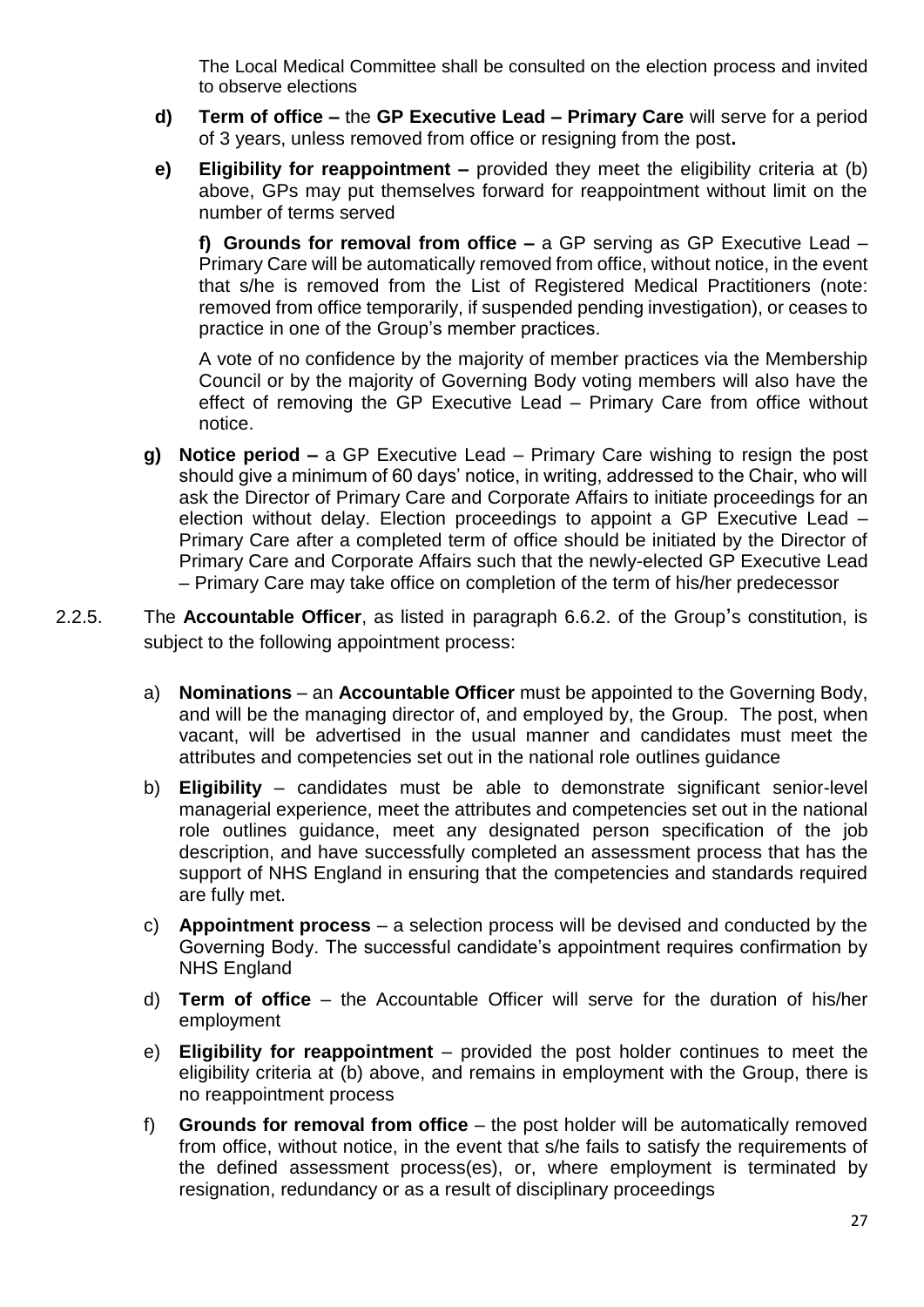- g) **Notice period** an Accountable Officer wishing to resign the post should give a minimum of 60 days' notice, in writing, addressed to the Chair of the Governing Body, notwithstanding the notice requirements of the post holder's employment
- 2.2.6. **The GP Executive Lead** –**Planned Care, GP Executive Lead Unplanned Care and GP Executive Lead** – **Long Term Conditions** as listed in paragraph 6.6.2. of the Group's constitution, are subject to the following appointment process
	- a) **Nominations** The above Executive GP Leads will be appointed to the Governing Body, following a period of advertising for the post, applications and selection process
	- b) **Eligibility** candidates must be able to demonstrate significant senior-level managerial and leadership experience, meeting any designated person specification or job description. They must be a practising substantively within a member practice of the Group
	- c) **Appointment process** a selection process will be devised and conducted as a minimum by the Chair, the Accountable Officer and the Medical Director
	- d) **Term of office** the Executive GP Leads will serve for the duration of his/her employment
	- e) **Eligibility for reappointment** provided the post holder continues to meet the eligibility criteria at (b) above, and remains in employment with the Group, there is no reappointment process
	- f) **Grounds for removal from office** the post holder will be automatically removed from office, without notice, in the event that s/he is removed or suspended from the relevant professional membership register, or where employment is terminated by resignation, redundancy or as a result of disciplinary proceedings
	- g) **Notice period** a GP Executive Lead wishing to resign the post should give a minimum of 60 days' notice, in writing, addressed to the Accountable Officer of the Governing Body; this applies notwithstanding any contrary notice requirements of the post holder's contract of employment
- 2.2.7. **Lay Members**, as listed in paragraph 6.6.2. of the Group's constitution, are subject to the following appointment process:
	- a) **Nominations** Individuals interested in serving as lay members on the Governing Body will answer advertisements for such positions, or may be canvassed by local public bodies, including the Group, to make an application
	- b) **Eligibility** candidates must be local residents, preferably residing in the Group's area, and possess relevant skills and experience in the three areas defined in 6.6.2 (which are: Audit and Governance, Patient Champion and Quality and Outcomes) which might enhance the Governing Body's deliberations, offering challenge to the clinicians and managers thereon, and enable a beneficial contribution to be made to the wider functioning of the Group, including leading on audit and governance, and on patient and public engagement and participation, for example. Candidates employed by the NHS, or with current clinical or associated interests or affiliations will not be considered as this might prompt conflicts of interest
	- c) **Appointment process** a selection process will be conducted by the Chair and Accountable Officer using a process recommended in guidance from the NHS England. They may be assisted by colleagues or an external senior public official in their deliberations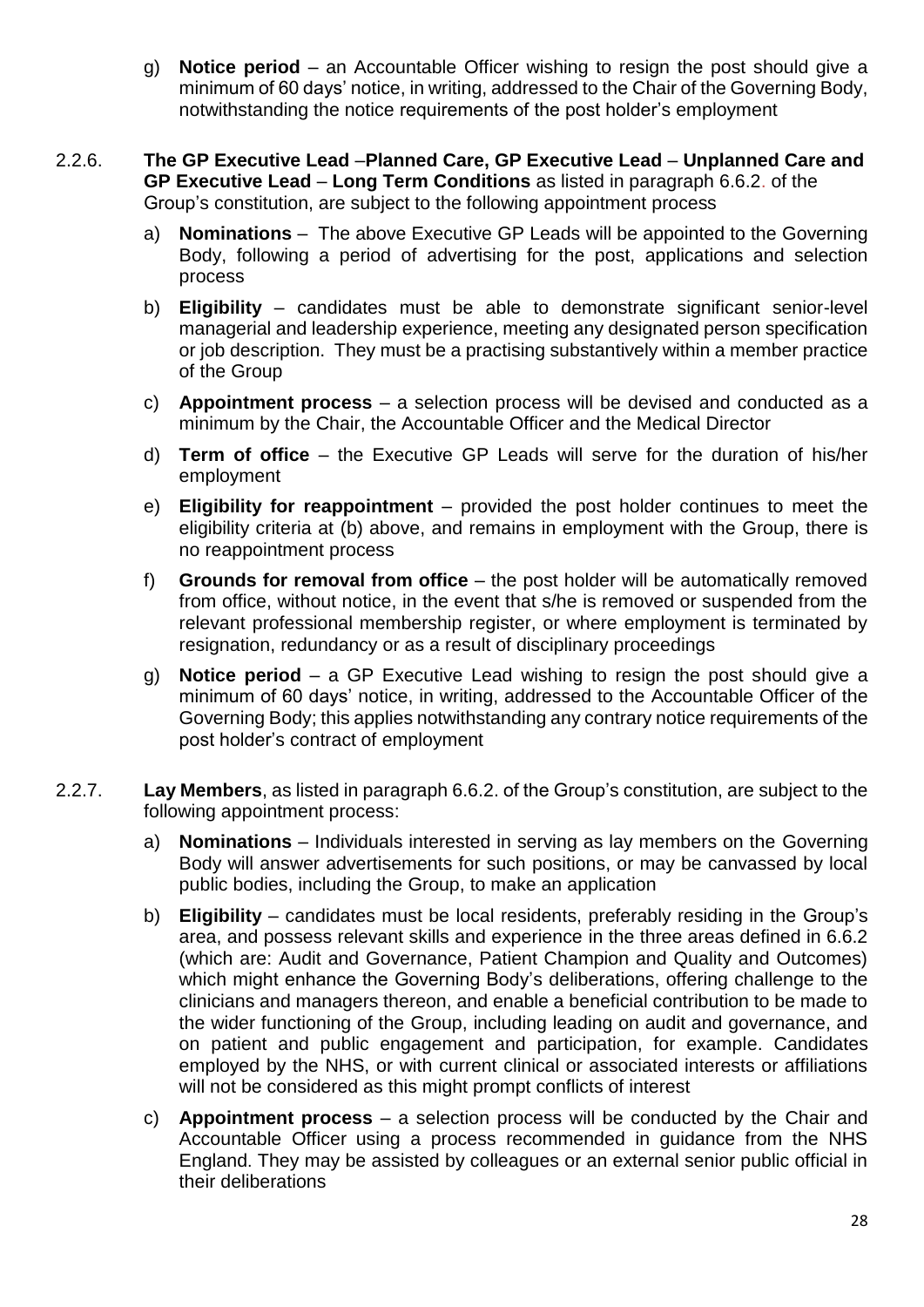- d) **Term of office** Lay Members will serve for four years, unless removed from office or resigning from the post
- e) **Eligibility for reappointment** provided the post holder continues to meet the eligibility criteria at (b) above, a Lay Members may serve without limit on the number of terms served
- f) **Grounds for removal from office** a Lay Members will be automatically removed from office, without notice, in the event of a majority vote of the Governing Body, duly convened, or if s/he is rendered ineligible through professional membership, affiliation or association, or employment with a primary or secondary care provider or supplier
- g) **Notice period** a Lay Member wishing to resign the post should give a minimum of 60 days' notice, in writing, addressed to the chair of the Governing Body
- 2.2.8. A **Secondary Care Specialist Doctor**, as listed in paragraph 6.6.2. of the Group's constitution, is subject to the following appointment process
	- a) **Nominations** a secondary care specialist will be appointed to the Governing Body, following a period of advertising for the post, the receipt of applications or recommendations and a robust selection process
	- b) **Eligibility** candidates must be currently registered on the GMC Specialist Register, and be able to demonstrate significant professional and managerial experience, meeting any designated person specification or job description; candidates must meet the conditions set out in the CCG Regulations 2012.
	- c) **Appointment process** a selection process will be devised by the Chair and Accountable Officer, who may enlist professional clinical support in their deliberations
	- d) **Term of office** the secondary care specialist doctor will serve for four years, unless removed from office or resigning from the post
	- e) **Eligibility for reappointment** provided the post holder continues to meet the eligibility criteria at (b) above, secondary care specialists may apply for reappointment without limit on the number of terms served
	- f) **Grounds for removal from office** the post holder will be automatically removed from office, without notice, in the event of a majority vote of the Governing Body, duly convened, or in the event that s/he is removed or suspended from the GMC Specialist Register
	- g) **Notice period** a secondary care specialist wishing to resign the post should give a minimum of 60 days' notice, in writing, addressed to the chair of the Governing Body
	- h) **Conflict of Interests:** Whilst the individual may well no longer practise medicine, they will need to demonstrate that they still have a relevant understanding of care in the secondary setting. The individual should not be employed by any organisation from which the CCG secures any significant volume of provision.
- 2.2.9. A **Registered Nurse**, as listed in paragraph 6.6.2. of the Group's constitution, is subject to the following appointment process
	- i) **Nominations** a Registered Nurse will be appointed to the Governing Body, following a period of advertising for the post, the receipt of applications or recommendations and a robust selection process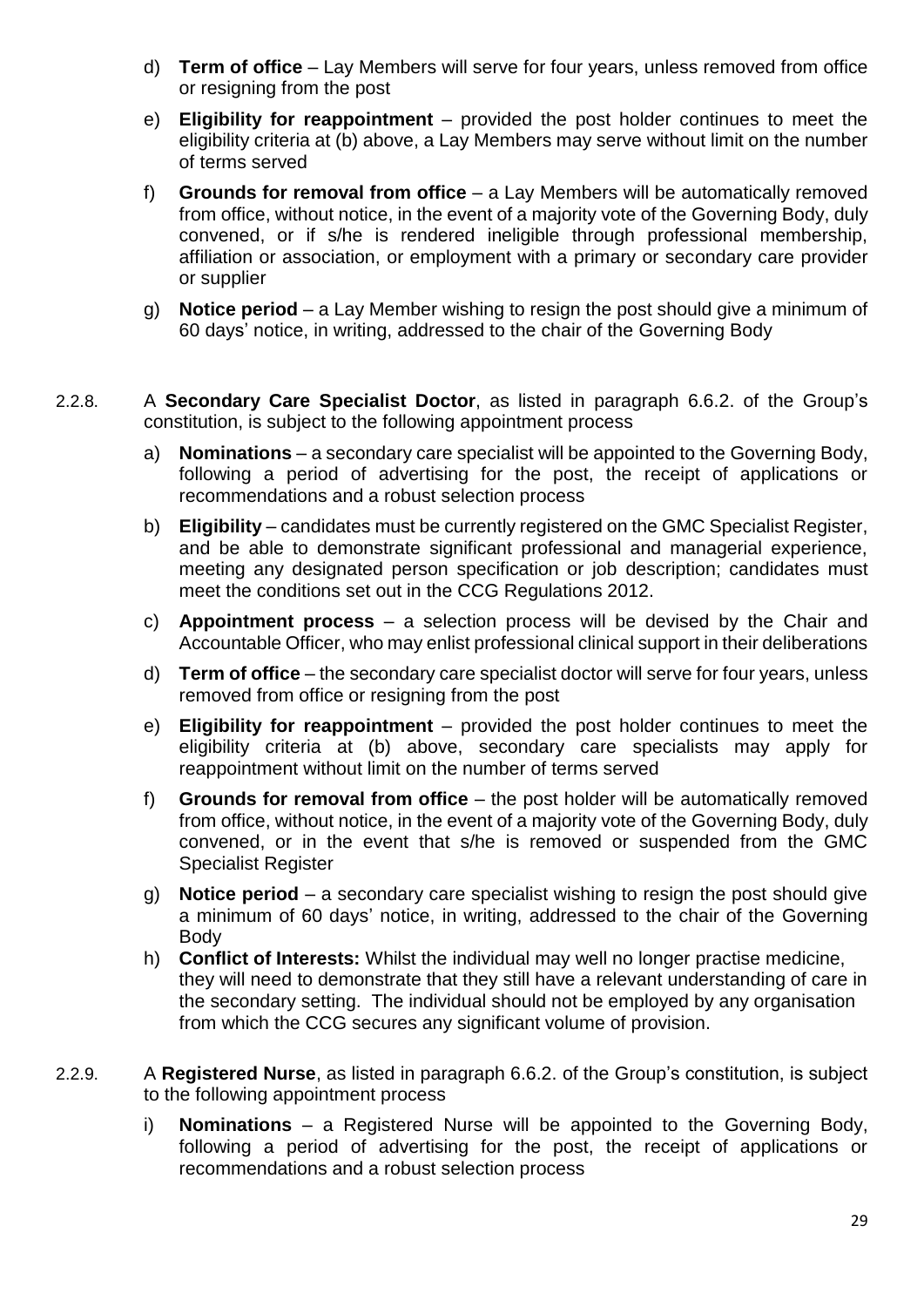- j) **Eligibility** candidates must be currently registered on the NMC register, and be able to demonstrate significant professional experience, meeting any designated person specification or job description; candidates must meet the conditions set out in the CCG Regulations 2012.
- k) **Appointment process** a selection process will be devised by the Chair and Accountable Officer, who may enlist professional clinical support in their deliberations
- l) **Term of office** the Registered Nurse will serve for four years, unless removed from office or resigning from the post
- m) **Eligibility for reappointment** provided the post holder continues to meet the eligibility criteria at (b) above, secondary care specialists may apply for reappointment without limit on the number of terms served
- n) **Grounds for removal from office** the post holder will be automatically removed from office, without notice, in the event of a majority vote of the Governing Body, duly convened, or in the event that s/he is removed or suspended from the NMC Register
- o) **Notice period** a Registered Nurse wishing to resign the post should give a minimum of 60 days' notice, in writing, addressed to the chair of the Governing Body
- p) **Conflict of Interests:** Whilst the individual may well no longer practise nursing, they will need to demonstrate that they still have a relevant understanding of care in the nursing profession. The individual must meet the conditions set out in the CCG Regulations 2012.
- 2.2.10. The **Director of Commissioning and Transformation**, the **Director of Primary Care and Corporate Affairs** and the **Director of Quality and Safety** will continue as members of the CCG's Governing Body as long as they remain employees of the Group. When vacant, these posts will be advertised in the usual manner
- 2.2.11. The **Chief Financial Officer**, as listed in paragraph 6.6.2. of the Group's constitution, is subject to the following appointment process
	- a) **Nominations** a Chief Financial Officer must be appointed to the Governing Body, and will be employed by the Group, or, under exceptional circumstances, an officer imposed by the NHS England for a fixed period, not exceeding six months; the post, when vacant, will be advertised in the usual manner
	- b) **Eligibility** candidates must be able to demonstrate significant senior-level financial and managerial experience, meeting any designated person specification or job description, be currently registered with a member body of the Consultative Committee of Accountancy Bodies and have successfully completed the NHS England assessment process, and any continuing process(es) for CCG top roles, and be a candidate acceptable to the NHS England
	- c) **Appointment process** a selection process will be devised and conducted as a minimum by the Chair, the Accountable Officer and the Chair of the Audit Committee
	- d) **Term of office** the Chief Financial Officer will serve for the duration of his/her employment
	- h) **Eligibility for reappointment** provided the post holder continues to meet the eligibility criteria at (b) above, and remains in employment with the Group, there is no reappointment process
	- i) **Grounds for removal from office** the post holder will be automatically removed from office, without notice, in the event that s/he is removed or suspended from the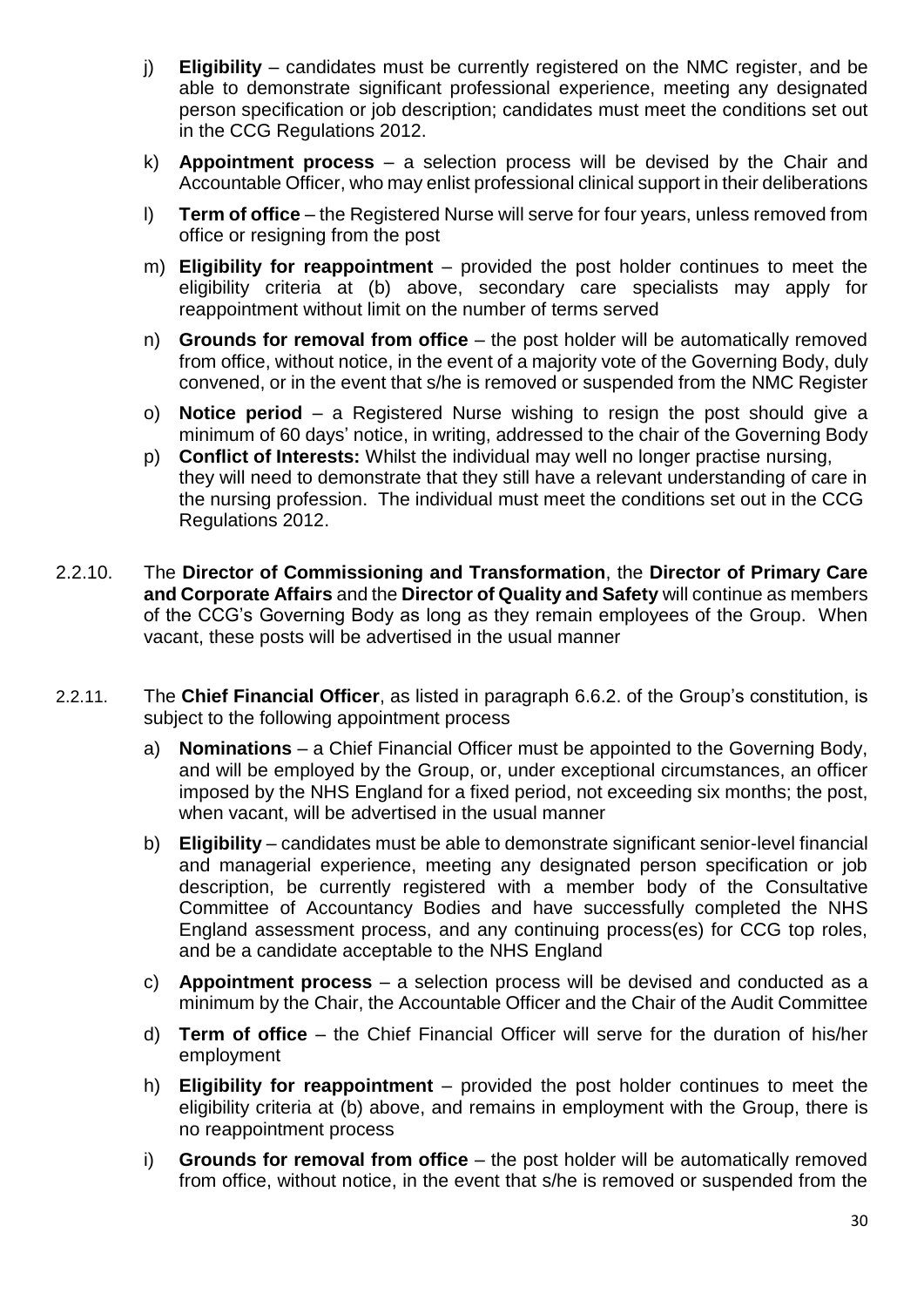relevant professional membership register, or fails to satisfy the requirements of the NHS England assessment process(es), or where employment is terminated by resignation, redundancy or as a result of disciplinary proceedings

j) **Notice period** – a Chief Financial officer wishing to resign the post should give a minimum of 60 days' notice, in writing, addressed to the Clinical Chief Officer of the Governing Body, notwithstanding the notice requirements of the post holder's employment

#### **2.3 Disputes with member practices**

In the event of a dispute arising between the CCG and a member practice the following process will be applied:

- **a)** *Resolution at Head of Direct Commissioning:* In the first instance the practice should contact the Head of Direct Commissioning. In the event that the dispute cannot be resolved at this level or should the practice wish to appeal the decision then the dispute can be escalated to the Director of Commissioning and Transformation.
- **b)** *Resolution at Director of Commissioning and Transformation Level:* In the event that a dispute cannot be resolved at the Director of Commissioning and Transformation Level, the Accountable Officer, supported by the Chief Finance Officer and Director of Primary Care and Corporate Affairs where necessary, will attempt to resolve the dispute.
- **c)** *Appeal to the CCG Chair:* In the event that a dispute remains unresolved the practice has a right of appeal to the CCG chair. Under such circumstances the chair will convene an dispute panel that will consist of
	- CCG Chair
	- Lay Member Audit and Governance
	- Lay Member– Patient Champion
- **d)** In the rare event that a dispute cannot be resolved through these local mechanisms the practice can refer the case to the Local Area Team of NHS England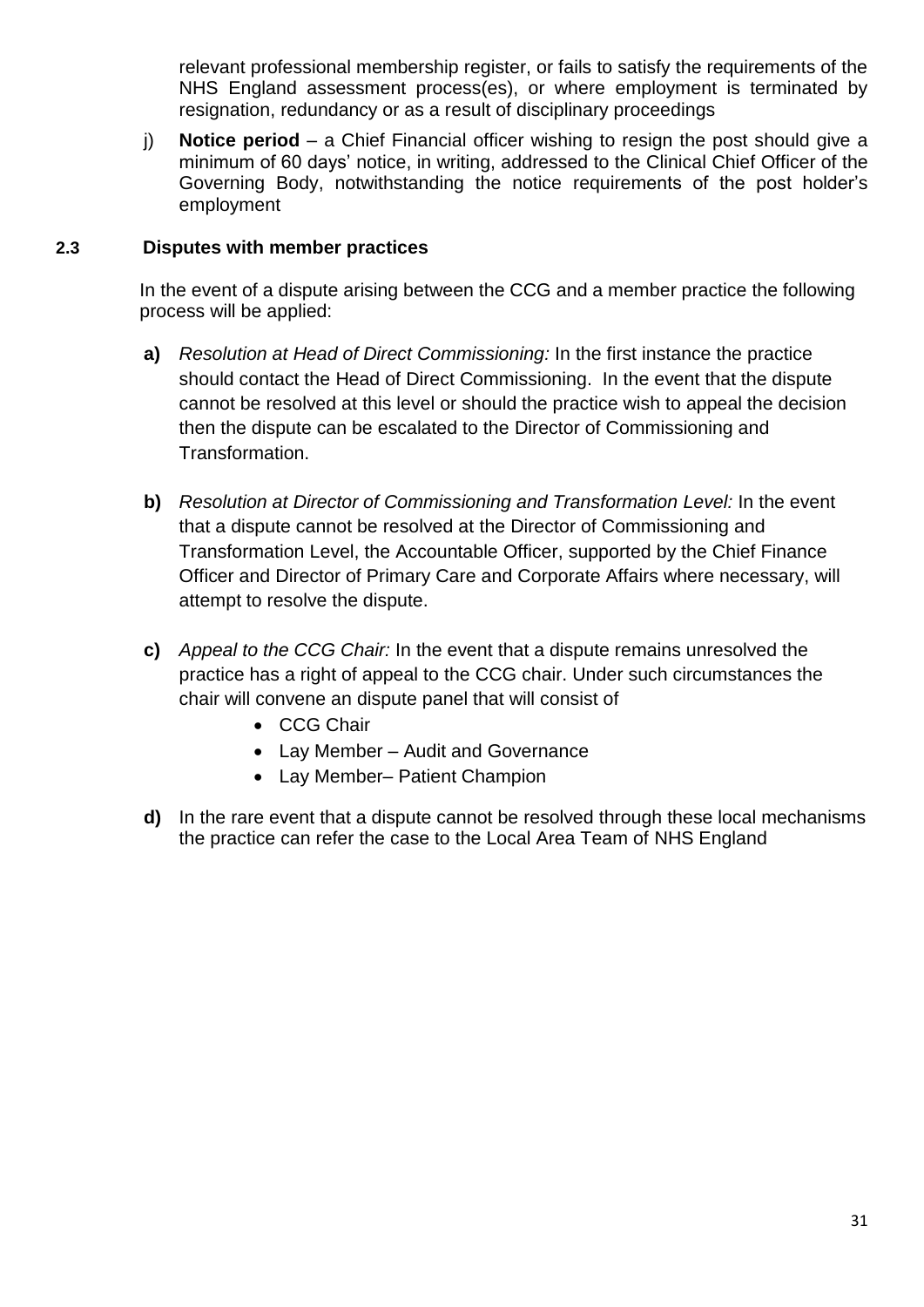### **3. MEETINGS OF THE CLINICAL COMMISSIONING GROUP**

# **3.1. Membership of the Clinical Commissioning Group**

- 3.1.1. Ordinary meetings of the Group shall be held at regular intervals at such times and places as the Group may determine.
- 3.1.2. Meetings of the Governing Body shall normally be held in public, scheduled in advance, and the date, time and location publicised on the Group's website and other media. No fewer than six meetings shall be held annually, and these scheduled meetings will be agreed by the Governing Body in advance of each financial year.
- 3.1.3. Unscheduled meetings of the Governing Body can also be called by
	- **a)** the Chair, in the event that urgent business prompts convening a meeting ('special' meeting), by giving at least 7 days' notice thereof
	- **b)** written request, from at least 1/3<sup>rd</sup> members of the Governing Body ('extraordinary' meeting), requiring a meeting to be convened within 14 days in either event, the Director of Primary Care and Corporate Affairs will notify all members of the Governing Body by post or email, indicating the purpose and likely duration of the meeting, indicating date, time and venue, giving at least 7 days' notice. The conduct of confidential business shall warrant a closed meeting, or closed session of a meeting held in public, and the Chair shall require only members of the Governing Body and any person(s) invited for the purpose of discussing the confidential matter(s) to be present.
- 3.1.4. All meetings of the Governing Body shall be preceded by the distribution at least seven days in advance of the meeting to its members and the general public via approved methods (see meetings policy for details) of an agenda and supporting papers. Papers may only be tabled at a meeting under exceptional circumstances and by agreement from the Chair. The Chair will determine the time allocated for each agenda item and has sole discretion in this respect. Public comment and questions will be allowed during a ten minute period at the start of the meeting after any declarations of interest have been raised.
- 3.1.5. Meetings of the Group's Audit Committee shall be held at regular intervals at such times and places as the Group may determine, but not less than five times annually, against a schedule agreed by members of that committee. The Chair of the Audit Committee may call additional meetings as required by the business of the Group, giving at least 14 days' notice.
- 3.1.6. Meetings of the Group's Remuneration committee shall be held at regular intervals at such times and places as the Group may determine, occasioned by the needs of the Group or the requirement to provide advice to the Governing Body. The Chair of the Committee will call meetings as required, giving at least 5 days' notice.

#### **3.2. Agenda, supporting papers and business to be transacted**

3.2.1. Items of business for inclusion on the agenda of a meeting of the Governing Body should be notified to the Director of Primary Care and Corporate Affairs at least 10 working days (i.e. excluding weekends and bank holidays) before the meeting takes place. Supporting papers for such items need to be submitted at least 8 working days before the meeting takes place. The agenda and supporting papers should normally be published on the CCG website (see below) and circulated to all members of a meeting 5 working days, but not less than 3 working days, before the date the meeting will take place.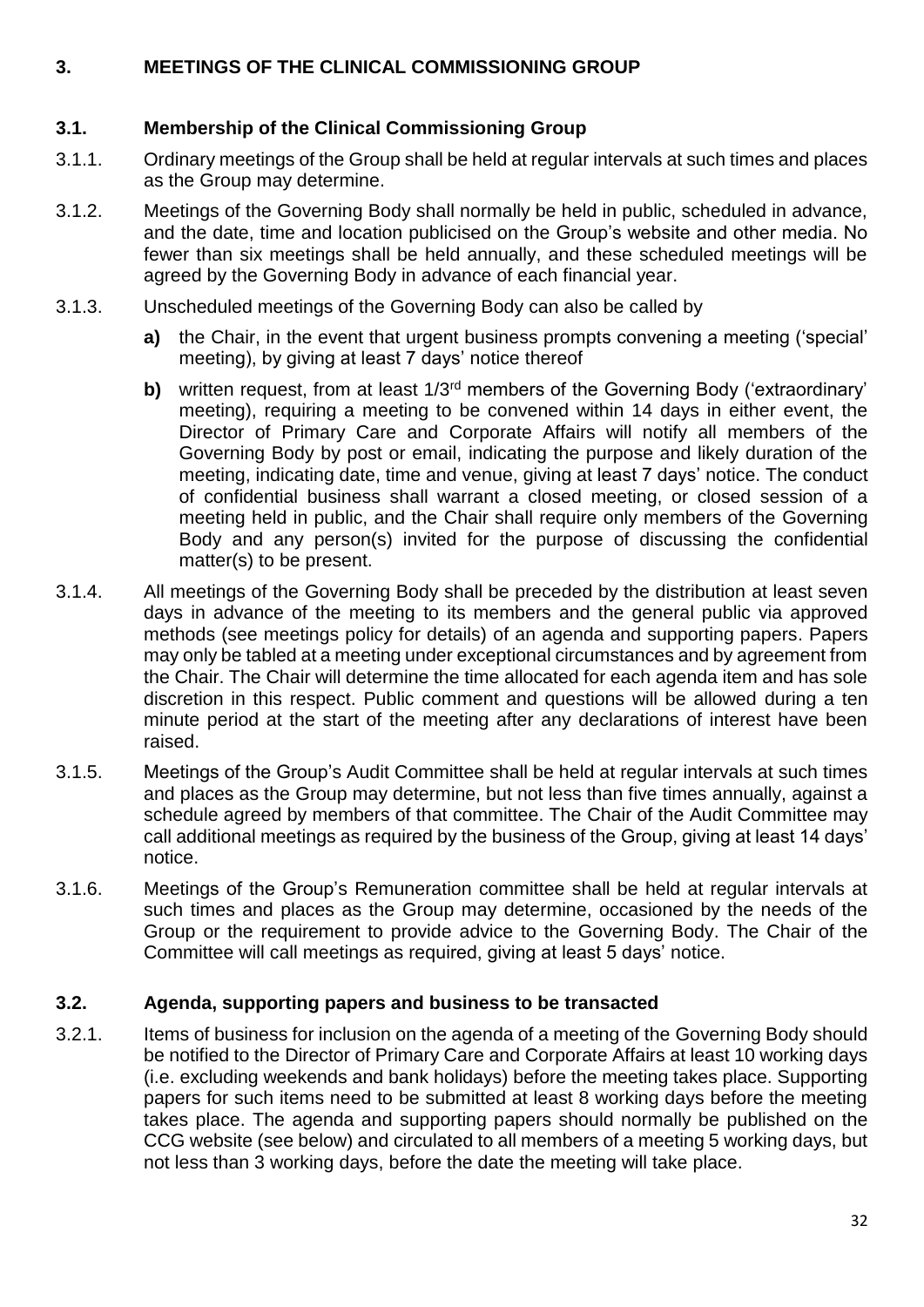3.2.2. Details of the dates, times and venues of meetings of the Group's Governing Body will be published, including in the Group's Member Practices' premises. Agendas and all of the non private papers for meetings of the Group's Governing Body, including details about dates, times and venues, will be published on the Group's website at <http://www.wirralccg.nhs.uk/> and as detailed in the Group's publication policy.

#### **3.3. Petitions**

3.3.1. Where a petition has been received by the Group, the Chair of the Governing Body shall include the petition as an item for the agenda of the next meeting of the Governing Body.

# **3.4. Chair of a meeting**

- 3.4.1. At any meeting of the Group or its Governing Body or of a committee, sub-committee or sub-Group, the Chair of the Group, Governing Body, committee, sub-committee or sub-Group, if any and if present, shall preside. If the Chair is absent from the meeting, the Assistant Chair, if present, shall preside.
- 3.4.2. If the Chair is absent temporarily on the grounds of a declared conflict of interest the Lay Member Governance if present, shall preside. If both the Chair and Lay Member Governance are absent the Chair shall be taken by the Lay Member Patient Champion. If neither of these are available, a participating member of the particular meeting shall be chosen as acting Chair by the members present provided that such a member is available and not subject to a conflict of interest. In the event of there being no available member who is not subject to a conflict of interest, the issue giving rise to the conflict of interest shall not be discussed and shall be deferred to another occasion when one of the Lay Members are available.

#### **3.5. Chair's ruling**

3.5.1. The decision of the Chair of the Governing Body on questions of order, relevancy and regularity and on interpretation of the constitution, standing orders, conflicts of interest, scheme of reservation and delegation and prime financial policies at the meeting, shall be final.

#### **3.6. Quorum**

- 3.6.1. Meetings of the Governing Body shall be quorate provided there are no fewer than five voting members present, including the Chair or Deputy Chair (unless absent due to a conflict of interest) and at least two other GP Executive Leads, plus at least one Lay Advisor and one management representative member (Chief Financial Officer or one of the Directors).
- 3.6.2. Where an issue cannot be resolved due to problems of quoracy, guidance to enable the issue to be progressed is available under section 8.4.j of the Group's constitution. Decisions reached under those alternative arrangements are binding on the Group.
- 3.6.3. Unless the Governing Body has been constituted and convened for the specific purpose of resolving an issue (following guidance under the constitution section 8.4.j), which otherwise could not be dealt with because conflicts of interest disqualified members from participating, deputies or attendees representing a particular member of the Governing Body may speak but cannot vote on any issue.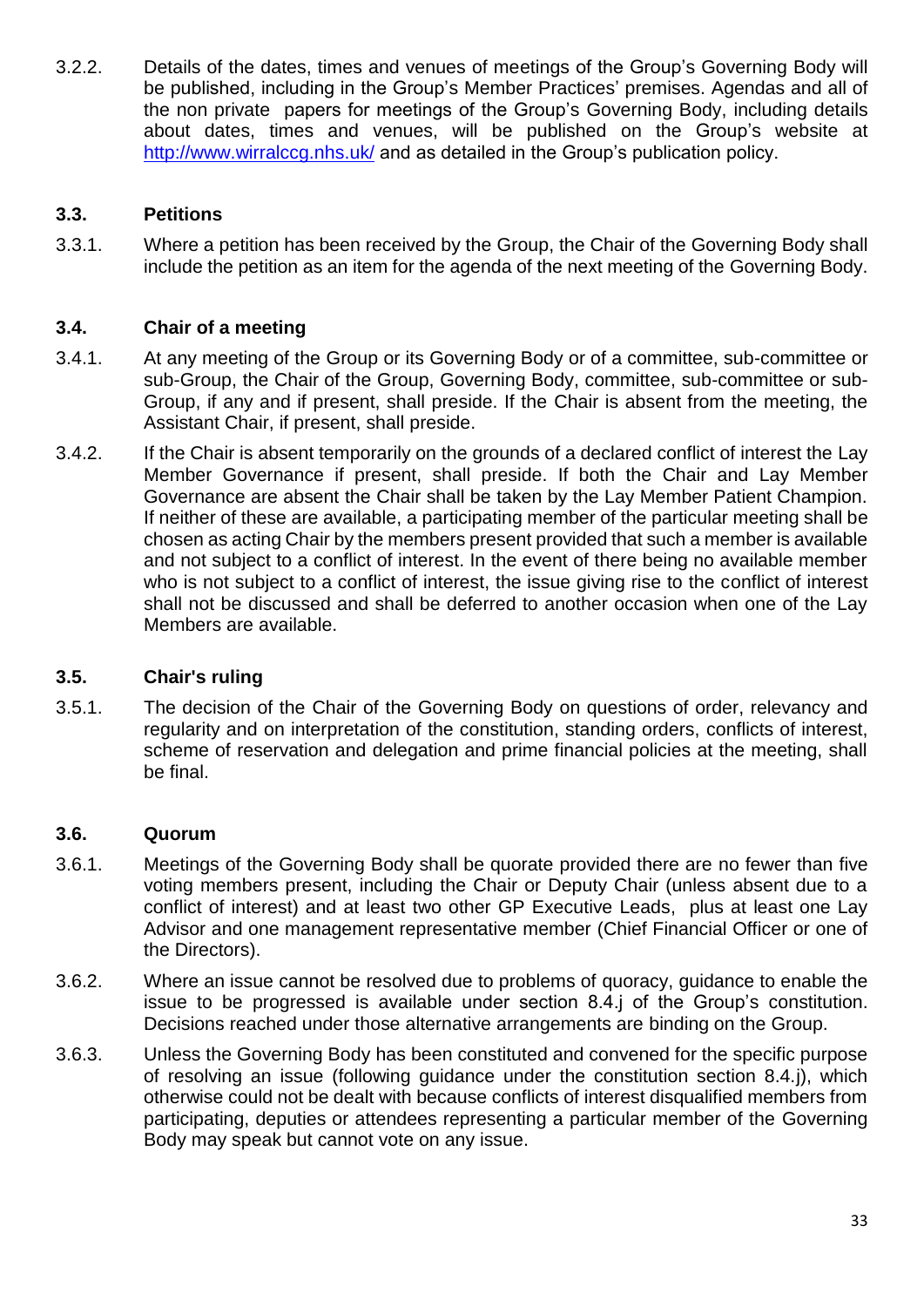3.6.4. For all other of the Group's committees, sub-committees and sub-Groups, the details of the quorum for these meetings and status of representatives are set out in the appropriate terms of reference.

#### **3.7. Emergency powers and urgent decisions**

- 3.7.1. Subject to the agreement of the Chair, a member of the Governing Body may give written notice of an emergency motion after the issue of the notice of meeting and agenda, up to one hour before the time fixed for the meeting. The notice shall state the grounds of urgency. If in order, it shall be declared to the Governing Body at the commencement of the business of the meeting as an additional item included on the agenda. The Chair's decision to include the item shall be final.
- 3.7.2. The powers which the Governing Body has reserved to itself within these Standing Orders may in emergency or for an urgent decision be jointly exercised by the chair and the Accountable Officer after having consulted, and obtained the agreement of, at least one representative member and one Lay Advisor – if available the Lay Advisor – Audit and Governance. The exercise of such powers shall be reported to the next formal meeting of the Governing Body in public session for ratification.

#### **3.8. Suspension of Standing Orders**

- 3.8.1. Except where it would contravene any statutory provision or any direction made by the Secretary of State for Health or NHS England, any part of these standing orders may be suspended at any meeting, provided half the Group members are in agreement.
- 3.8.2. A decision to suspend standing orders together with the reasons for doing so shall be recorded in the minutes of the meeting.
- 3.8.3. A separate record of matters discussed during the suspension shall be kept. These records shall be made available to the Governing Body's audit committee for review of the reasonableness of the decision to suspend standing orders.
- 3.8.4. Suspended Standing Orders will be reviewed by the Audit Committee within six months of the suspension occurring.

#### **3.9. Application for variation and amendment of Standing Orders**

- 3.9.1. This constitution can only be varied in two circumstances:
	- **a)** where the CCG formally applies to NHS England and that application is granted
	- **b)** where in the circumstances set out in legislation NHS England varies the CCG's constitution other than on application by the CCG
- 3.9.2. Any variation of the Constitution will be communicated to all members, stakeholders and the public via the approved communications outlets and the CCG website with two weeks' notice.
- 3.9.3. Standing Orders will be reviewed at least annually

#### **3.10. Record of Attendance**

3.10.1. The names of all members of the Governing Body present shall be recorded in the minutes of the Governing Body meetings. The names of all members of the Governing Body's committees / sub-committees present shall be recorded in the minutes of the respective Governing Body committee / sub-committee meetings.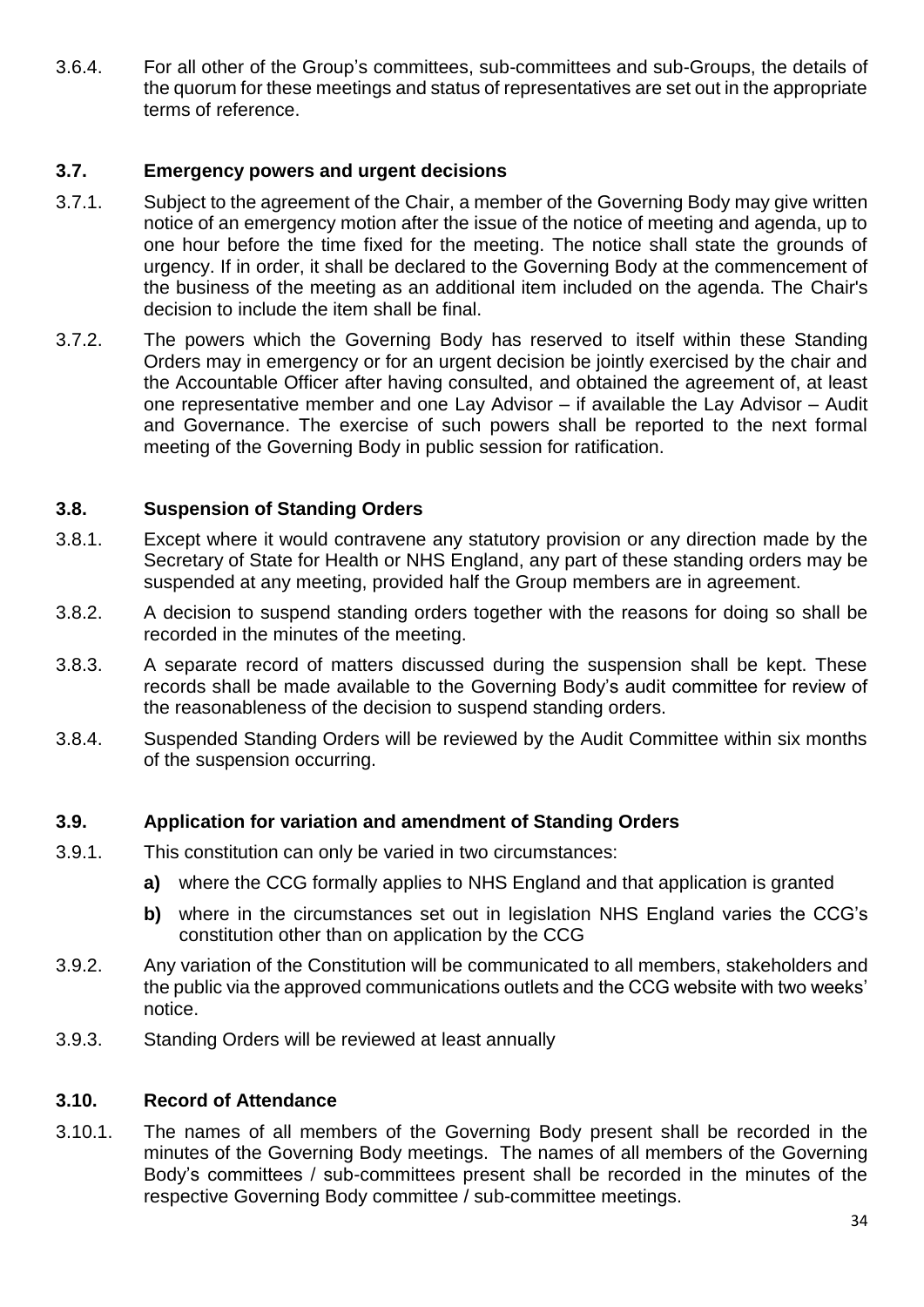#### **3.11. Minutes**

- 3.11.1. The minutes of the proceedings of a meeting shall be drawn up and submitted for agreement at the next meeting where they shall be signed by the person presiding at it as a true record.
- 3.11.2. No discussion shall take place upon the minutes except upon their accuracy or matters arising where the Chair considers discussion appropriate.
- 3.11.3. Minutes of meetings held in public shall be made available to members and the public via the CCG website and through the other approved communications methods as detailed in the CCG's publication policy
- 3.11.4. Further guidance on taking and writing minutes can be found in the Meetings policy available on the CCG website http://www.wirralccg.nhs.uk/ and as detailed in the CCG's publication policy

#### **3.12. Admission of public and the press**

- **3.12.1. Admission and exclusion on grounds of confidentiality of business to be transacted**
	- i) All formal meetings of the CCG Governing Body will be open to the general public.
	- ii) The CCG will agree and publicise criteria for exclusion of business from the public part of any meeting.
	- iii) The public and representatives of the press may attend all meetings of the CCG or its Governing Body held in public, and should only be required to withdraw from these meetings where any information being shared is exempt from publication under the agreed criteria.
	- iv) The public and representatives of the press shall be required to withdraw upon a resolution as follows: *'that representatives of the press, and other members of the public, be excluded from the remainder of this meeting having regard to the confidential nature of the business to be transacted, publicity on which would be prejudicial to the public interest', Section 1 (2), Public* Bodies (Admission to Meetings) Act 1960

#### **3.12.2. Business proposed to be transacted when the press and public have been excluded from a meeting**

- i) Matters to be dealt with by the CCG or its Governing Body following the exclusion of representatives of the press, and other members of the public, as provided above, shall be confidential to the members of the CCG.
- ii) Members of the CCG and Officers or any employee of the CCG in attendance shall not reveal or disclose the contents of papers marked 'In Confidence' or minutes headed 'Items Taken in Private' outside of the meeting, without the express permission of the Governing Body. This prohibition shall apply equally to the content of any discussion during the Governing Body meeting which may take place on such reports or papers.
- iii) Minutes will be taken during this part of a meeting and will be marked confidential.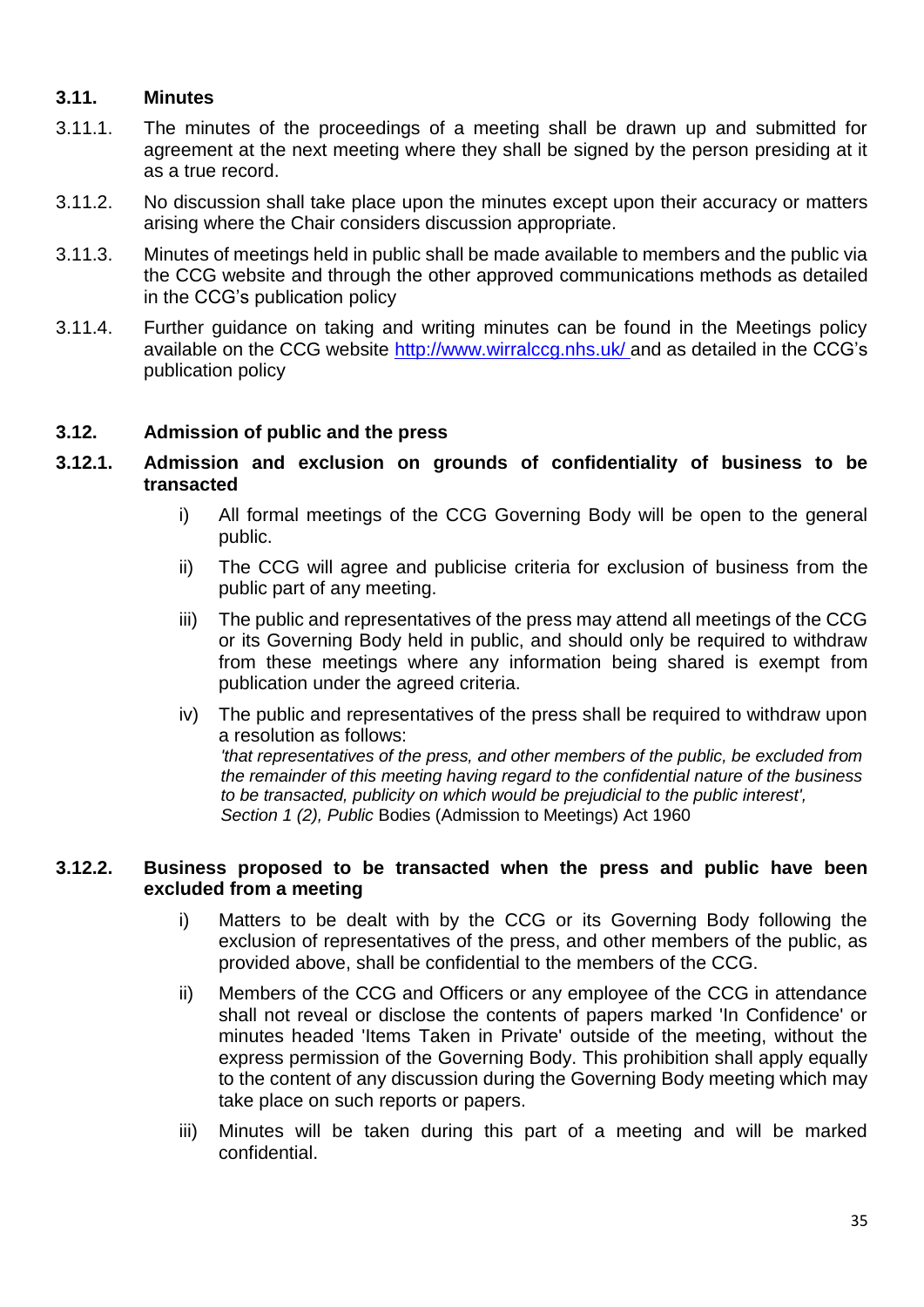# **4. APPOINTMENT OF COMMITTEES AND SUB-COMMITTEES**

### **4.1. Appointment of committees and sub-committees**

- 4.1.1. The Group may appoint committees and sub-committees of the Governing Body, subject to any regulations made by the Secretary of State<sup>8</sup>. Where such committees and subcommittees of the Governing Body, are appointed they are included in Chapter 6 of the Group's constitution.
- 4.1.2. Other than where there are statutory requirements, such as in relation to the Governing Body's audit committee or remuneration committee, the Group shall determine the membership and terms of reference of committees and sub-committees and shall, if it requires, receive and consider reports of such committees at the next appropriate meeting of the Governing Body of the Group.
- 4.1.3. The provisions of these standing orders shall apply where relevant to the operation of the Governing Body, the Governing Body's committees and sub-committee and all committees and sub-committees unless stated otherwise in the committee or subcommittee's terms of reference.

# **4.2. Terms of Reference**

4.2.1. Terms of reference shall have effect as if incorporated into the constitution and shall be added to this document as appendices.

# **4.3. Delegation of Powers by Committees to Sub-committees**

4.3.1. Where committees are authorised to establish sub-committees they may not delegate executive powers to the sub-committee unless expressly authorised by the Governing Body.

# **4.4. Approval of Appointments to Committees and Sub-Committees**

4.4.1. The Governing Body shall approve the appointments to each of the committees and subcommittees which it has formally constituted and shall agree such travelling or other allowances as it considers appropriate.

# **5. DUTY TO REPORT NON-COMPLIANCE WITH STANDING ORDERS AND PRIME FINANCIAL POLICIES**

5.1. If for any reason these standing orders are not complied with, full details of the noncompliance and any justification for non-compliance and the circumstances around the non-compliance, shall be reported to the next formal meeting of the Governing Body for action or ratification. All members of the Group and staff have a duty to disclose any noncompliance with these standing orders to the Chief Clinical Officer as soon as possible.

# **6. USE OF SEAL AND AUTHORISATION OF DOCUMENTS**

# **6.1. Clinical Commissioning Group's seal**

**<sup>.</sup>** <sup>8</sup> See section 14N of the 2006 Act, inserted by section 25 of the 2012 Act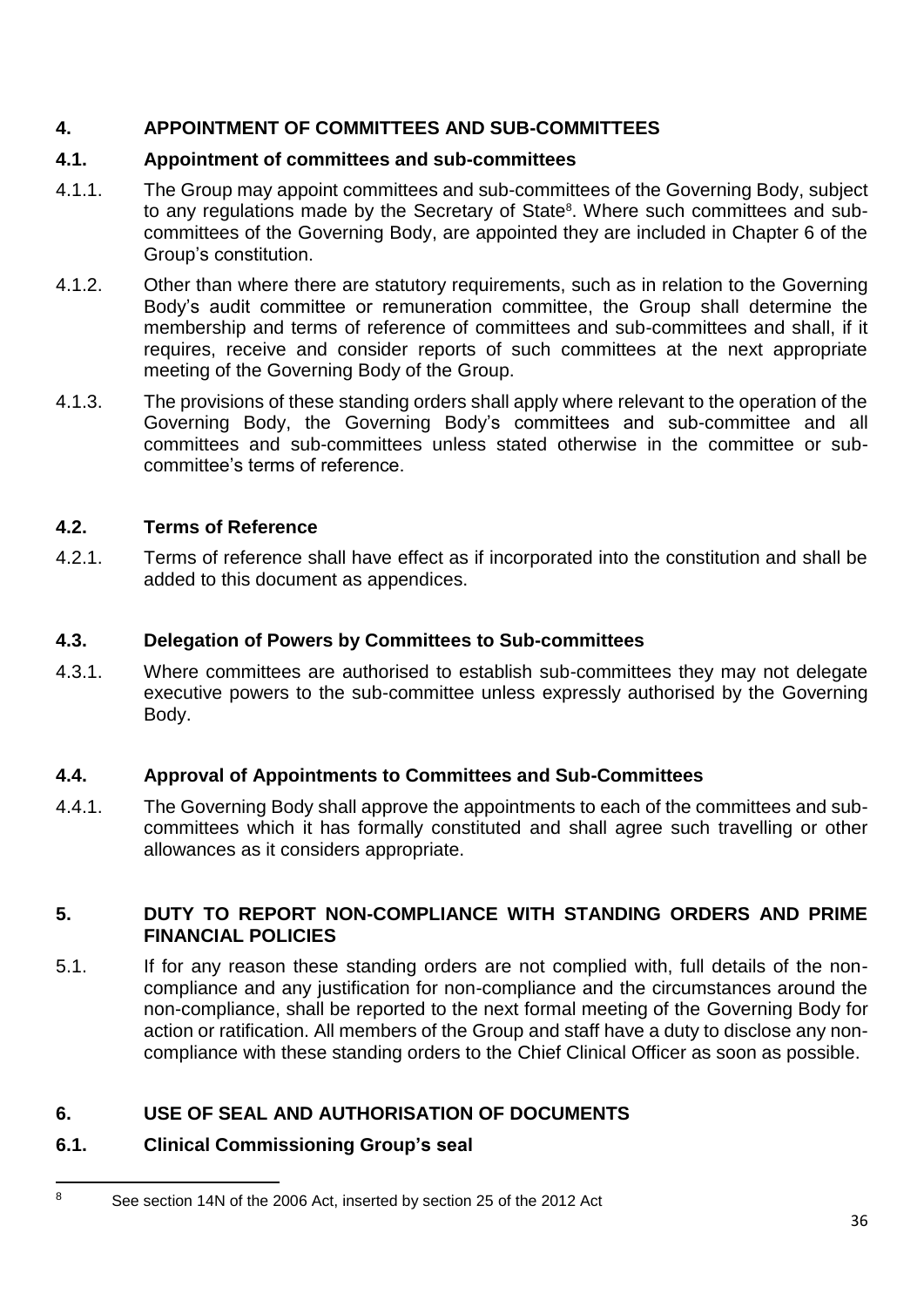- 6.1.1. The Group may have a seal for executing documents where necessary. The following individuals or officers are authorised to authenticate its use by their signature:
	- **a)** the Accountable Officer;
	- **b)** the Chair of the Governing Body;
	- **c)** the Chief Financial Officer;

### **6.2. Execution of a document by signature**

- 6.2.1. The following individuals are authorised to execute a document on behalf of the Group by their signature.
	- **a)** the Accountable Officer
	- **b)** the Chair of the Governing Body
	- **c)** the Chief Financial Officer

# **7. OVERLAP WITH OTHER CLINICAL COMMISSIONING GROUP POLICY STATEMENTS / PROCEDURES AND REGULATIONS**

# **7.1. Policy statements: general principles**

7.1.1. The Group will from time to time agree and approve policy statements / procedures which will apply to all or specific Groups of staff employed by NHS Wirral Clinical Commissioning Group. The decisions to approve such policies and procedures will be recorded in an appropriate Group minute and will be deemed where appropriate to be an integral part of the Group's standing orders.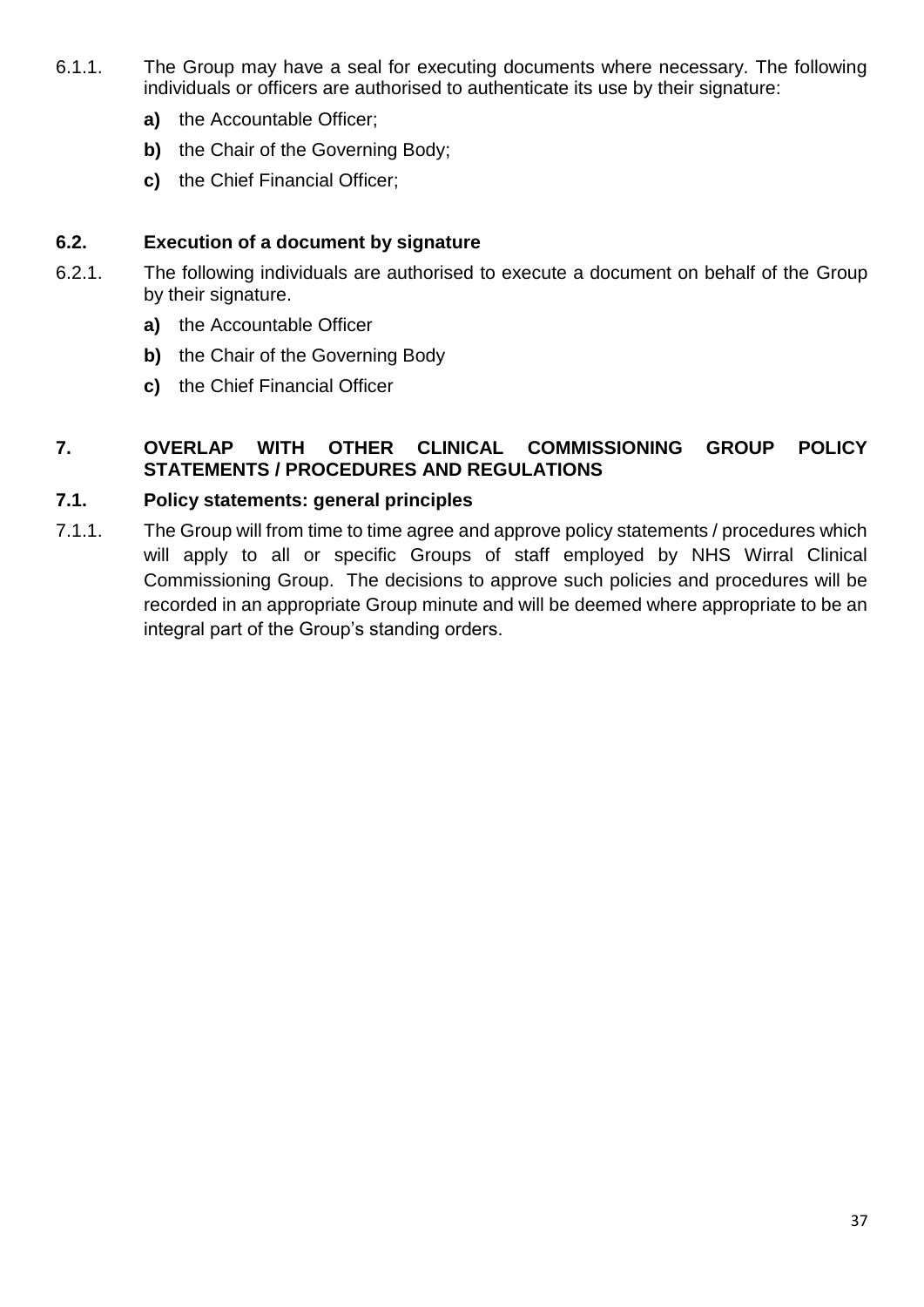# **5. Scheme of Reservation and Delegation (SORD)**

# **Delegated Authority**

 *If the Accountable Officer is absent, two members of the CCG Management team will be required to ratify any decisions within the Accountable Officer'srelevant thresholds. Powers delegated to them may only be exercised by the nominated officer(s) acting in the Accountable Officers absence after taking appropriate financial advice.*

*The CCG Management Team consists of (Chief Financial Officer, Director of Quality & Safety, Director of Primary Care and Corporate Affairs, Medical Director and Director of Commissioning and Transformation)*

#### **Table A - Delegated Authority**

| <b>DELEGATED MATTER</b> |                                                                                                                                                                                  | <b>DELEGATED TO</b>            | <b>OPERATIONAL RESPONSIBILITY</b>                                                                                                                                                                                                             |
|-------------------------|----------------------------------------------------------------------------------------------------------------------------------------------------------------------------------|--------------------------------|-----------------------------------------------------------------------------------------------------------------------------------------------------------------------------------------------------------------------------------------------|
| 1.                      | <b>Audit Arrangements</b>                                                                                                                                                        |                                |                                                                                                                                                                                                                                               |
| a)                      | Advise the Governing Body on Internal and External<br>Audit Services.                                                                                                            | <b>Audit Committee</b>         | <b>Chief Financial Officer</b>                                                                                                                                                                                                                |
| b)                      | Monitor and review the effectiveness of the internal audit<br>function.                                                                                                          | Audit Committee                | <b>Chief Financial Officer</b>                                                                                                                                                                                                                |
| c)                      | Review, appraise and report in accordance with<br>Government Internal Audit Standards (GIAS) and best<br>practice.                                                               | <b>Audit Committee</b>         | <b>Head of Internal Audit</b>                                                                                                                                                                                                                 |
| d)                      | Provide an independent and objective view on internal<br>control and probity.                                                                                                    | <b>Audit Committee</b>         | Internal Audit / External Audit                                                                                                                                                                                                               |
| e)                      | Ensure cost-effective audit service                                                                                                                                              | <b>Audit Committee</b>         | <b>Chief Financial Officer</b>                                                                                                                                                                                                                |
| f)                      | Implement recommendations                                                                                                                                                        | Accountable Officer            | <b>Relevant Officers</b>                                                                                                                                                                                                                      |
| 2.                      | Bank/GBS Accounts/Cash (Excluding Charitable Fund (Funds Held on Trust) Accounts)                                                                                                |                                |                                                                                                                                                                                                                                               |
| a)                      | Operation:<br>Managing banking arrangements and operation of<br>bank accounts (Governing<br>Body approves<br>arrangements)                                                       | <b>Chief Financial Officer</b> | <b>Head of Financial Services</b>                                                                                                                                                                                                             |
|                         | Opening bank accounts                                                                                                                                                            | The Governing Body             | <b>Chief Financial Officer</b>                                                                                                                                                                                                                |
|                         | Authorisation of transfers between CCG bank<br>accounts                                                                                                                          | <b>Chief Financial Officer</b> | To be completed in accordance with<br>bank mandate/internal procedures.<br><b>Head of Financial Services</b>                                                                                                                                  |
|                         | Approve and apply arrangements for the electronic<br>transfer of funds                                                                                                           | <b>Chief Financial Officer</b> | To be completed in accordance with<br>bank mandate/internal procedures<br><b>Head of Financial Services</b>                                                                                                                                   |
|                         | Authorisation of:<br>$\bullet$<br><b>GBS</b> schedules<br><b>BACS</b> schedules<br>Automated cheque schedules<br>Manual cheques<br>Manual payments<br>Credit memos/ Sales orders | <b>Chief Financial Officer</b> | To be completed in accordance with<br>bank mandate/internal procedures<br><b>Head of Financial Services</b><br>Deputy Chief Finance Officer<br>Senior Planning and Reporting<br>Accountant<br>Senior Contracts and Primary Care<br>Accountant |
| b)                      | Petty Cash                                                                                                                                                                       | <b>Chief Financial Officer</b> | <b>Refer To Table B Delegated Limits</b>                                                                                                                                                                                                      |
| 3.                      | Capital Investment - subject to CCG Delegated Limits and where applicable                                                                                                        |                                |                                                                                                                                                                                                                                               |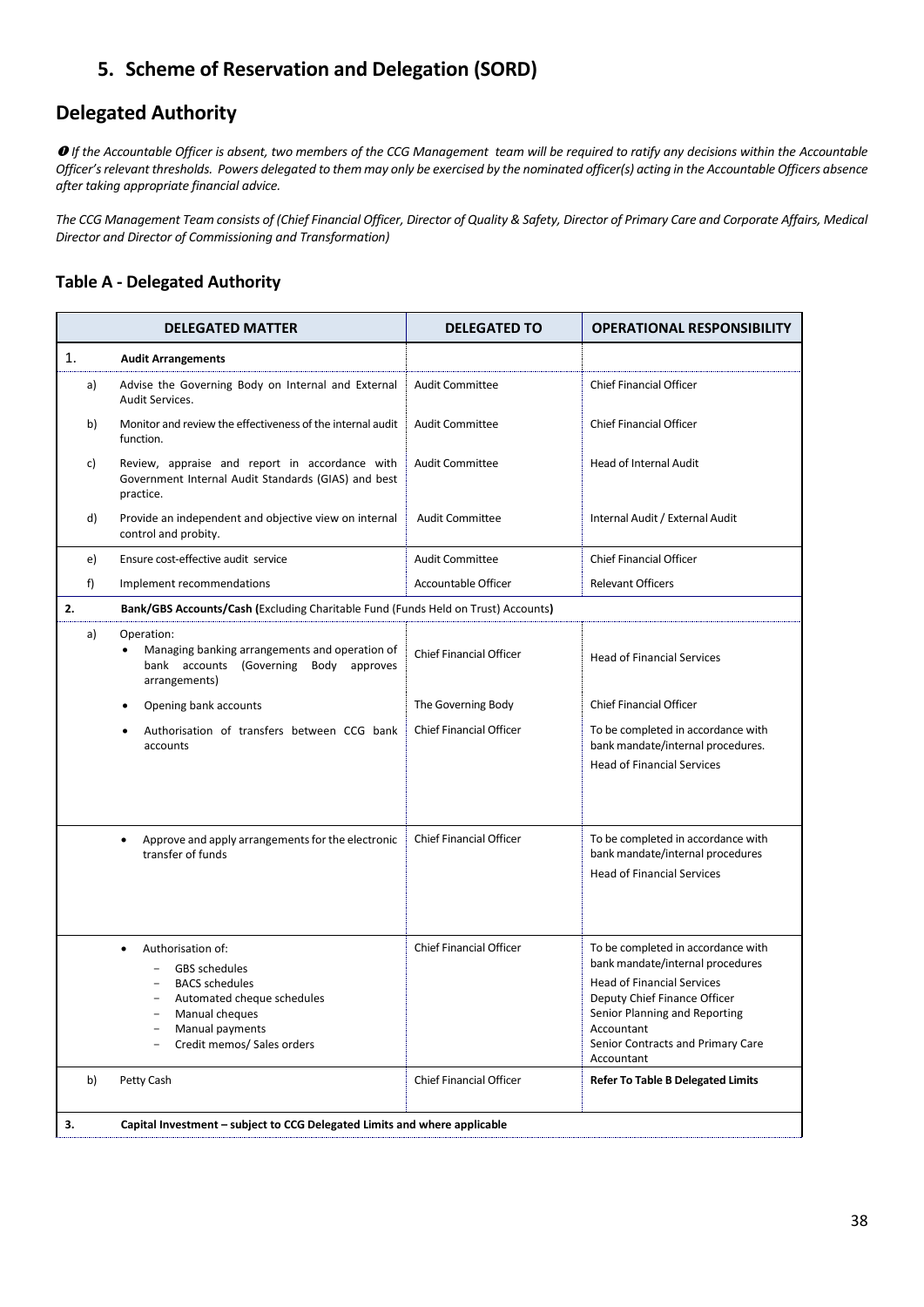|    | <b>DELEGATED MATTER</b>                                                                                                                                                                                                               | <b>DELEGATED TO</b>            | <b>OPERATIONAL RESPONSIBILITY</b>                                                                                               |
|----|---------------------------------------------------------------------------------------------------------------------------------------------------------------------------------------------------------------------------------------|--------------------------------|---------------------------------------------------------------------------------------------------------------------------------|
| a) | Programme:<br>Ensure that there is an adequate appraisal and                                                                                                                                                                          | Accountable Officer            | <b>Chief Financial Officer</b>                                                                                                  |
|    | process for determining<br>approval<br>capital<br>expenditure priorities and the effect that each has<br>on business plans / Service development Strategy                                                                             |                                |                                                                                                                                 |
|    | Preparation of Capital Investment Programme<br>٠                                                                                                                                                                                      | Accountable Officer            | <b>Chief Financial Officer</b>                                                                                                  |
|    | Preparation of a business case                                                                                                                                                                                                        | Accountable Officer            | Heads of Service / Commissioning<br>Managers (with appropriate support)                                                         |
|    | Financial monitoring and reporting on all capital<br>٠<br>scheme expenditure including variations to contract                                                                                                                         | <b>Chief Financial Officer</b> | Head of Financial Services / Deputy<br><b>Chief Finance Officer</b>                                                             |
|    | Authorisation of capital requisitions<br>٠                                                                                                                                                                                            | Accountable Officer            | <b>Refer to Operational Delegated Limits</b>                                                                                    |
|    | Assessing the requirements for the operation of the<br>٠<br>construction industry taxation deduction scheme.                                                                                                                          | <b>Chief Financial Officer</b> | <b>Chief Financial Officer</b>                                                                                                  |
|    | Responsible for the management of capital schemes<br>$\bullet$<br>and for ensuring that they are delivered on time and<br>within cost.                                                                                                | Accountable Officer            | <b>Chief Financial Officer</b>                                                                                                  |
|    | Ensure that capital investment is not undertaken<br>٠<br>without availability of resources to finance all<br>revenue consequences.                                                                                                    | Accountable Officer            | <b>Chief Financial Officer</b>                                                                                                  |
|    | Issue procedures to support:<br>capital investment<br>Staged payments                                                                                                                                                                 | Accountable Officer            | <b>Chief Financial Officer</b>                                                                                                  |
|    | Issue procedures governing financial management,<br>including variation to contract, of capital investment<br>projects and valuation for accounting purposes.                                                                         | Accountable Officer            | <b>Chief Financial Officer</b>                                                                                                  |
|    | Issuing the capital scheme project manager with<br>٠<br>specific authority to commit capital, proceed /<br>accept tenders in accordance with the SO's and SFI's                                                                       | Accountable Officer            | <b>Chief Financial Officer</b>                                                                                                  |
| b) | Private Finance:                                                                                                                                                                                                                      |                                | <b>Chief Financial Officer</b>                                                                                                  |
|    | Demonstrate that the use of private finance<br>represents best value for money and transfers risk<br>to the private sector. Proposal to use PFI must be<br>specifically agreed by the Governing Body.                                 | Accountable Officer            |                                                                                                                                 |
| c) | Leases (property and equipment)                                                                                                                                                                                                       |                                |                                                                                                                                 |
|    | Granting and termination of leases with Annual rent   Accountable Officer<br>$<$ £100 $k$                                                                                                                                             |                                | Chief Financial Officer                                                                                                         |
|    | Granting and termination of leases of > £100k should<br>$\bullet$<br>be reported to the Governing Body.                                                                                                                               | Governing Body                 | Accountable Officer/ Chief Financial<br>Officer.                                                                                |
| 4. | <b>Clinical Audit</b>                                                                                                                                                                                                                 | Accountable Officer            | <b>Audit Committee</b>                                                                                                          |
| 5. | <b>Commercial Sponsorship</b>                                                                                                                                                                                                         |                                |                                                                                                                                 |
|    | Agreement to proposal<br>٠                                                                                                                                                                                                            | Accountable Officer            | Approval and registration in line with<br>Wirral CCG Standards of Business<br>Conduct and relevant policy.                      |
| 6. | <b>Commissioning and Service Agreements</b>                                                                                                                                                                                           |                                |                                                                                                                                 |
| a) | Commissioning of Acute and Community Services from<br>both NHS and non NHS providers, having regard for<br>quality, cost effectiveness, and CCG strategic<br>commissioning plan.                                                      | Accountable Officer            | Chief Financial Officer/ Heads of<br>Service/ Director of Quality & Safety/<br>Director of Commissioning and<br>Transformation  |
| b) | Commissioning of Mental Health, Learning Disability<br>and Continuing / Intermediate care services from both<br>NHS and non NHS providers, having regard for quality,<br>cost effectiveness, and CCG strategic commissioning<br>plans | Accountable Officer            | Chief Financial Officer/ Heads of<br>Service/Director of Quality & Safety/<br>Director of Commissioning and<br>Transformation   |
| c) | Negotiation of all other contracts                                                                                                                                                                                                    | Accountable Officer            | Chief Financial Officer/ Heads of<br>Service / Director of Quality & Safety/<br>Director of Commissioning and<br>Transformation |
| d) | <b>Signing of Contracts</b>                                                                                                                                                                                                           | Accountable Officer            | <b>Refer to Table B Delegated Limits</b>                                                                                        |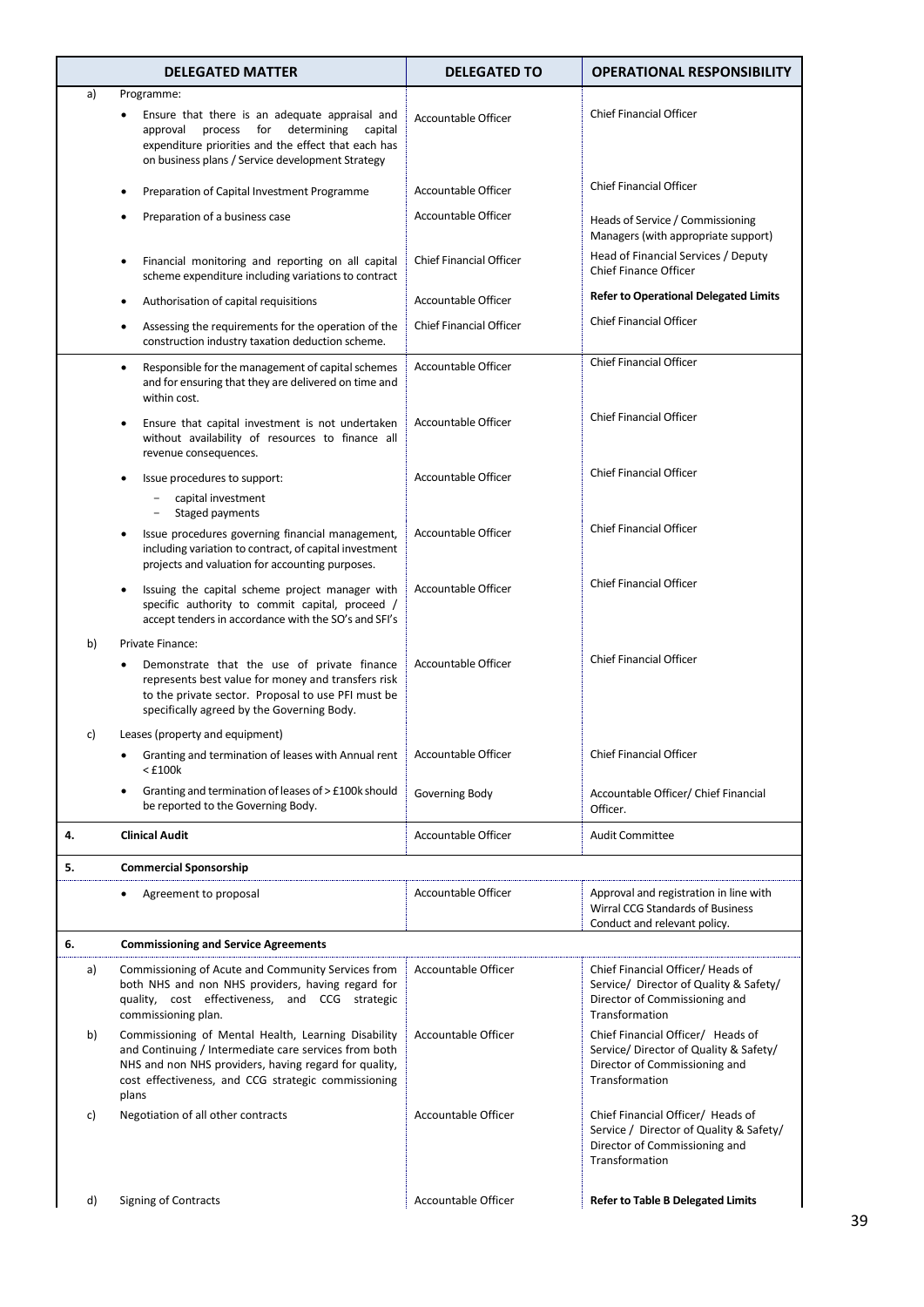| <b>DELEGATED MATTER</b>                                                                                                                                                                                                     |                                                                                                                                                                                             | <b>DELEGATED TO</b>            | <b>OPERATIONAL RESPONSIBILITY</b>                                                                          |
|-----------------------------------------------------------------------------------------------------------------------------------------------------------------------------------------------------------------------------|---------------------------------------------------------------------------------------------------------------------------------------------------------------------------------------------|--------------------------------|------------------------------------------------------------------------------------------------------------|
| e)                                                                                                                                                                                                                          | Quantifying and monitoring of Non Contracted Activity                                                                                                                                       | <b>Chief Financial Officer</b> | Deputy Chief Finance Officer / CCG<br><b>Finance Staff</b>                                                 |
| f)                                                                                                                                                                                                                          | Costing SLA Contract and Non Commercial Contracts                                                                                                                                           | <b>Chief Financial Officer</b> | <b>CCG Finance Staff</b>                                                                                   |
| g)                                                                                                                                                                                                                          | Ad hoc costing relating to changes in activity,                                                                                                                                             | <b>Chief Financial Officer</b> | <b>CCG Finance Staff</b>                                                                                   |
|                                                                                                                                                                                                                             | developments, business cases and bids for funding                                                                                                                                           |                                |                                                                                                            |
| h)                                                                                                                                                                                                                          | Sound system of financial monitoring to ensure effective<br>accounting of expenditure under the contract/SLA.<br>Including suitable audit trail but maintaining patient<br>confidentiality. | <b>Chief Financial Officer</b> | <b>CCG Finance Staff</b>                                                                                   |
|                                                                                                                                                                                                                             | 7.<br><b>Complaints</b>                                                                                                                                                                     |                                |                                                                                                            |
| a)                                                                                                                                                                                                                          | Overall responsibility for ensuring that all complaints are<br>dealt with effectively                                                                                                       | Accountable Officer            | Director of Primary Care and Corporate<br>Affairs                                                          |
| b)                                                                                                                                                                                                                          | Responsibilities for ensuring complaints are investigated<br>thoroughly.                                                                                                                    | Accountable Officer            | Director of Primary Care and Corporate<br>Affairs                                                          |
| 8.                                                                                                                                                                                                                          | <b>Confidential Information</b>                                                                                                                                                             |                                |                                                                                                            |
|                                                                                                                                                                                                                             | Review of the CCGs compliance with the Caldicott<br>report on protecting patients' confidentiality in the<br><b>NHS</b>                                                                     | Accountable Officer            | Caldicott Guardian                                                                                         |
|                                                                                                                                                                                                                             | Freedom of Information Act compliance code                                                                                                                                                  | Accountable Officer            | Director of Primary Care and Corporate<br>Affairs                                                          |
| 9.                                                                                                                                                                                                                          | <b>Data Protection Act</b>                                                                                                                                                                  |                                |                                                                                                            |
|                                                                                                                                                                                                                             | Review of CCG compliance                                                                                                                                                                    | Accountable Officer            | Chief Financial Officer (SIRO)                                                                             |
|                                                                                                                                                                                                                             | Undertake duties and responsibilities of Senior<br><b>Information Risk Officer</b>                                                                                                          | Accountable Officer            | Chief Financial Officer (SIRO)                                                                             |
| 10.                                                                                                                                                                                                                         | <b>Declaration of Interest</b>                                                                                                                                                              |                                |                                                                                                            |
| a)                                                                                                                                                                                                                          | Maintaining a register of interests                                                                                                                                                         | Accountable Officer            | Director of Primary Care and Corporate<br>Affairs                                                          |
| b)                                                                                                                                                                                                                          | Declaring relevant and material interest                                                                                                                                                    | Accountable Officer            | All Staff                                                                                                  |
| 11.                                                                                                                                                                                                                         | <b>Disposal and Condemnations</b>                                                                                                                                                           |                                |                                                                                                            |
|                                                                                                                                                                                                                             | Items obsolete, redundant, irreparable or cannot be<br>repaired cost effectively<br>Develop arrangements for the sale of assets                                                             | <b>Chief Financial Officer</b> | Head of Financial Services in<br>accordance with agreed policy<br><b>Refer to Table B Delegated Limits</b> |
|                                                                                                                                                                                                                             |                                                                                                                                                                                             |                                |                                                                                                            |
| 12.                                                                                                                                                                                                                         | <b>Environmental Regulations</b>                                                                                                                                                            |                                |                                                                                                            |
|                                                                                                                                                                                                                             | Review of compliance with environmental regulations,<br>for example those relating to clean air and waste<br>disposal                                                                       | Accountable Officer            | Director of Primary Care and Corporate<br>Affairs                                                          |
| 13.                                                                                                                                                                                                                         | Financial Planning / Budgetary Responsibility                                                                                                                                               |                                |                                                                                                            |
| a)                                                                                                                                                                                                                          | Setting:                                                                                                                                                                                    |                                |                                                                                                            |
|                                                                                                                                                                                                                             | Submit budgets to the Governing Body                                                                                                                                                        | <b>Chief Financial Officer</b> | <b>CCG Finance Staff</b>                                                                                   |
|                                                                                                                                                                                                                             | Submit to Governing Body financial estimates and<br>forecasts                                                                                                                               | <b>Chief Financial Officer</b> | <b>CCG Finance Staff</b>                                                                                   |
|                                                                                                                                                                                                                             | Compile and submit to the Governing Body a<br>business plan which takes into account financial<br>targets and forecast limits of available resources.                                       | Accountable Officer            | <b>Chief Financial Officer</b>                                                                             |
| The Business Plan will contain:<br>a statement of the significant assumptions on<br>which the plan is based;<br>details of major changes in workload, delivery<br>of services or resources required to achieve<br>the plan. |                                                                                                                                                                                             |                                |                                                                                                            |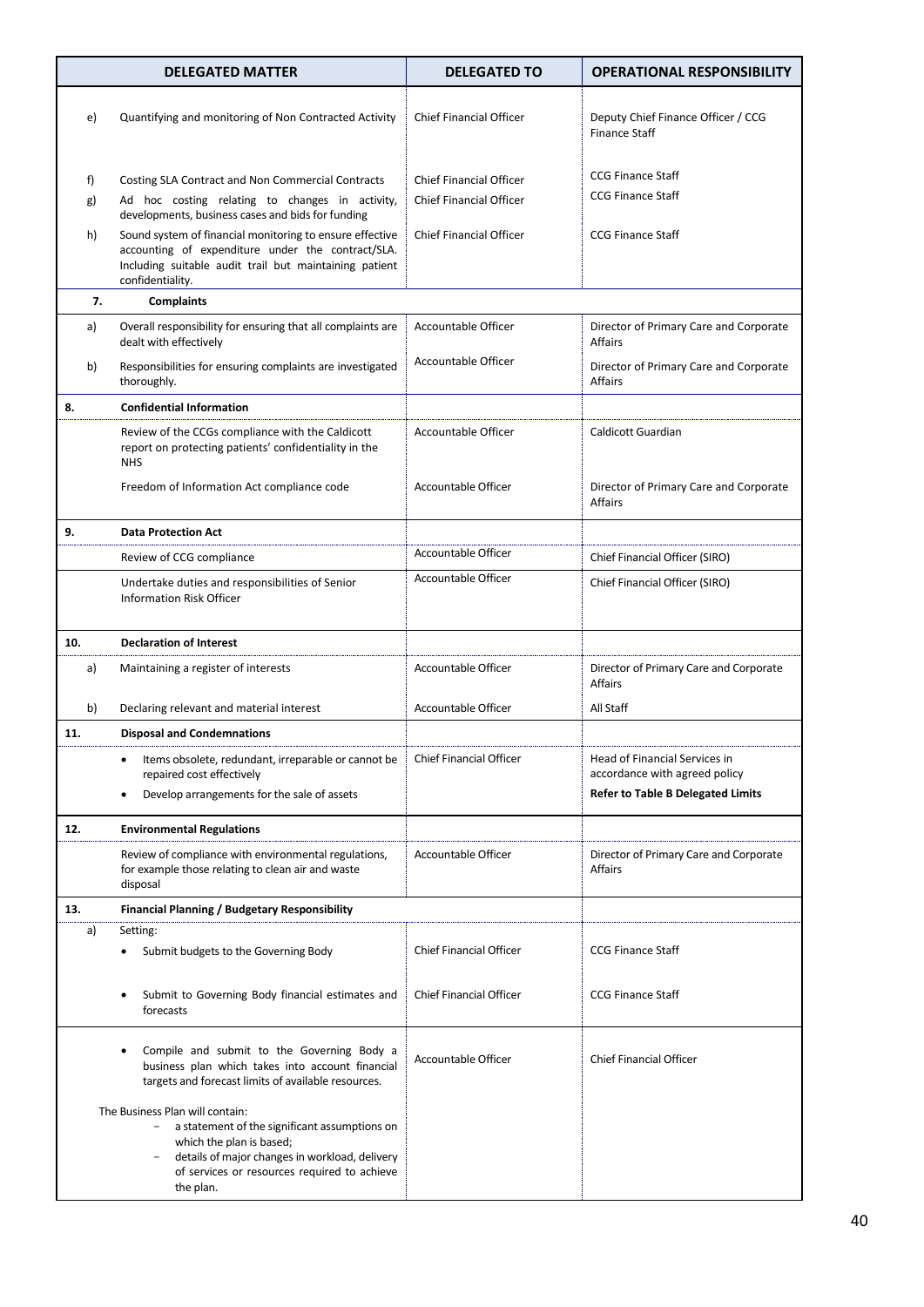|     | <b>DELEGATED MATTER</b>                                                                                                                                                                                                                                                                                   | <b>DELEGATED TO</b>            | <b>OPERATIONAL RESPONSIBILITY</b>                                                                                |
|-----|-----------------------------------------------------------------------------------------------------------------------------------------------------------------------------------------------------------------------------------------------------------------------------------------------------------|--------------------------------|------------------------------------------------------------------------------------------------------------------|
| b)  | Monitoring:                                                                                                                                                                                                                                                                                               |                                |                                                                                                                  |
|     | Devise and maintain systems of budgetary control.<br>٠                                                                                                                                                                                                                                                    | <b>Chief Financial Officer</b> | <b>CCG Finance Staff</b>                                                                                         |
|     | Monitor performance against budget<br>$\bullet$                                                                                                                                                                                                                                                           | <b>Chief Financial Officer</b> | CCG Finance Staff / Budget Holders<br>Refer to Table B Delegated Limits re:<br>journal authorisation limits.     |
|     | Delegate budgets to budget holders<br>٠                                                                                                                                                                                                                                                                   | Accountable Officer            | <b>Chief Financial Officer</b>                                                                                   |
|     | Ensuring adequate training is delivered to budget<br>٠<br>holders to facilitate their management of the<br>allocated budget.                                                                                                                                                                              | Accountable Officer            | <b>Chief Financial Officer</b>                                                                                   |
|     | Submit in accordance with the NHS Commissioning<br>٠<br>Board's requirements for financial monitoring<br>returns                                                                                                                                                                                          | Accountable Officer            | <b>Chief Financial Officer</b>                                                                                   |
|     | Identify and implement cost improvements and<br>٠<br>QIPP activities in line with the Business Plan                                                                                                                                                                                                       | Accountable Officer            | Chief Financial Officer / Executive Team /<br>Deputy Chief Finance Officer / PMO /<br><b>Assistant Directors</b> |
| c)  | Preparation of:<br><b>Annual Accounts</b><br>٠                                                                                                                                                                                                                                                            |                                |                                                                                                                  |
|     |                                                                                                                                                                                                                                                                                                           | Accountable Officer            | <b>Chief Financial Officer</b>                                                                                   |
| d)  | <b>Annual Report</b><br>$\bullet$<br><b>Budget Responsibilities</b>                                                                                                                                                                                                                                       | Accountable Officer            | <b>Chief Financial Officer</b>                                                                                   |
|     | Ensure that<br>no overspend or reduction of income that cannot be<br>٠<br>met from virement is incurred without prior consent<br>of Governing Body;                                                                                                                                                       | Chief Financial Officer        | All budget holders                                                                                               |
|     | approved budget is not used for any other than<br>٠<br>specified purpose subject to rules of virement;<br>no permanent employees are appointed without<br>$\bullet$<br>the approval of the Accountable Officer other than<br>those provided for within available resources and<br>manpower establishment. |                                |                                                                                                                  |
| e)  | Authorisation of Virement:                                                                                                                                                                                                                                                                                | Accountable Officer            | <b>Refer To Table B Delegated Limits</b>                                                                         |
|     | It is not possible for any officer to vire from non-<br>recurring headings to recurring budgets or from capital<br>to revenue / revenue to capital. Virement between<br>different budget holders requires the agreement of<br>both parties.                                                               |                                |                                                                                                                  |
| 14. | <b>Financial Procedures and Systems</b>                                                                                                                                                                                                                                                                   |                                |                                                                                                                  |
| a)  | Maintenance & Update on CCG                                                                                                                                                                                                                                                                               |                                |                                                                                                                  |
|     | <b>Financial Procedures</b>                                                                                                                                                                                                                                                                               | <b>Chief Financial Officer</b> | <b>CCG Finance Staff</b>                                                                                         |
| b)  | Responsibilities:-                                                                                                                                                                                                                                                                                        |                                |                                                                                                                  |
|     | Implement CCG financial policies and co-ordinate<br>corrective action.                                                                                                                                                                                                                                    | <b>Chief Financial Officer</b> | CCG Finance Staff.                                                                                               |
|     | Ensure that adequate records are maintained to<br>٠<br>explain CCG transactions and financial position.                                                                                                                                                                                                   |                                |                                                                                                                  |
|     | Providing financial advice to members of the<br>Governing Body and staff.<br>Ensure that appropriate statutory records are                                                                                                                                                                                |                                |                                                                                                                  |
|     | ٠<br>maintained.<br>Designing and maintaining compliance with all<br>$\bullet$                                                                                                                                                                                                                            |                                |                                                                                                                  |
|     | financial systems                                                                                                                                                                                                                                                                                         |                                |                                                                                                                  |
| 15. | <b>Fire precautions</b>                                                                                                                                                                                                                                                                                   |                                |                                                                                                                  |
|     | Ensure that the Fire Precautions and prevention<br>policies and procedures are adequate and that fire<br>safety and integrity of the estate is intact.                                                                                                                                                    | Accountable Officer            | Director of Primary Care and Corporate<br>Affairs                                                                |
| 16. | <b>Fixed Assets</b>                                                                                                                                                                                                                                                                                       |                                |                                                                                                                  |
| a)  | Maintenance of asset register including asset<br>identification and monitoring                                                                                                                                                                                                                            | Accountable Officer            | Chief Financial Officer / Head of Financial<br>Services                                                          |
| b)  | Ensuring arrangements for financial control and<br>financial audit of building and engineering contracts                                                                                                                                                                                                  | Accountable Officer            | <b>Chief Financial Officer</b>                                                                                   |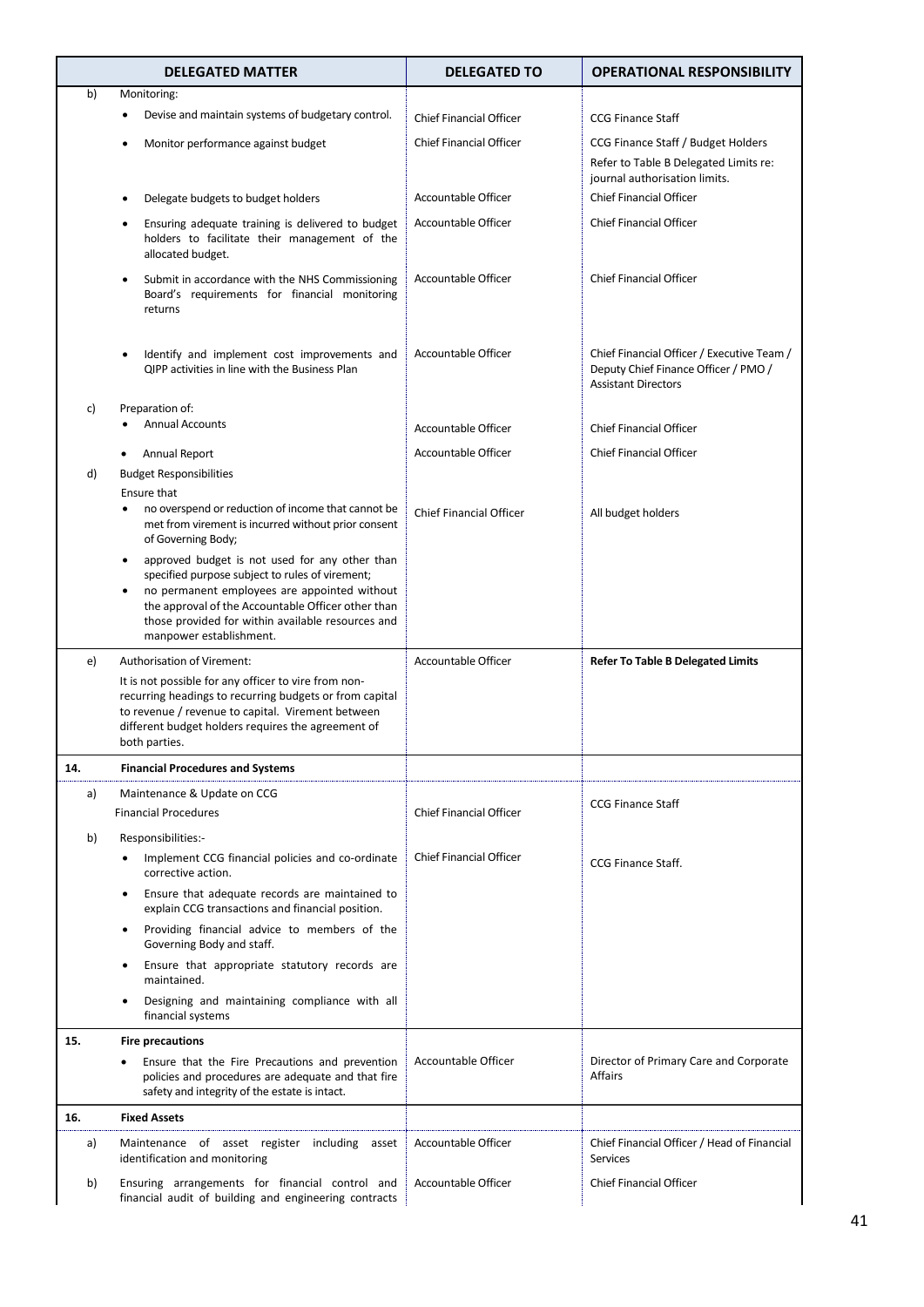| <b>DELEGATED MATTER</b> |                                                                                                                                                                                                                  | <b>DELEGATED TO</b>                  | <b>OPERATIONAL RESPONSIBILITY</b>                     |  |
|-------------------------|------------------------------------------------------------------------------------------------------------------------------------------------------------------------------------------------------------------|--------------------------------------|-------------------------------------------------------|--|
|                         | and property transactions comply with CONCODE and<br>ESTATECODE.                                                                                                                                                 |                                      |                                                       |  |
| c)                      | Calculate and pay capital charges in accordance with<br>the appropriate requirements                                                                                                                             | Accountable Officer                  | <b>Chief Financial Officer</b>                        |  |
| d)                      | Accountable Officer<br>Responsibility for security of CCG's assets including<br>notifying discrepancies to the Chief Financial Officer<br>and reporting losses in accordance with NHS Wirral<br>CCG's procedures |                                      | All staff                                             |  |
| 17.                     | Fraud (See also 26, 36)                                                                                                                                                                                          |                                      |                                                       |  |
| a)                      | Monitor and ensure compliance with Secretary of State<br>Directions on fraud and corruption including the<br>appointment of the Local Counter Fraud Specialist.                                                  | <b>Chief Financial Officer</b>       | Local Counter Fraud Specialist.                       |  |
| b)                      | Notify NHS Counter Fraud Authority and External Audit<br>of all suspected Frauds                                                                                                                                 | <b>Chief Financial Officer</b>       | Local Counter Fraud Specialist                        |  |
| 18.                     | Funds Held on Trust (Charitable and Non Charitable Funds)                                                                                                                                                        |                                      |                                                       |  |
|                         | NHS Wirral Clinical Commissioning Group does not plan to hold any funds on trust. The Constitution makes provision for the<br>introduction of a Charitable Funds Committee if this situation changes.            |                                      |                                                       |  |
| a)                      | Management:<br>Funds held on trust are managed appropriately.<br>$\bullet$                                                                                                                                       | Governing Body                       | <b>Chief Financial Officer</b>                        |  |
| b)                      | Maintenance of authorised signatory list of nominated<br>fund holders.                                                                                                                                           | <b>Accountable Officer</b>           | <b>Chief Financial Officer</b>                        |  |
| c)                      | <b>Expenditure Limits</b>                                                                                                                                                                                        | <b>Chief Financial Officer</b>       | <b>Refer To Table B Delegated Limits</b>              |  |
| d)                      | Developing systems for receiving donations                                                                                                                                                                       | <b>Chief Financial Officer</b>       | <b>Chief Financial Officer</b>                        |  |
| e)                      | Dealing with legacies                                                                                                                                                                                            | <b>Chief Financial Officer</b>       | <b>Chief Financial Officer</b>                        |  |
| f)                      | <b>Fundraising Appeals</b>                                                                                                                                                                                       | <b>Chief Financial Officer</b>       | <b>Chief Financial Officer</b>                        |  |
| g)                      | Preparation and monitoring of budget                                                                                                                                                                             | <b>Chief Financial Officer</b>       | <b>Chief Financial Officer</b>                        |  |
| h)                      | Reporting progress and performance against budget.                                                                                                                                                               | <b>Chief Financial Officer</b>       | <b>Chief Financial Officer</b>                        |  |
| i)                      | <b>Operation of Bank Accounts:</b><br>Managing banking arrangements and operation of<br>bank accounts                                                                                                            | <b>Accountable Officer</b>           | <b>Chief Financial Officer</b>                        |  |
|                         | Opening bank accounts                                                                                                                                                                                            | Accountable Officer                  | Chief Financial Officer                               |  |
| j)                      | Investments:<br>Nominating deposit taker                                                                                                                                                                         | <b>Charitable Trustees Committee</b> | <b>Chief Financial Officer</b>                        |  |
|                         | <b>Placing transactions</b>                                                                                                                                                                                      | Accountable Officer                  | <b>Chief Financial Officer</b>                        |  |
| k)                      | Regulation of funds with Charities Commission                                                                                                                                                                    | Accountable Officer                  | <b>Chief Financial Officer</b>                        |  |
| 19.                     | <b>Health and Safety</b>                                                                                                                                                                                         |                                      |                                                       |  |
|                         | Review of all statutory compliance with legislation and<br>Health and Safety requirements including control of<br>Substances Hazardous to Health Regulations                                                     | Accountable Officer                  | Director of Primary Care and Corporate<br>Affairs     |  |
| 20.                     | <b>Hospitality/Gifts</b>                                                                                                                                                                                         |                                      |                                                       |  |
| a)                      | Keeping of hospitality register                                                                                                                                                                                  | Accountable Officer                  | Director of Primary Care and Corporate<br>Affairs     |  |
| b)                      | Applies to both individual and collective hospitality<br>receipt items.                                                                                                                                          |                                      | <b>Refer To Table B Delegated Limits</b><br>All Staff |  |
| 21.                     | <b>Infectious Diseases &amp; Notifiable Outbreaks</b>                                                                                                                                                            | Accountable Officer                  | Director of Quality & Safety                          |  |
| 22.                     | <b>Information Management &amp; Technology</b>                                                                                                                                                                   |                                      |                                                       |  |
|                         | Finance & Information Systems                                                                                                                                                                                    | Accountable Officer                  | <b>Chief Financial Officer</b>                        |  |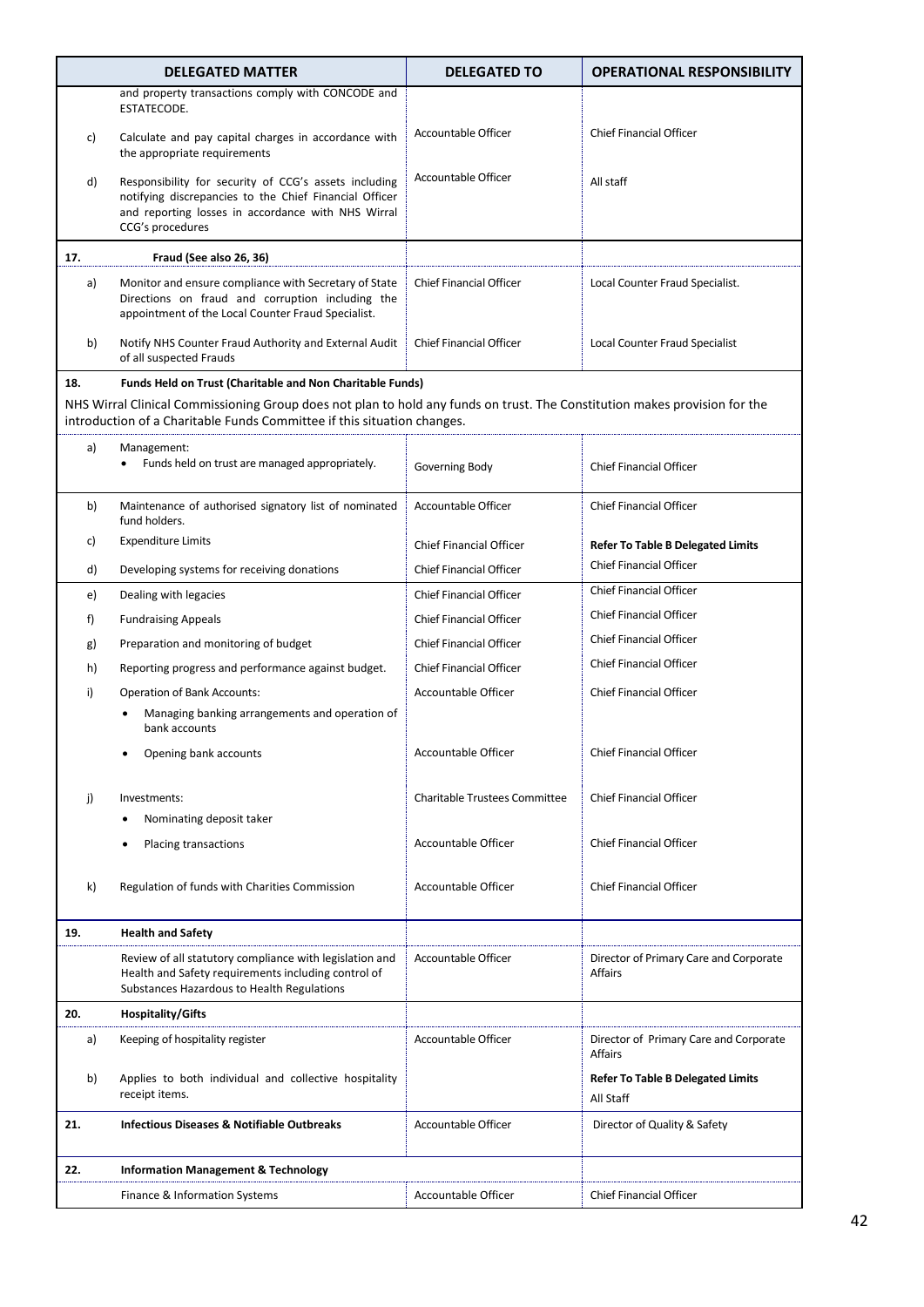| <b>DELEGATED MATTER</b>                                                        |                                                                                                                                                                                                          | <b>DELEGATED TO</b>            | <b>OPERATIONAL RESPONSIBILITY</b>                                                       |
|--------------------------------------------------------------------------------|----------------------------------------------------------------------------------------------------------------------------------------------------------------------------------------------------------|--------------------------------|-----------------------------------------------------------------------------------------|
| Developing systems in accordance with the CCG'S<br>$\bullet$<br>IM&T Strategy. |                                                                                                                                                                                                          |                                |                                                                                         |
|                                                                                | Implementing new systems and ensure they are<br>developed in a controlled manner and thoroughly<br>tested.                                                                                               |                                |                                                                                         |
|                                                                                | Seeking third party assurances regarding financial<br>systems operated externally.                                                                                                                       |                                |                                                                                         |
|                                                                                | Ensure that contracts for computer services for<br>financial applications define responsibility re<br>security, privacy, accuracy, completeness and<br>timeliness of data during processing and storage. |                                |                                                                                         |
|                                                                                | <b>Information Governance</b>                                                                                                                                                                            |                                |                                                                                         |
|                                                                                | Ensure that risks to the CCG from use of IT are<br>identified and considered and that disaster<br>recovery plans are in place.                                                                           | Accountable Officer            | <b>Chief Financial Officer</b>                                                          |
|                                                                                | Undertake duties and responsibilities of Senior<br><b>Information Risk Officer</b>                                                                                                                       | Accountable Officer            | <b>Chief Financial Officer</b>                                                          |
|                                                                                | Ensure compliance with Information Governance<br>$\bullet$<br>requirements and annual completion of IT toolkit                                                                                           | <b>Chief Financial Officer</b> | Information Governance Manager,<br>Midlands & Lancashire Commissioning<br>Support Unit. |
| 23.                                                                            | <b>Legal Proceedings</b>                                                                                                                                                                                 |                                |                                                                                         |
| a)                                                                             | Engagement of CCG's Solicitors / Legal Advisors                                                                                                                                                          | <b>Accountable Officer</b>     | Chief Financial Officer / Director of<br>Primary Care and Corporate Affairs             |
| b)                                                                             | Approve and sign all documents which will be necessary<br>in legal proceedings, i.e. executed as a deed.                                                                                                 | Accountable Officer            | <b>Chief Financial Officer</b>                                                          |
| c)                                                                             | Sign on behalf of the CCG any agreement or document<br>not requested to be executed as a deed.                                                                                                           | Accountable Officer            | <b>Chief Financial Officer</b>                                                          |
| 24.                                                                            | Losses, Write-off & Compensation                                                                                                                                                                         |                                |                                                                                         |
| a)                                                                             | Prepare procedures for recording and accounting for<br>losses and special payments including preparation of a<br>Fraud Response Plan and informing NHS Counter Fraud<br>Authority of frauds              | Accountable Officer            | <b>Chief Financial Officer</b>                                                          |
|                                                                                | Losses                                                                                                                                                                                                   | Accountable Officer            | <b>Refer to Operational Delegated Limits</b>                                            |
|                                                                                | Losses of cash due to theft, fraud, overpayment &<br>others.                                                                                                                                             |                                |                                                                                         |
|                                                                                | Fruitless payments (including abandoned Capital<br>Schemes)                                                                                                                                              |                                |                                                                                         |
|                                                                                | Bad debts and claims abandoned                                                                                                                                                                           |                                |                                                                                         |
|                                                                                | Damage to buildings, fittings, furniture and<br>equipment and loss of equipment and property in<br>stores and in use due to culpable causes (e.g. fraud,<br>theft, arson).                               |                                |                                                                                         |
|                                                                                | <b>Special Payments</b>                                                                                                                                                                                  | Accountable Officer            | <b>Refer to Operational Delegated Limits</b>                                            |
|                                                                                | Compensation payments by Court Order                                                                                                                                                                     |                                |                                                                                         |
|                                                                                | Ex-gratia Payments:-                                                                                                                                                                                     |                                | <b>Refer to Operational Delegated Limits</b>                                            |
|                                                                                | To patients/staff for loss of personal effects<br>For clinical negligence after legal advice                                                                                                             |                                |                                                                                         |
|                                                                                | For personal injury after legal advice                                                                                                                                                                   |                                |                                                                                         |
|                                                                                | Other clinical negligence and personal injury<br>$\bullet$                                                                                                                                               |                                |                                                                                         |
|                                                                                | Other ex-gratia payments                                                                                                                                                                                 |                                |                                                                                         |
| b)                                                                             | Reviewing appropriate requirement for insurance claims                                                                                                                                                   | Accountable Officer            | <b>Chief Financial Officer</b>                                                          |
| C)                                                                             | A register of all of the payments should be maintained by<br>the Chief Financial Officer and made available for<br>inspection                                                                            | <b>Chief Financial Officer</b> | <b>Head of Financial Services</b>                                                       |
| d)                                                                             | A report of all of the above payments should be                                                                                                                                                          | <b>Chief Financial Officer</b> | <b>Chief Financial Officer</b>                                                          |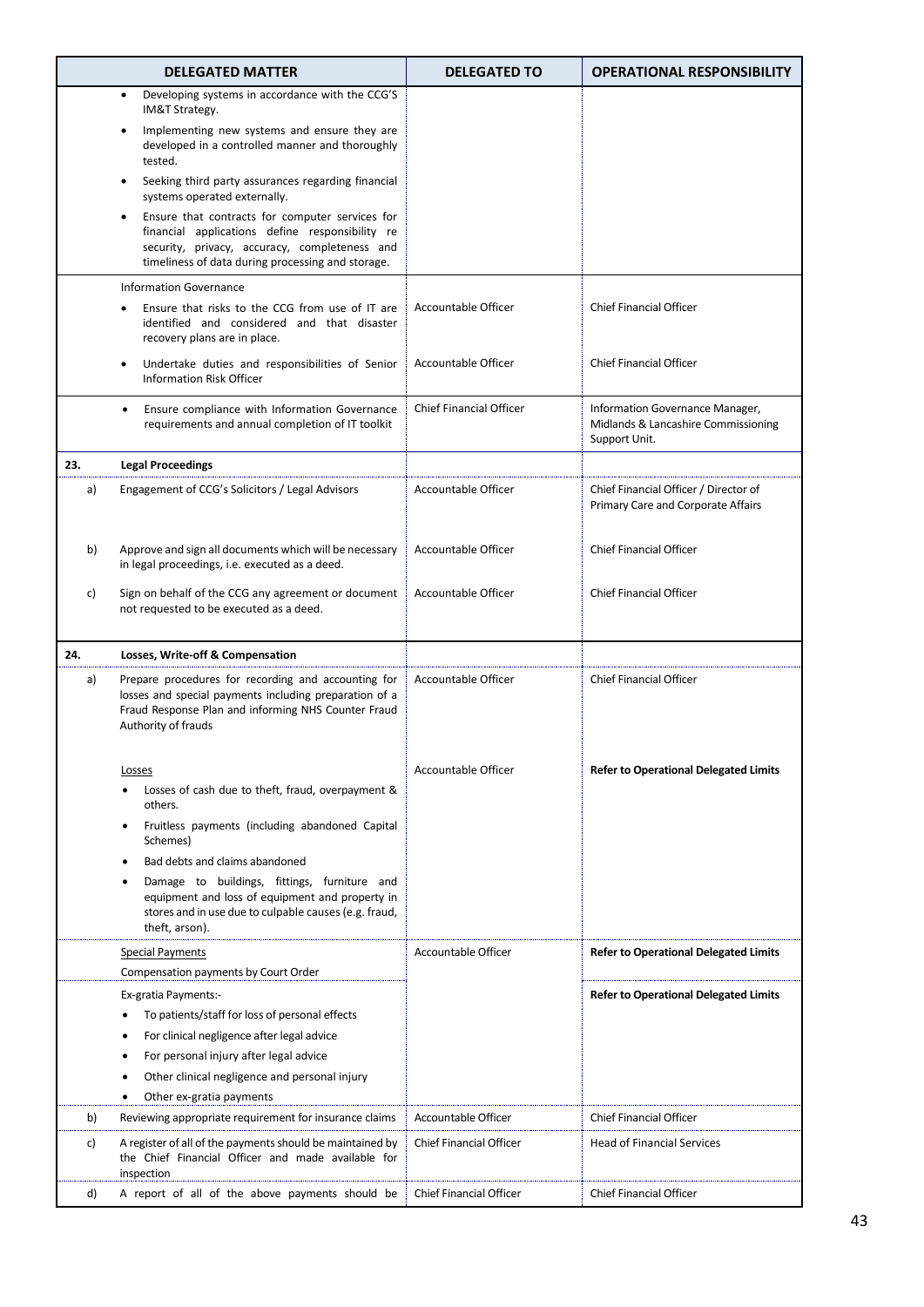| <b>DELEGATED MATTER</b> |                                        |                                                                                                                                                                                                 | <b>DELEGATED TO</b>            | <b>OPERATIONAL RESPONSIBILITY</b>                        |
|-------------------------|----------------------------------------|-------------------------------------------------------------------------------------------------------------------------------------------------------------------------------------------------|--------------------------------|----------------------------------------------------------|
|                         | presented to the CCG's Audit Committee |                                                                                                                                                                                                 |                                |                                                          |
| 25.                     | <b>Meetings</b>                        |                                                                                                                                                                                                 |                                |                                                          |
|                         | a)<br>responsibilities                 | Calling meetings of the Governing Body and associated                                                                                                                                           | <b>CCG Chair</b>               | Director of Primary Care and Corporate<br><b>Affairs</b> |
|                         | b)                                     | Chair all Governing Body meetings                                                                                                                                                               | <b>CCG Chair</b>               | <b>CCG Chair</b>                                         |
|                         |                                        | - In case of Absence                                                                                                                                                                            | <b>Medical Director</b>        | <b>Medical Director</b>                                  |
|                         |                                        | - In case of Conflicts of Interest                                                                                                                                                              | Lay Advisor (Audit)            | Lay Advisor (Audit)                                      |
| 26.                     | <b>Medical</b>                         |                                                                                                                                                                                                 |                                |                                                          |
|                         |                                        | Clinical Governance arrangements                                                                                                                                                                | Governing Body                 | Accountable Officer                                      |
|                         |                                        | Medical Leadership                                                                                                                                                                              | Accountable Officer            | <b>Medical Director</b>                                  |
|                         |                                        | Programmes of education                                                                                                                                                                         | Accountable Officer            | Accountable Officer                                      |
|                         |                                        | <b>Medical Research</b>                                                                                                                                                                         | Accountable Officer            | <b>Medical Director</b>                                  |
| 27.                     |                                        | <b>Nursing and Allied Health Professionals</b>                                                                                                                                                  |                                |                                                          |
|                         |                                        | a) Compliance with statutory and regulatory                                                                                                                                                     | Accountable Officer            | Director of Quality & Safety                             |
|                         | practice                               | arrangements relating to professional nursing / midwifery                                                                                                                                       |                                |                                                          |
|                         |                                        | b) Compliance with statutory and regulatory                                                                                                                                                     | Accountable Officer            | Director of Quality & Safety                             |
|                         | practice                               | arrangements relating to allied health professionals                                                                                                                                            |                                |                                                          |
| 28.                     |                                        | <b>Safeguarding - Adults</b>                                                                                                                                                                    |                                |                                                          |
|                         | <b>Adults</b>                          | a) Discharge the duties of the Lead Director of Safeguarding                                                                                                                                    | Accountable Officer            | Director of Quality & Safety                             |
|                         |                                        | b) Review and develop the Strategy for Safeguarding Adults                                                                                                                                      | Accountable Officer            | Director of Quality & Safety                             |
|                         | <b>Safeguarding Adults</b>             | c) Review and develop the policies and procedures for                                                                                                                                           | Accountable Officer            | Director of Quality & Safety                             |
|                         |                                        | d) Ensure compliance with statutory requirements and<br>policies and procedures for Safeguarding Adults                                                                                         | Accountable Officer            | Designated Nurse Safeguarding Adults                     |
| 29.                     |                                        | Safeguarding - Children                                                                                                                                                                         |                                |                                                          |
|                         | Children                               | a) Discharge the duties of the Lead Director of Safeguarding                                                                                                                                    | Accountable Officer            | Director of Quality & Safety                             |
|                         | Children                               | b) Review and develop the Strategy for Safeguarding                                                                                                                                             | Accountable Officer            | Director of Quality & Safety                             |
|                         | Safeguarding Children                  | c) Review and develop the policies and procedures to                                                                                                                                            | Accountable Officer            | Director of Quality & Safety                             |
|                         |                                        | d) Ensure compliance with statutory requirements and<br>policies and procedures for Safeguarding Children                                                                                       | Accountable Officer            | Designated Nurse Safeguarding Children                   |
| 30.                     |                                        | <b>Non Pay Expenditure</b>                                                                                                                                                                      |                                |                                                          |
|                         | a)                                     | Maintenance of a list of managers authorised to place<br>requisitions/orders and accept goods in accordance with<br>Table B - Delegated Limits                                                  | <b>Accountable Officer</b>     | <b>Chief Financial Officer</b>                           |
|                         | b)                                     | Obtain the best value for money when requisitioning<br>goods / services                                                                                                                         | <b>Chief Financial Officer</b> | All Staff                                                |
|                         | C)                                     | Non-Pay Expenditure for which no specific budget has<br>been set up and which is not subject to funding under<br>delegated powers of virement. (Subject to the limits<br>specified above in (a) | Accountable Officer            | <b>Chief Financial Officer</b>                           |
|                         | d)                                     | Develop systems for the payment of accounts                                                                                                                                                     | <b>Chief Financial Officer</b> | <b>Head of Financial Services</b>                        |
|                         | e)                                     | Prompt payment of accounts                                                                                                                                                                      | <b>Chief Financial Officer</b> | <b>Head of Financial Services</b>                        |
| f)                      | services                               | Financial Limits for ordering / requisitioning goods and                                                                                                                                        | <b>Chief Financial Officer</b> | <b>Refer To Operational Delegated Limits</b>             |
|                         | g)                                     | Approve prepayment arrangements                                                                                                                                                                 | <b>Chief Financial Officer</b> | <b>Head of Financial Services</b>                        |
|                         |                                        |                                                                                                                                                                                                 |                                |                                                          |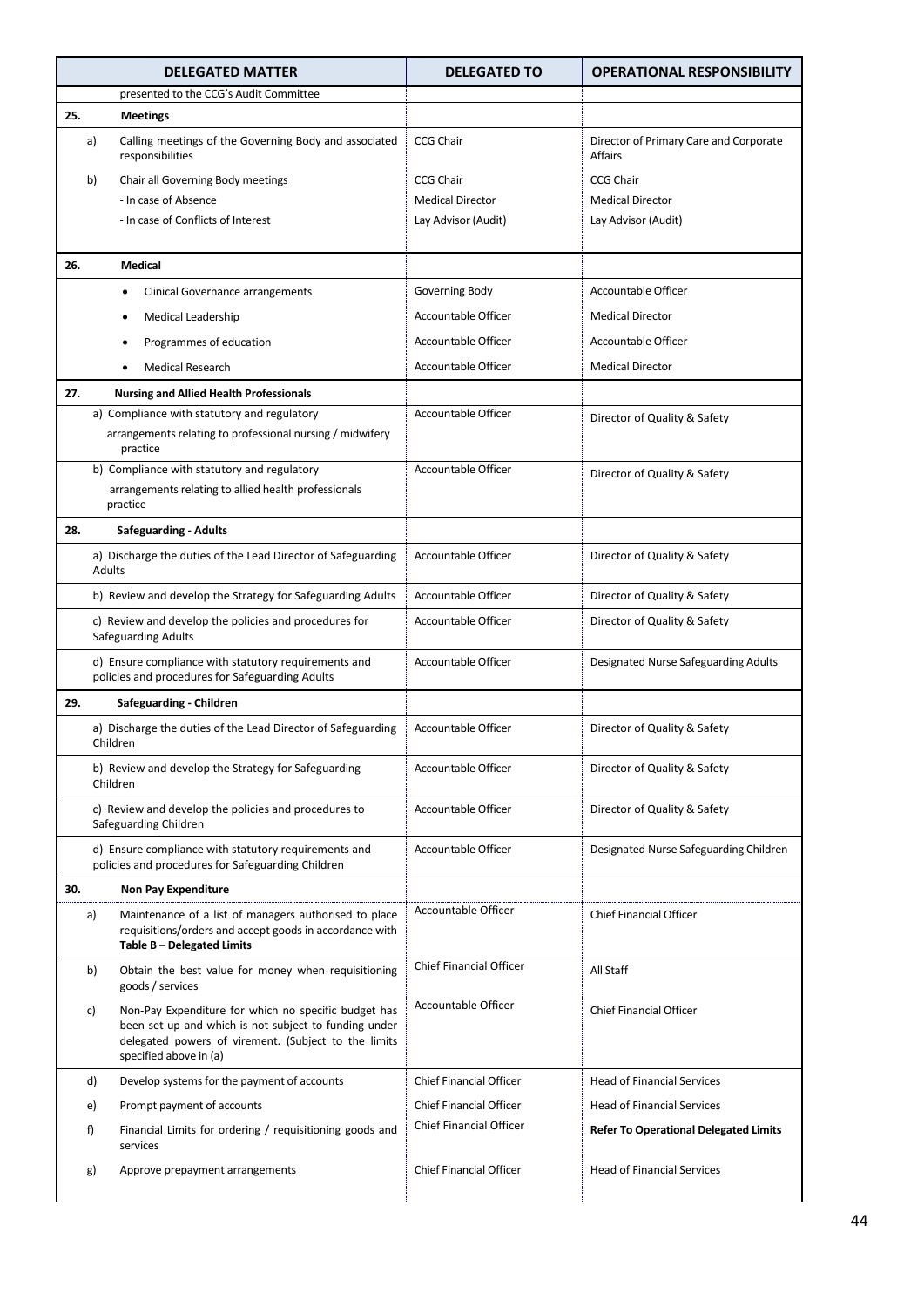|     | <b>DELEGATED MATTER</b>                                                                                                                                                            | <b>DELEGATED TO</b>            | <b>OPERATIONAL RESPONSIBILITY</b>                                                                                                                                                      |
|-----|------------------------------------------------------------------------------------------------------------------------------------------------------------------------------------|--------------------------------|----------------------------------------------------------------------------------------------------------------------------------------------------------------------------------------|
| 31. | Personnel & Pay                                                                                                                                                                    |                                |                                                                                                                                                                                        |
| a)  | Nomination of officers to enter into contracts of<br>employment regarding staff,<br>agency staff or<br>consultancy service contracts                                               | Accountable Officer            | <b>Chief Financial Officer</b>                                                                                                                                                         |
| b)  | Develop Human resource policies and strategies for<br>approval by the Governing Body including training,<br>industrial relations.                                                  | Accountable Officer            | HR Manager, Midlands & Lancashire<br>Commissioning Support Unit.                                                                                                                       |
| c)  | Authority to fill funded post on the establishment with<br>permanent staff.                                                                                                        | Accountable Officer            | <b>Chief Financial Officer</b>                                                                                                                                                         |
| d)  | The granting of additional increments to staff within<br>budget                                                                                                                    | Accountable Officer            | <b>Chief Financial Officer</b>                                                                                                                                                         |
| e)  | All requests for re-grading shall be dealt with in<br>accordance with CCG's procedures.                                                                                            | Accountable Officer            | <b>Chief Financial Officer</b>                                                                                                                                                         |
| f)  | Establishments                                                                                                                                                                     |                                |                                                                                                                                                                                        |
|     | Additional staff to the agreed establishment with<br>٠<br>specifically allocated finance.                                                                                          | <b>Chief Financial Officer</b> | <b>Head of Financial Services</b>                                                                                                                                                      |
|     | Additional staff to the agreed establishment without<br>specifically allocated finance.                                                                                            | Accountable Officer            | <b>Head of Financial Services</b>                                                                                                                                                      |
|     | Self-financing changes to an establishment<br>٠                                                                                                                                    | Accountable Officer            | <b>Head of Financial Services</b>                                                                                                                                                      |
| g)  | Pay                                                                                                                                                                                |                                |                                                                                                                                                                                        |
|     | Presentation of proposals to the Governing Body for<br>٠<br>the setting of remuneration and conditions of<br>service for those staff not covered by the<br>Remuneration Committee. | Accountable Officer            | <b>Chief Financial Officer</b>                                                                                                                                                         |
|     | Authority to complete standing data forms effecting<br>$\bullet$<br>pay, new starters, variations and leavers                                                                      | Accountable Officer            | Chief Financial Officer/ Director of<br>Quality & Patient Safety / Director of<br>Primary Care and Corporate Affairs /<br>Assistant Directors / Deputy Chief<br>Finance Officer        |
|     | Authority to complete and authorise electronic staff<br>record forms (ESR's)                                                                                                       | Accountable Officer            | Chief Financial Officer/ Director of<br>Quality & Patient Safety / Director of<br>Primary Care and Corporate Affairs /<br><b>Assistant Directors / Deputy Chief</b><br>Finance Officer |
|     | Authority to authorise overtime                                                                                                                                                    | Accountable Officer            | Chief Financial Officer/ Director of<br>Quality & Patient Safety / Director of<br>Primary Care and Corporate Affairs /<br>Assistant Directors / Deputy Chief<br>Finance Officer        |
|     | Authority to authorise travel & subsistence<br>expenses                                                                                                                            | Accountable Officer            | Chief Financial Officer/ Director of<br>Quality & Patient Safety / Director of<br>Primary Care and Corporate Affairs /<br>Assistant Directors / Deputy Chief<br><b>Finance Officer</b> |
| h)  | Leave                                                                                                                                                                              |                                | Refer to Annual Leave Policy                                                                                                                                                           |
|     | <b>Annual Leave</b>                                                                                                                                                                |                                |                                                                                                                                                                                        |
|     | Approval of annual leave                                                                                                                                                           | Accountable Officer            | Line Management Structure as<br>appropriate                                                                                                                                            |
|     | Annual leave - approval of carry forward (up to<br>maximum of 5 days                                                                                                               | Accountable Officer            | Line Management Structure as<br>appropriate                                                                                                                                            |
|     | Annual leave - approval of carry forward over 5 days<br>٠<br>(to occur in exceptional circumstances only)                                                                          | Accountable Officer            | Accountable Officer                                                                                                                                                                    |
|     | <b>Special Leave</b>                                                                                                                                                               |                                |                                                                                                                                                                                        |
|     | Compassionate leave                                                                                                                                                                | Accountable Officer            | Line Management Structure as<br>appropriate                                                                                                                                            |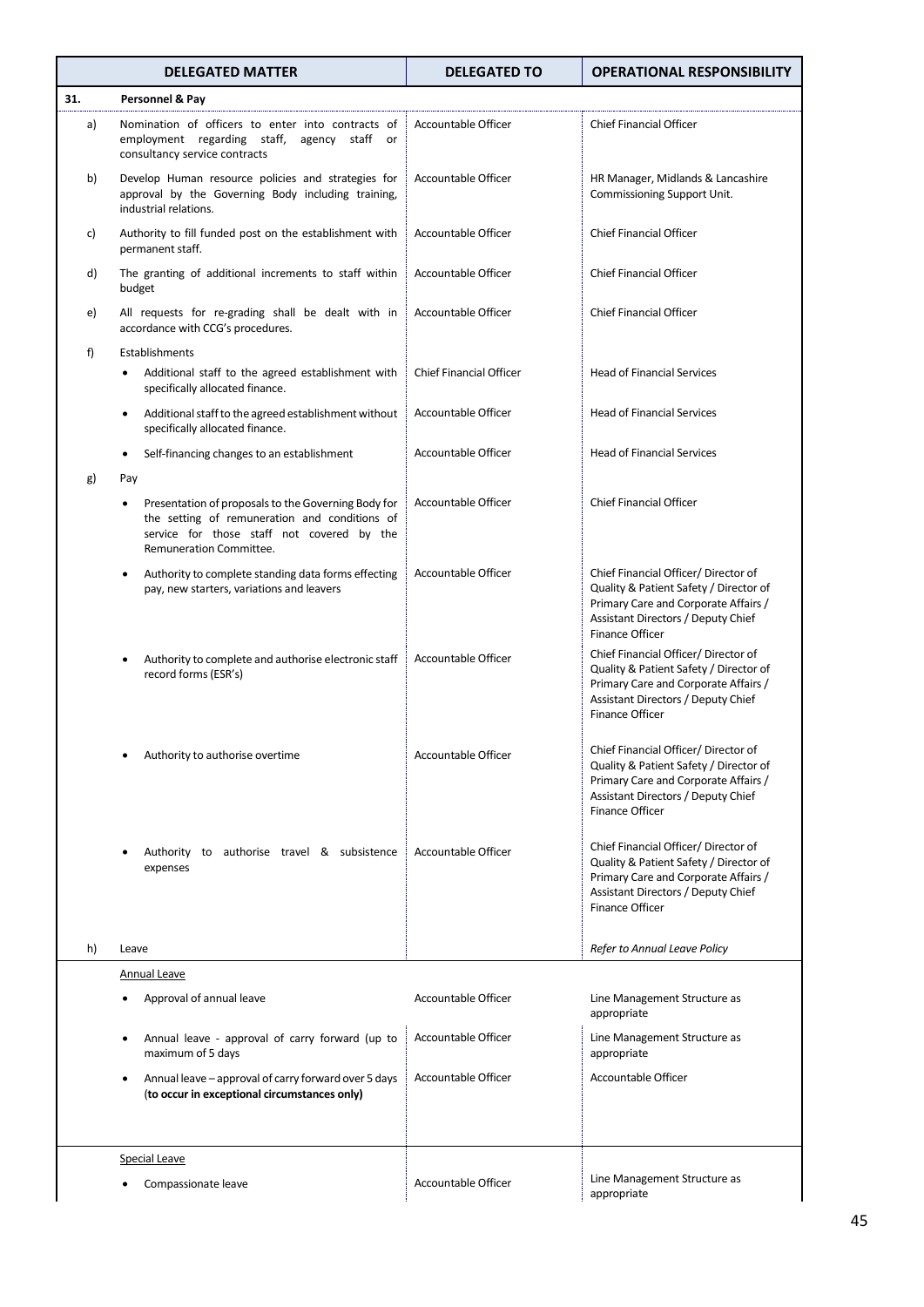|    | <b>DELEGATED MATTER</b>                                                                                                                                           | <b>DELEGATED TO</b>            | <b>OPERATIONAL RESPONSIBILITY</b>                                                                                                     |
|----|-------------------------------------------------------------------------------------------------------------------------------------------------------------------|--------------------------------|---------------------------------------------------------------------------------------------------------------------------------------|
|    | for<br>Special<br>leave<br>$\bullet$<br>arrangements<br>domestic/personal/family reasons<br>paternity leave<br>carers leave<br>adoption leave                     | Accountable Officer            | Line Management Structure as<br>appropriate                                                                                           |
|    | (to be applied in accordance with CCG Policy)                                                                                                                     |                                |                                                                                                                                       |
|    | Special Leave - this includes<br>Jury Service, Armed Services, School Governor (to<br>be applied in accordance with CCG Policy)                                   | Accountable Officer            | Line Management Structure as<br>appropriate                                                                                           |
|    | Leave without pay                                                                                                                                                 | Accountable Officer            | Line Management Structure as<br>appropriate                                                                                           |
|    | Time off in lieu                                                                                                                                                  | Accountable Officer            | Line Management Structure as<br>appropriate                                                                                           |
|    | Maternity Leave - paid and unpaid                                                                                                                                 | Accountable Officer            | Automatic approval with guidance                                                                                                      |
|    | Sick Leave                                                                                                                                                        |                                |                                                                                                                                       |
|    | Extension of sick leave on pay                                                                                                                                    | Accountable Officer            | Line Management Structure as<br>appropriate                                                                                           |
|    | Return to work part-time on full pay to assist<br>recovery                                                                                                        | Accountable Officer            | Line Management Structure as<br>appropriate                                                                                           |
|    | <b>Study Leave</b>                                                                                                                                                |                                |                                                                                                                                       |
|    | Study leave outside the UK                                                                                                                                        | Accountable Officer            | <b>Accountable Officer</b>                                                                                                            |
|    | All other study leave (UK)                                                                                                                                        | Accountable Officer            | Line Management Structure as<br>appropriate                                                                                           |
| i) | Removal Expenses, Excess Rent and House Purchases                                                                                                                 | Accountable Officer            | <b>Chief Financial Officer</b>                                                                                                        |
|    | All staff above Band 5 (agreed at interview) Maximum £8,000                                                                                                       |                                |                                                                                                                                       |
|    | Authorisation of payment of removal expenses<br>incurred by officers taking up new appointments<br>(providing consideration was promised at interview)            | Accountable Officer            | <b>Refer to Operational Delegated Limits</b>                                                                                          |
| j) | Grievance Procedure                                                                                                                                               | Accountable Officer            | As per procedure                                                                                                                      |
| k) | Authorised - Car Users                                                                                                                                            |                                |                                                                                                                                       |
|    | Leased car                                                                                                                                                        | Accountable Officer            | <b>Chief Financial Officer</b>                                                                                                        |
|    | Regular user allowance                                                                                                                                            | Accountable Officer            | Chief Financial Officer/ Director of<br>Primary Care and Corporate Affairs /<br>Assistant Directors / Deputy Chief<br>Finance Officer |
| I) | Mobile Phone Users / Mobile Devices                                                                                                                               | <b>Chief Financial Officer</b> | Director of Primary Care and Corporate<br>Affairs                                                                                     |
| m) | Renewal of Fixed Term Contract                                                                                                                                    | Accountable Officer            | <b>Chief Financial Officer</b>                                                                                                        |
| n) | <b>Staff Retirement Policy</b>                                                                                                                                    |                                |                                                                                                                                       |
|    | Authorisation of return to work in part time capacity<br>under the flexible retirement scheme.                                                                    | Accountable Officer            | Line Management Structure as<br>appropriate                                                                                           |
| o) | Redundancy                                                                                                                                                        | Accountable Officer            | <b>Chief Financial Officer</b>                                                                                                        |
| p) | Ill Health Retirement                                                                                                                                             |                                |                                                                                                                                       |
|    | Decision to pursue retirement on the grounds of<br>ill-health following advice from the<br>Occupational Health Department.                                        | Accountable Officer            | Line Management Structure as<br>appropriate                                                                                           |
| q) | Disciplinary Procedure (excluding Executive Directors)                                                                                                            | Accountable Officer            | To be applied in accordance with the<br>CCG's Disciplinary Procedure                                                                  |
| r) | Ensure that all employees are issued with a Contract of<br>employment in a form approved by the Governing Body<br>and which complies with employment legislation. | Accountable Officer            | Director of Primary Care and Corporate<br>Affairs                                                                                     |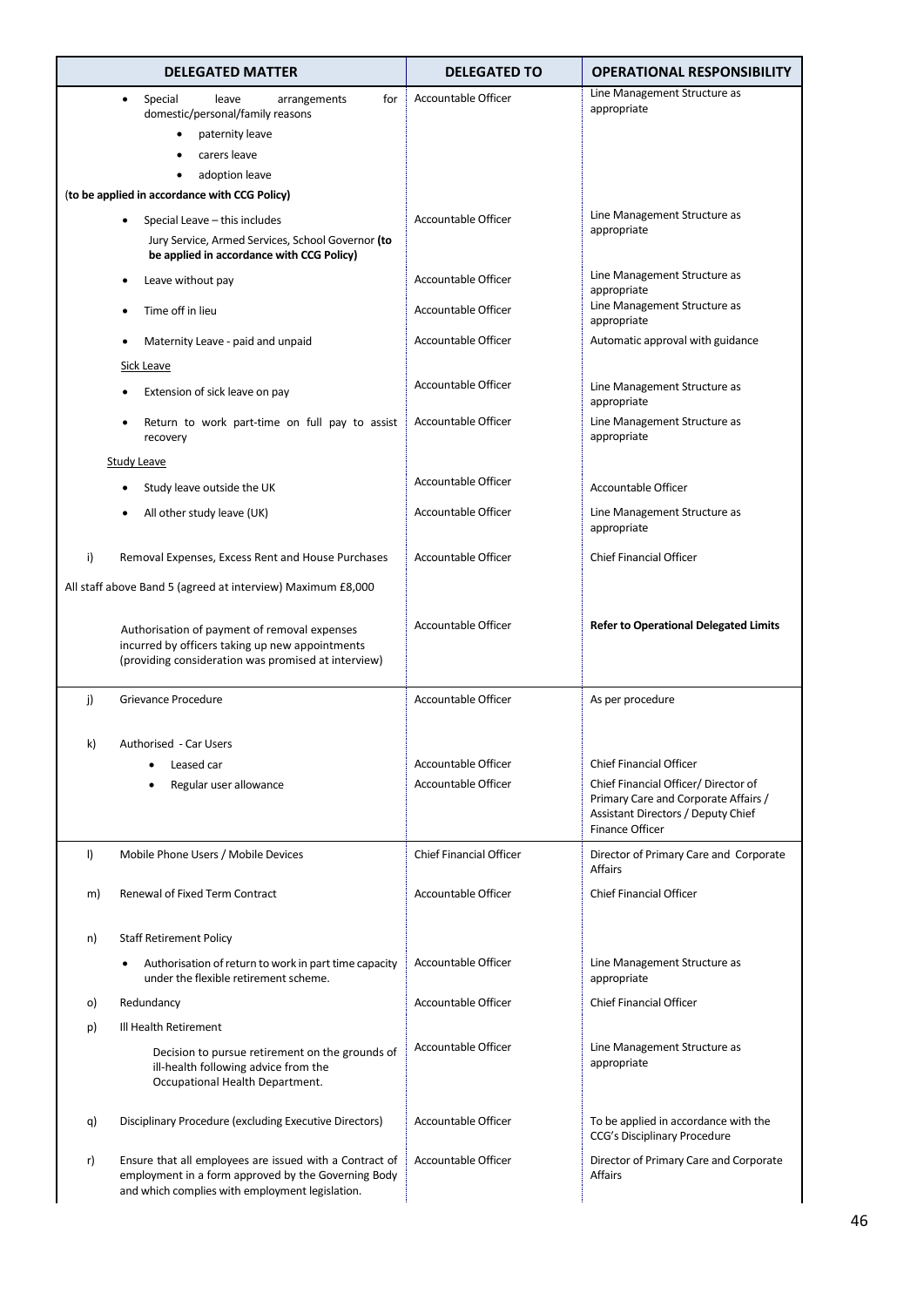|     |    | <b>DELEGATED MATTER</b>                                                                                                                         | <b>DELEGATED TO</b>                                    | <b>OPERATIONAL RESPONSIBILITY</b>                                                                                                 |
|-----|----|-------------------------------------------------------------------------------------------------------------------------------------------------|--------------------------------------------------------|-----------------------------------------------------------------------------------------------------------------------------------|
|     | s) | Engagement of staff not on the establishment<br><b>Management Consultants</b><br>٠                                                              | Accountable Officer                                    | Refer to Operational - Delegated Limits                                                                                           |
| 32. |    | <b>Quotation, Tendering &amp; Contract Procedures</b>                                                                                           |                                                        |                                                                                                                                   |
|     | a) | Services:<br>Best value for money is demonstrated for all services<br>provided under contract or in-house                                       | Accountable Officer                                    | <b>Chief Financial Officer</b>                                                                                                    |
|     |    | Nominate officers to oversee and manage the<br>contract on behalf of the CCG.                                                                   | <b>Accountable Officer</b>                             | Director of Commissioning and<br>Transformation                                                                                   |
|     | b) | Competitive Tenders:<br><b>Authorisation Limits</b>                                                                                             | Accountable Officer                                    | <b>Refer To Operational Delegated Limits</b>                                                                                      |
|     |    | Maintain a register to show each set of competitive<br>٠<br>tender invitations despatched.                                                      | Accountable Officer                                    | Director of Commissioning and<br>Transformation                                                                                   |
|     |    | Receipt and custody of tenders prior to opening<br>$\bullet$                                                                                    | Accountable Officer                                    | Director of Commissioning and<br>Transformation, delegated to officer with<br>use of an auditable electronic tendering<br>system. |
|     |    | <b>Opening Tenders</b>                                                                                                                          | Accountable Officer                                    | Director of Commissioning and<br>Transformation, delegated to officer with<br>use of an auditable electronic tendering<br>system. |
|     |    | Ensure that appropriate checks are carried out as to<br>٠<br>the technical and financial capability of the firms<br>invited to tender or quote. | <b>Accountable Officer</b>                             | Director of Commissioning and<br>Transformation                                                                                   |
|     | c) | Quotations                                                                                                                                      | Accountable Officer                                    | <b>Refer To Operational Delegated Limits</b>                                                                                      |
|     | d) | Waiving the requirement to request<br>tenders                                                                                                   | Audit Committee (by approval<br>of tender waiver form) | Accountable Officer                                                                                                               |
|     |    | quotes - subject to SOs                                                                                                                         |                                                        | <b>Chief Financial Officer</b>                                                                                                    |
| 33. |    | <b>Records</b>                                                                                                                                  |                                                        |                                                                                                                                   |
|     | a) | Review CCG's compliance<br>with<br>the<br>Records<br>Management Code of Practice                                                                | Accountable Officer                                    | Director of Primary Care and Corporate<br>Affairs / Heads of Service                                                              |
|     | b) | Ensuring the form and adequacy of the financial records<br>of all departments                                                                   | Accountable Officer                                    | Chief Financial Officer/ Head of Financial<br>Services                                                                            |
| 34. |    | <b>Reporting of Incidents to the Police</b>                                                                                                     |                                                        |                                                                                                                                   |
|     | a) | Where a criminal offence is suspected<br>criminal offence of a violent nature<br>arson or theft<br>other                                        | Accountable Officer                                    | All Staff - Informing Manager On-call                                                                                             |
|     | b) | Where a fraud is involved (reporting to the Directorate of<br><b>Counter Fraud Services)</b>                                                    | Accountable Officer                                    | Internal Auditor / Local Counter Fraud<br>Specialist                                                                              |
|     | c) | Deciding at what stage to involve the police in cases of<br>misappropriation and other irregularities not involving<br>fraud or corruption.     | <b>Accountable Officer</b>                             | <b>Chief Financial Officer</b>                                                                                                    |
| 35. |    | <b>Risk Management</b>                                                                                                                          |                                                        |                                                                                                                                   |
|     |    | Ensuring the CCG has a Risk Management Strategy<br>$\bullet$<br>and a programme of risk management                                              | Accountable Officer                                    | Director of Primary Care and Corporate<br>Affairs                                                                                 |
|     |    | Developing systems for the management of risk.<br>٠                                                                                             | Accountable Officer                                    | Director of Primary Care and Corporate<br>Affairs                                                                                 |
|     |    | Developing incident and accident reporting systems                                                                                              | Accountable Officer                                    | Director of Primary Care and Corporate<br>Affairs                                                                                 |
|     |    | Compliance with the reporting of incidents and<br>accidents                                                                                     | Accountable Officer                                    | All staff                                                                                                                         |
| 36. |    | Seal                                                                                                                                            |                                                        |                                                                                                                                   |
|     | a) | The keeping of a register of seal and safekeeping of the<br>seal                                                                                | Accountable Officer                                    | Director of Primary Care and Corporate<br>Affairs                                                                                 |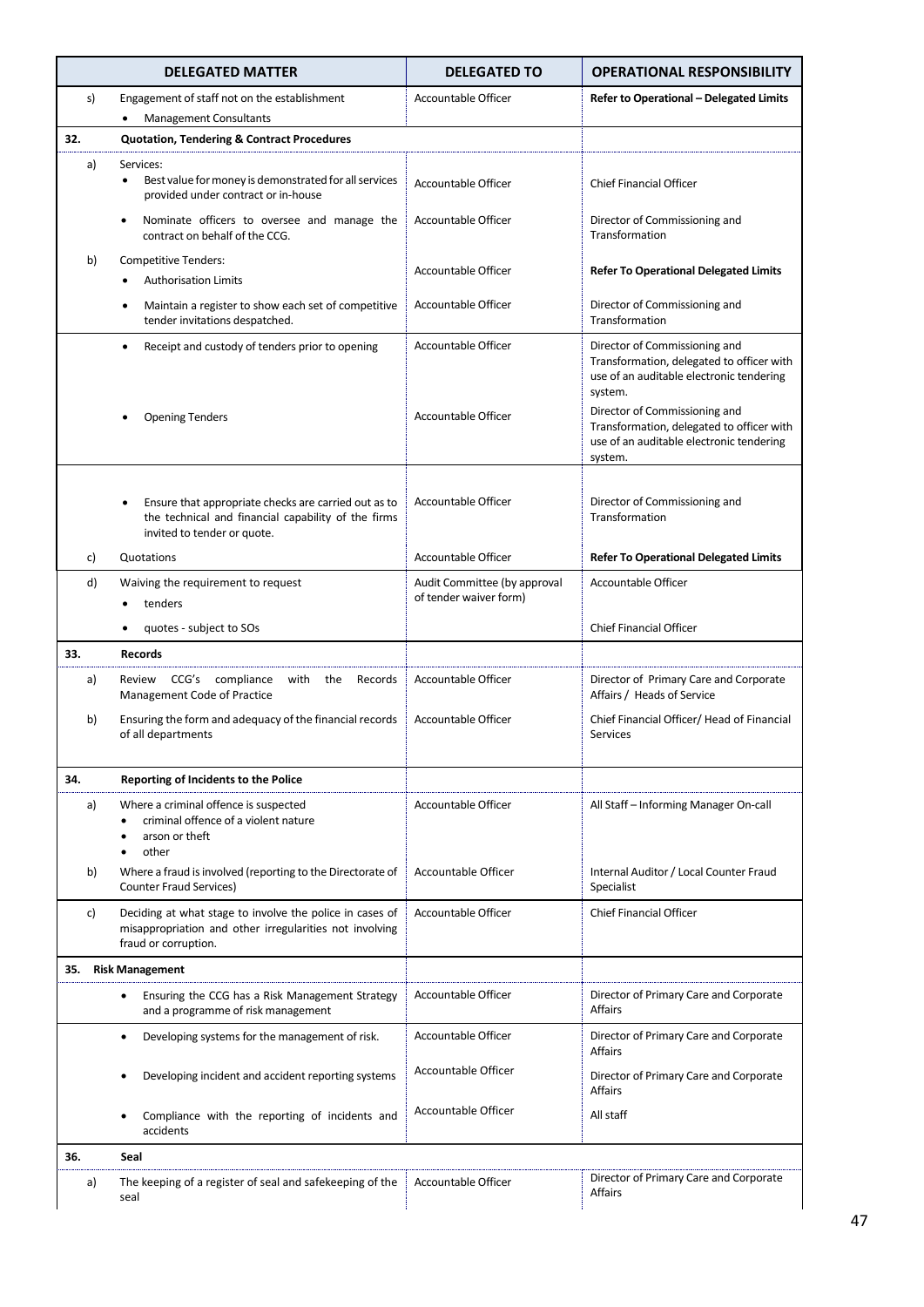|                                                         | <b>DELEGATED MATTER</b>                                                                                                                                                                          | <b>DELEGATED TO</b>                                                 | <b>OPERATIONAL RESPONSIBILITY</b>                                         |  |  |  |
|---------------------------------------------------------|--------------------------------------------------------------------------------------------------------------------------------------------------------------------------------------------------|---------------------------------------------------------------------|---------------------------------------------------------------------------|--|--|--|
| b)                                                      | Attestation of seal in accordance with Standing Orders                                                                                                                                           | Accountable Officer                                                 | Director of Primary Care and Corporate<br>Affairs                         |  |  |  |
| c)                                                      | Property transactions and any other legal requirement<br>for the use of the seal.                                                                                                                | Accountable Officer                                                 | <b>Chief Financial Officer</b>                                            |  |  |  |
| 37.                                                     | <b>Security Management</b>                                                                                                                                                                       |                                                                     |                                                                           |  |  |  |
|                                                         | Monitor and ensure compliance with Directions issued<br>by the Secretary of State for Health on NHS security<br>management including appointment of the Local<br>Security Management Specialist. | Accountable Officer                                                 | Chief Financial Officer/ Local Security<br><b>Management Specialist</b>   |  |  |  |
| 38.                                                     | Setting of Fees and Charges (Income)                                                                                                                                                             |                                                                     |                                                                           |  |  |  |
| a)                                                      | Non patient care income                                                                                                                                                                          | <b>Chief Financial Officer</b>                                      | <b>Head of Financial Services</b>                                         |  |  |  |
| b)                                                      | Informing the Accountable Officer of monies due to the<br>CCG.                                                                                                                                   | <b>Chief Financial Officer</b>                                      | All Staff                                                                 |  |  |  |
| c)                                                      | Recovery of debt                                                                                                                                                                                 | <b>Chief Financial Officer</b>                                      | <b>Head of Financial Services</b>                                         |  |  |  |
| Security of cash and other negotiable instruments<br>d) |                                                                                                                                                                                                  | <b>Chief Financial Officer</b><br><b>Head of Financial Services</b> |                                                                           |  |  |  |
| 39.                                                     | <b>Stores and Receipt of Goods</b>                                                                                                                                                               |                                                                     |                                                                           |  |  |  |
| a)                                                      | Responsibility for systems of control over stores and<br>receipt of goods, issues and returns.                                                                                                   | <b>Chief Financial Officer</b>                                      | Procurement Manager, Midlands &<br>Lancashire Commissioning Support Unit. |  |  |  |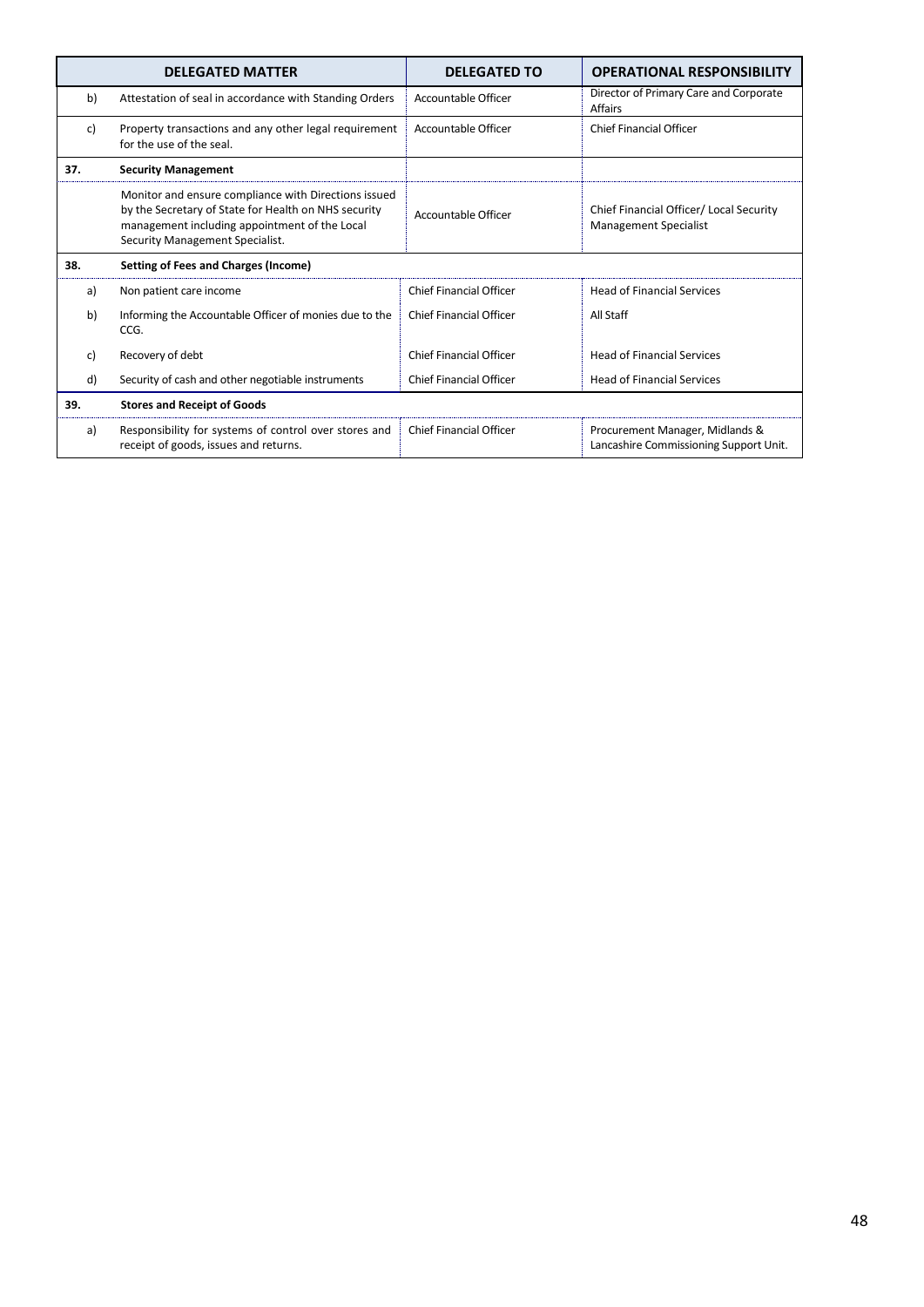|              |                                                                                                                                                                                            | Delegated to           |                                 |                                                                          |                                           |                                                            |                                                               |                                                                                           |
|--------------|--------------------------------------------------------------------------------------------------------------------------------------------------------------------------------------------|------------------------|---------------------------------|--------------------------------------------------------------------------|-------------------------------------------|------------------------------------------------------------|---------------------------------------------------------------|-------------------------------------------------------------------------------------------|
|              | <b>.5</b> Description<br>ဖို                                                                                                                                                               | Gover<br>ning<br>Body  | Accountable<br>Officer          | Chief<br>Financ<br>$\mathsf{e}% _{0}\left( \mathsf{e}\right)$<br>Officer | Directo<br>r of<br>Quality<br>&<br>Safety | Director of<br>Primary<br>Care and<br>Corporate<br>Affairs | Director<br>of<br>Commissi<br>oning and<br>Transform<br>ation | Other<br>CCG<br>Officer<br>(as<br>specified<br>by<br>authorise<br>d<br>signatory<br>list) |
| A            | <b>GIFTS &amp; HOSPITALITY</b><br>Director of Primary<br>Care and Corporate<br>Affairs to maintain a<br>register of declared<br>gifts and hospitality<br>received.                         |                        |                                 |                                                                          |                                           |                                                            |                                                               |                                                                                           |
| B            | <b>LITIGATION CLAIMS</b><br>Medical negligence<br>and other litigation<br>payments made on<br>the advice of NHSLA                                                                          | Over<br>£1,000<br>,000 | £100,001 up<br>to<br>£1,000,000 | £20,000<br>to<br>£100,00<br>0                                            | Up to<br>£20,000                          | Up to<br>£20,000                                           | Up to<br>£20,000                                              |                                                                                           |
| $\mathsf{C}$ | <b>LOSSES &amp; SPECIAL</b><br><b>PAYMENTS</b><br>Chief Financial Officer<br>to maintain a register<br>of losses and special<br>payments. All to be<br>reported to the Audit<br>Committee. | Over<br>£250,0<br>00   | £100,001 up<br>to £250,000      | up to<br>£100,00<br>0                                                    |                                           |                                                            |                                                               |                                                                                           |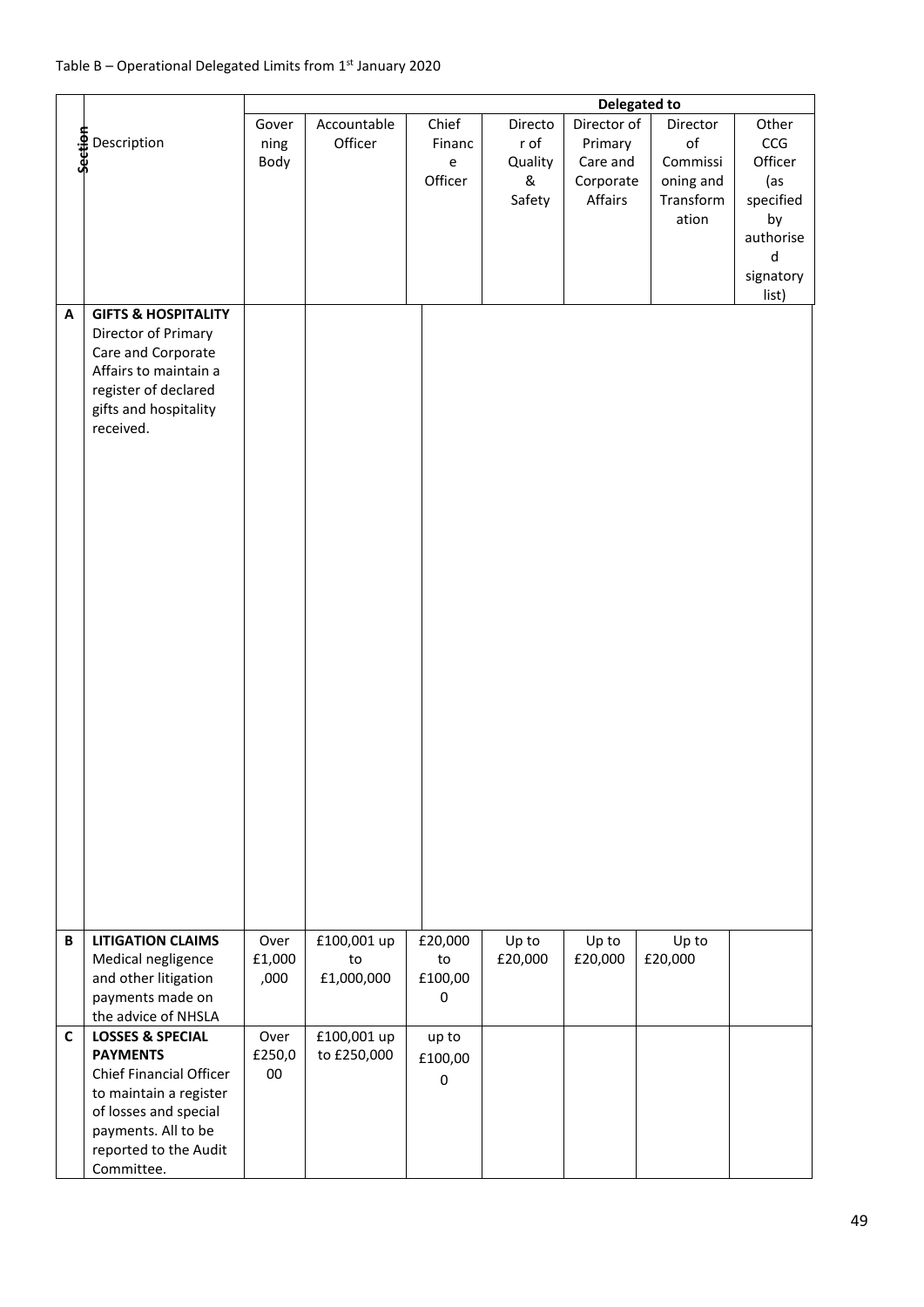| D  | <b>PETTY CASH</b>                    |        |                         | Up to<br>£100         |          |              |                         | Up to<br>£100 |
|----|--------------------------------------|--------|-------------------------|-----------------------|----------|--------------|-------------------------|---------------|
|    |                                      |        |                         | (float)               |          |              |                         |               |
| E  | <b>REQUISITIONING</b>                | Over   | Up to                   | Up to                 | Up to    | Up to        | Up to                   | Up to         |
|    | <b>GOODS &amp; SERVICES:</b>         | £250,0 | £250,000                | £100,00               | £20,000  | £20,000      | £20,000                 | £20,000       |
|    | <b>NON-HEALTHCARE</b>                | $00\,$ |                         | 0                     |          |              |                         |               |
|    | Services including IT,               |        |                         |                       |          |              |                         |               |
|    | consultancy,<br>maintenance and      |        |                         |                       |          |              |                         |               |
|    | support services -                   |        |                         |                       |          |              |                         |               |
|    | over lifetime of                     |        |                         |                       |          |              |                         |               |
|    | contract.                            |        |                         |                       |          |              |                         |               |
| F  | <b>RELOCATION</b>                    |        | Over £8,500             | Up to                 |          |              |                         |               |
|    | <b>EXPENSES</b>                      |        |                         | £8,500                |          |              |                         |               |
|    | Require approval by<br>Remuneration  |        |                         |                       |          |              |                         |               |
|    | Committee                            |        |                         |                       |          |              |                         |               |
| G  | <b>SIGNING OF</b>                    |        | Over                    | Up to                 |          |              | Up to                   |               |
|    | <b>HEALTHCARE</b>                    |        | £150,000,00             | £150,00               |          |              | £25,000,00              |               |
|    | <b>CONTRACTS</b>                     |        | 0                       | 0,000                 |          |              | 0                       |               |
|    |                                      |        |                         |                       |          |              | (Plus                   |               |
|    |                                      |        |                         |                       |          |              | signature<br>from Chief |               |
|    |                                      |        |                         |                       |          |              | Finance                 |               |
|    |                                      |        |                         |                       |          |              | Officer)                |               |
|    | <b>APPROVAL OF</b>                   |        | £5,000,000              | £5,000,0              |          | Up to        | £5,000,000              | Up to         |
| H  | <b>MONTHLY</b>                       |        | to                      | 00 to                 |          | £200,00      | to                      | £5,000,00     |
|    | <b>HEALTHCARE</b>                    |        | £50,000,000             | £50,000,              |          | 0            | £50,000,00              | 0             |
|    | <b>CONTRACT</b><br><b>PAYMENTS</b>   |        | (Plus<br>signature      | 000 (Plus<br>signatur |          |              | 0<br>(Plus              | Up to         |
|    | All healthcare contract              |        | from either             | e from                |          |              | signature               | Unlimited     |
|    | payments must be                     |        | Chief Finance           | either                |          |              | from either             | (Deputy       |
|    | supported by signed                  |        | Officer /               | Account               |          |              | Accountabl              | CFO only      |
|    | contract (see G).                    |        | Director of             | able                  |          |              | e Officer/              | as            |
|    |                                      |        | Quality &               | Officer/              |          |              | Chief                   | delegated     |
|    |                                      |        | Safety /<br>Director of | Director<br>of        |          |              | Financial<br>Officer/   | by CFO)       |
|    |                                      |        | <b>Primary Care</b>     | Quality               |          |              | Director of             |               |
|    |                                      |        | and                     | &                     |          |              | Quality &               |               |
|    |                                      |        | Corporate               | Safety/               |          |              | Safety/                 |               |
|    |                                      |        | Affairs)                | Director              |          |              | Director of             |               |
|    |                                      |        |                         | of                    |          |              | Primary                 |               |
|    |                                      |        |                         | Primary<br>Care and   |          |              | Care and<br>Corporate   |               |
|    |                                      |        |                         | Corporat              |          |              | Affairs)                |               |
|    |                                      |        |                         | e Affairs/            |          |              |                         |               |
|    |                                      |        |                         | Director              |          |              |                         |               |
|    |                                      |        |                         | of                    |          |              |                         |               |
|    |                                      |        |                         | Commiss               |          |              |                         |               |
|    |                                      |        |                         | ioning<br>and         |          |              |                         |               |
|    |                                      |        |                         | Transfor              |          |              |                         |               |
|    |                                      |        |                         | mation)               |          |              |                         |               |
| I. | <b>APPROVAL OF AD-</b>               |        | Over                    | Over                  | Over     | Over         | Over                    | Up            |
|    | <b>HOC HEALTHCARE</b>                |        | £100,000 to             | £100,00               | £100,000 | £100,00      | £100,000 to             | to            |
|    | <b>PAYMENTS</b>                      |        | £600,000<br>(Plus       | $0$ to                | up to    | 0 up to      | £600,000                |               |
|    | See authorised<br>signatory list for |        | signature               | £600,00<br>0          | £250,000 | £250,00<br>0 | (Plus<br>signature      | £100,000      |
|    | approval limits for                  |        | from either             | (Plus                 |          |              | from either             | Up            |
|    | other CCG officers.                  |        | Chief                   | signatur              |          |              | Accountabl              | to            |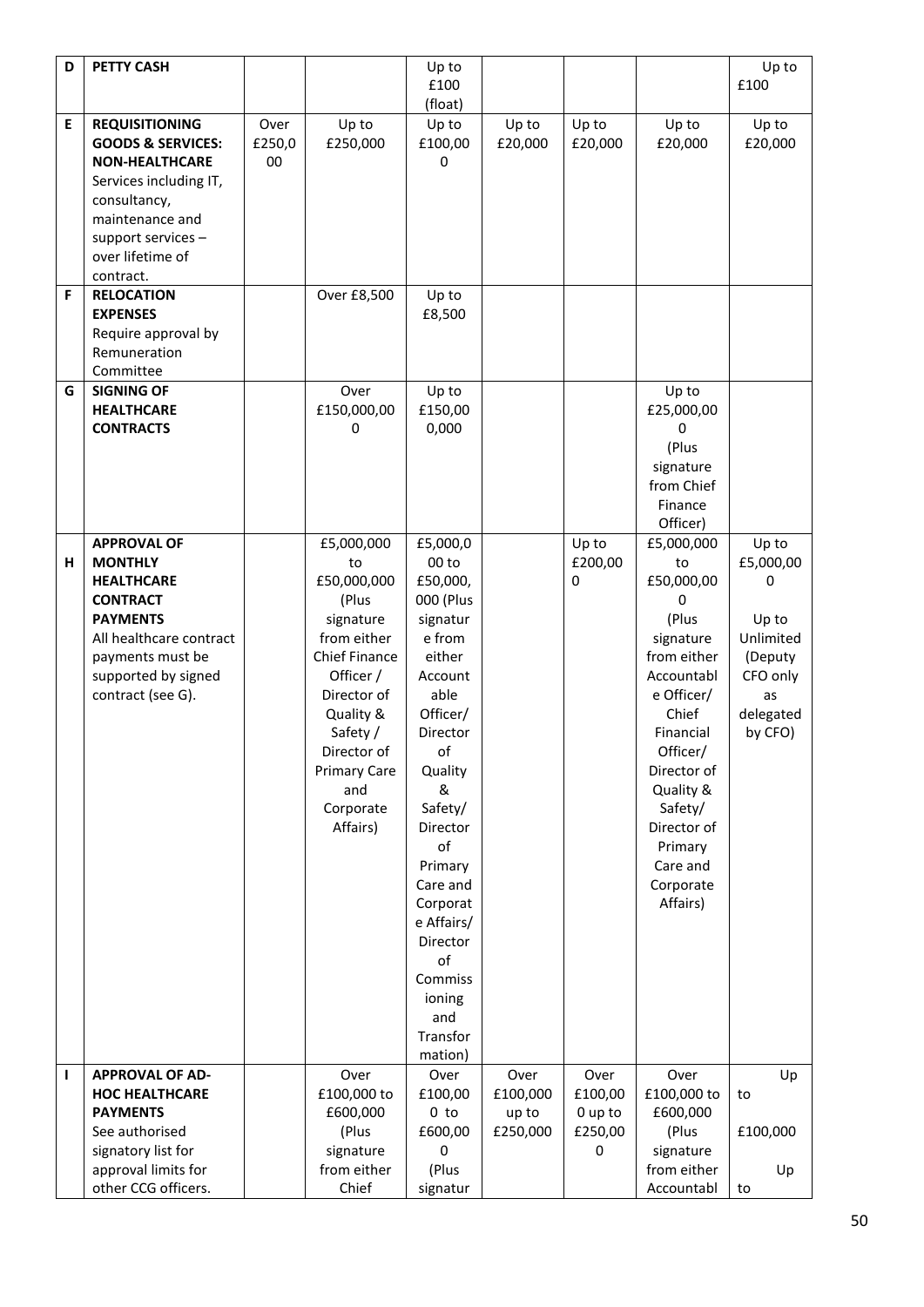|        |                                                                                                                                                                          |                                                                                                      | Finance<br>Officer/<br>Director of<br>Quality &<br>Safety/<br>Director of<br>Commissioni<br>ng) | e from<br>either<br>Account<br>able<br>Officer/<br>Director<br>of<br>Quality<br>&<br>Safety/<br>Director<br>of<br>Commiss<br>ioningan<br>d<br>Transfor<br>mation) |                                                                                                                                                                                 |                                                                                                                                                                               | e Officer/<br>Director of<br>Quality &<br>Safety/<br>Chief<br>Financial<br>Officer)                                                                                           | Unlimited<br>(Deputy<br>CFO only<br>as<br>delegated<br>by CFO)                                                                                                                          |
|--------|--------------------------------------------------------------------------------------------------------------------------------------------------------------------------|------------------------------------------------------------------------------------------------------|-------------------------------------------------------------------------------------------------|-------------------------------------------------------------------------------------------------------------------------------------------------------------------|---------------------------------------------------------------------------------------------------------------------------------------------------------------------------------|-------------------------------------------------------------------------------------------------------------------------------------------------------------------------------|-------------------------------------------------------------------------------------------------------------------------------------------------------------------------------|-----------------------------------------------------------------------------------------------------------------------------------------------------------------------------------------|
| J      | <b>ACCEPTANCE OF</b><br><b>QUOTATIONS AND</b><br><b>TENDERS:</b>                                                                                                         | Over<br>£50,0<br>00,00<br>$\mathbf{1}$<br>total<br>value<br>over<br>lifetim<br>e of<br>contr<br>act. | Up to<br>£50,000,0<br>00<br>Total<br>value over<br>lifetime of<br>contract                      | Up to<br>£50,0<br>00,00<br>0<br>Total<br>value<br>over<br>lifeti<br>me of<br>contr<br>act<br>(Plus<br>signat<br>ure<br>from<br>Accou<br>ntable<br>Office<br>r)    | Up to<br>£50,000,0<br>00<br>Total<br>value<br>over<br>lifetime<br>of<br>contract<br>(Plus<br>signature<br>from<br>Accounta<br>ble<br>Officer or<br>Chief<br>Finance<br>Officer) | Up to<br>£50,000,00<br>0<br><b>Total value</b><br>over<br>lifetime of<br>contract<br>(Plus<br>signature<br>from<br>Accountab<br>le Officer<br>or Chief<br>Finance<br>Officer) | Up to<br>£50,000,00<br>0<br><b>Total value</b><br>over<br>lifetime of<br>contract<br>(Plus<br>signature<br>from<br>Accountabl<br>e Officer or<br>Chief<br>Finance<br>Officer) | Up to<br>£663,54<br>$\mathsf 0$<br>Total<br>value<br>over<br>lifetime<br>of<br>contract<br>(Plus<br>signatur<br>e from<br>Account<br>able<br>Officer<br>or Chief<br>Finance<br>Officer) |
| J<br>1 | <b>Requirement to</b><br>obtain a minimum of<br>3 written competitive<br>tenders:                                                                                        |                                                                                                      |                                                                                                 |                                                                                                                                                                   |                                                                                                                                                                                 | £100,000 to £663,540                                                                                                                                                          |                                                                                                                                                                               |                                                                                                                                                                                         |
| J<br>2 | <b>Requirement to</b><br>obtain a minimum of<br>3 formal written<br>quotes                                                                                               |                                                                                                      |                                                                                                 |                                                                                                                                                                   |                                                                                                                                                                                 | £5,000 to £100,000                                                                                                                                                            |                                                                                                                                                                               |                                                                                                                                                                                         |
| J<br>3 | No requirement to<br>obtain quotes:<br>Although no formal<br>requirement, it is<br>deemed to be best<br>practice and<br>demonstrates<br>assurance of value for<br>money. |                                                                                                      |                                                                                                 |                                                                                                                                                                   |                                                                                                                                                                                 | Up to £5,000                                                                                                                                                                  |                                                                                                                                                                               |                                                                                                                                                                                         |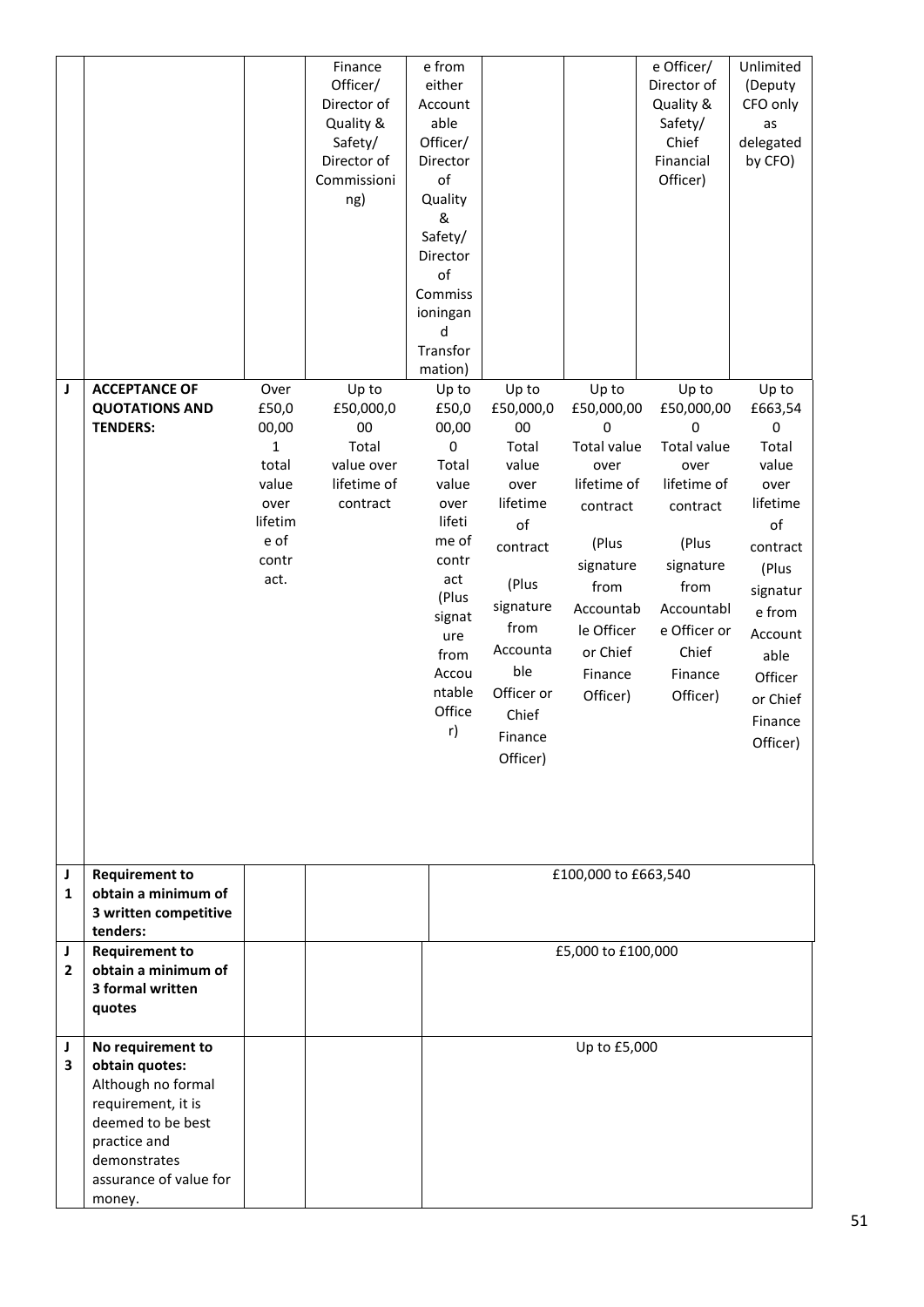| K   | <b>VIREMENT</b><br>In accordance with<br>the virement policy, a<br>virement form must                                               | Over<br>£5,000<br>,000 | Up to<br>£5,000,000     | Up to<br>£2,500,0<br>00     |                 |                                                      | Up to<br>£100,000 |
|-----|-------------------------------------------------------------------------------------------------------------------------------------|------------------------|-------------------------|-----------------------------|-----------------|------------------------------------------------------|-------------------|
|     | be completed and<br>signed by both<br>parties.                                                                                      |                        |                         |                             |                 |                                                      |                   |
| L   | <b>DISPOSALS AND</b><br><b>CONDEMNATION</b><br>All assets disposed at<br>market value.                                              |                        | Over £1,000<br>per item | Up to<br>£1,000<br>per item |                 |                                                      |                   |
| M I | <b>CHARITABLE FUNDS</b><br>If charitable funds<br>received in the future<br>a Charitable Funds<br>committee will be<br>established. |                        |                         |                             |                 | The CCG does not currently hold any charitable funds |                   |
| N   | <b>VISA/PURCHASE</b><br><b>CARDS</b>                                                                                                |                        |                         | Up to<br>£20,000            | Up to<br>£3,000 |                                                      |                   |

limits in table C

**O** JOURNAL LIMITS **DESCRIPTION** Up to £100,000,000 as per delegated

Table C – Authorised Signatory List as per table B (Other CCG Officer)

|    | <b>Description</b>                                                                                                                                                                 | <b>Other CCG Officer (as</b><br>specified by authorised<br>signatory list) | <b>Authorised Signatory</b>                                                                                                                                                                                                                                                                                                                                                                                                                                                                |
|----|------------------------------------------------------------------------------------------------------------------------------------------------------------------------------------|----------------------------------------------------------------------------|--------------------------------------------------------------------------------------------------------------------------------------------------------------------------------------------------------------------------------------------------------------------------------------------------------------------------------------------------------------------------------------------------------------------------------------------------------------------------------------------|
| D  | PETTY CASH                                                                                                                                                                         | Up to £100                                                                 | Corporate Officer                                                                                                                                                                                                                                                                                                                                                                                                                                                                          |
| F. | <b>REQUISITIONING GOODS &amp;</b><br><b>SERVICES: NON-HEALTHCARE</b><br>Services including IT,<br>consultancy, maintenance<br>and support services - over<br>lifetime of contract. | Up to £20,000<br>Up to £10,000                                             | lain Stewart - Assistant Director of<br>Primary Care & Partnerships<br>Stephen Cocks - Assistant Director of<br>Performance and Delivery<br>Martyn Kent - Assistant Director of<br><b>Primary Care Transformation</b><br>Richard Miller-Holliday - Assistant<br>Director of Continuing Healthcare<br>Richard Crockford - Assistant Director<br>of Quality & Safety<br>Ken Jones - Deputy Chief Finance<br>Officer<br>Ian Hart - Midlands & Lancashire<br><b>Commissioning Support Unit</b> |
| н  | APPROVAL OF MONTHLY                                                                                                                                                                | <b>Unlimited</b>                                                           | Mark Chidgey – Chief Finance Officer                                                                                                                                                                                                                                                                                                                                                                                                                                                       |
|    | <b>HEALTHCARE CONTRACT</b><br><b>PAYMENTS</b><br>All healthcare contract                                                                                                           | <b>Unlimited (as Delegated by</b><br>CFO)                                  | Ken Jones - Deputy Chief Finance<br>Officer                                                                                                                                                                                                                                                                                                                                                                                                                                                |
|    | payments must be supported<br>by signed contract (see G).                                                                                                                          | Up to £5,000,000                                                           | lain Stewart - Assistant Director of<br><b>Primary Care &amp; Partnerships</b>                                                                                                                                                                                                                                                                                                                                                                                                             |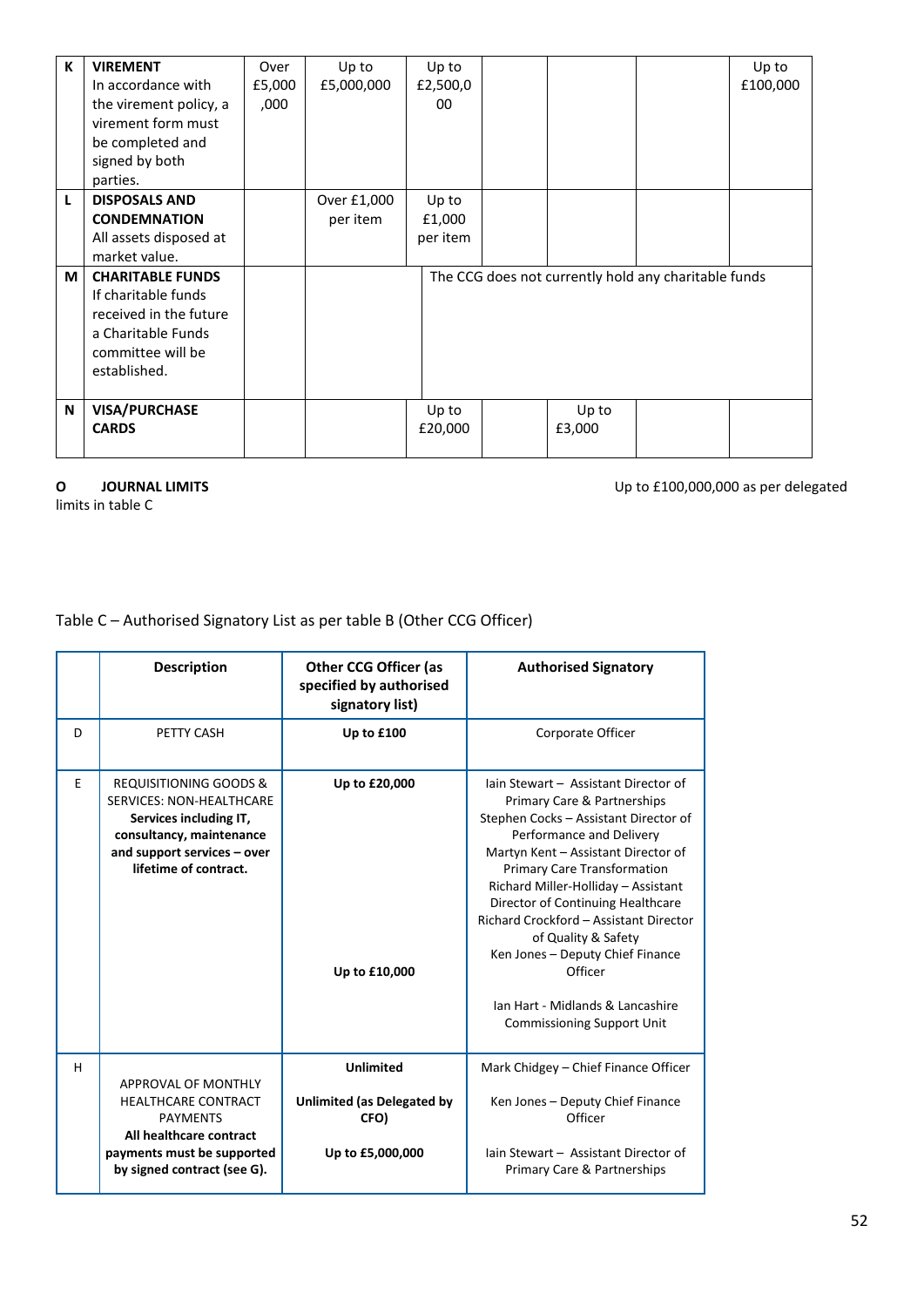|   |                                                             |                                                  | Stephen Cocks- Assistant Director of<br>Performance and Delivery<br>Martyn Kent - Assistant Director of<br><b>Primary Care Transformation</b><br>Richard Miller-Holliday - Assistant<br>Director of Continuing Healthcare<br>Richard Crockford - Assistant Director<br>of Quality & Safety<br>Paul Edwards - Director of Primary Care<br>and Corporate Affairs<br>Paula Cowan - Medical Director<br>Lorna Quigley - Director of Quality &<br>Safety<br>Nesta Hawker - Director of<br>Commissioning and Transformation                                                                                                                                                                                                                               |
|---|-------------------------------------------------------------|--------------------------------------------------|-----------------------------------------------------------------------------------------------------------------------------------------------------------------------------------------------------------------------------------------------------------------------------------------------------------------------------------------------------------------------------------------------------------------------------------------------------------------------------------------------------------------------------------------------------------------------------------------------------------------------------------------------------------------------------------------------------------------------------------------------------|
| I | APPROVAL OF AD-HOC                                          | <b>Unlimited</b>                                 | Mark Chidgey - Chief Finance Officer                                                                                                                                                                                                                                                                                                                                                                                                                                                                                                                                                                                                                                                                                                                |
|   | <b>HEALTHCARE PAYMENTS</b><br>See authorised signatory list | <b>Unlimited (as Delegated by</b><br>CFO)        | Ken Jones - Deputy Chief Finance<br>Officer                                                                                                                                                                                                                                                                                                                                                                                                                                                                                                                                                                                                                                                                                                         |
|   | for approval limits for other<br>CCG officers.              | Up to £100,000<br>Up to £20,000<br>Up to £10,000 | lain Stewart - Assistant Director of<br>Primary Care & Partnerships<br>Stephen Cocks - Assistant Director of<br>Performance and Delivery<br>Martyn Kent - Assistant Director<br><b>Primary Care Transformation</b><br>Richard Miller-Holliday - Assistant<br>Director of Continuing Healthcare<br>Richard Crockford - Assistant Director<br>of Quality & Safety<br>Ken Jones - Deputy Chief Finance<br>Officer<br>Sakat Jalan - GP Lead - Urgent Care<br>Lorna Quigley - Director of Quality &<br>Safety<br>Nesta Hawker - Director of<br>Commissioning and Transformation<br>Norma Currie - Commissioning<br>Manager - Partnerships<br>Louise Morris - Senior Contracts &<br><b>Primary Care Accountant</b><br>Emma Edwards - Senior Reporting and |
|   |                                                             |                                                  | <b>Planning Accountant</b><br>Sarah Boyd-Short - Senior<br>Commissioning Lead<br>Heather Harrington - Senior<br>Commissioning Lead<br>Zoe Delaney - Senior Commissioning<br>Lead<br>Sue Borrington - Senior Commissioning<br>Lead                                                                                                                                                                                                                                                                                                                                                                                                                                                                                                                   |
| J | <b>ACCEPTANCE OF</b><br><b>QUOTATIONS AND TENDERS</b>       | Up to £663,540                                   | lain Stewart - Assistant Director of<br>Primary Care & Partnerships<br>Stephen Cocks - Assistant Director of<br>Performance and Delivery<br>Martyn Kent - Assistant Director<br><b>Primary Care Transformation</b><br>Richard Miller-Holliday - Assistant<br>Director of Continuing Healthcare<br>Richard Crockford - Assistant Director<br>of Quality & Safety                                                                                                                                                                                                                                                                                                                                                                                     |